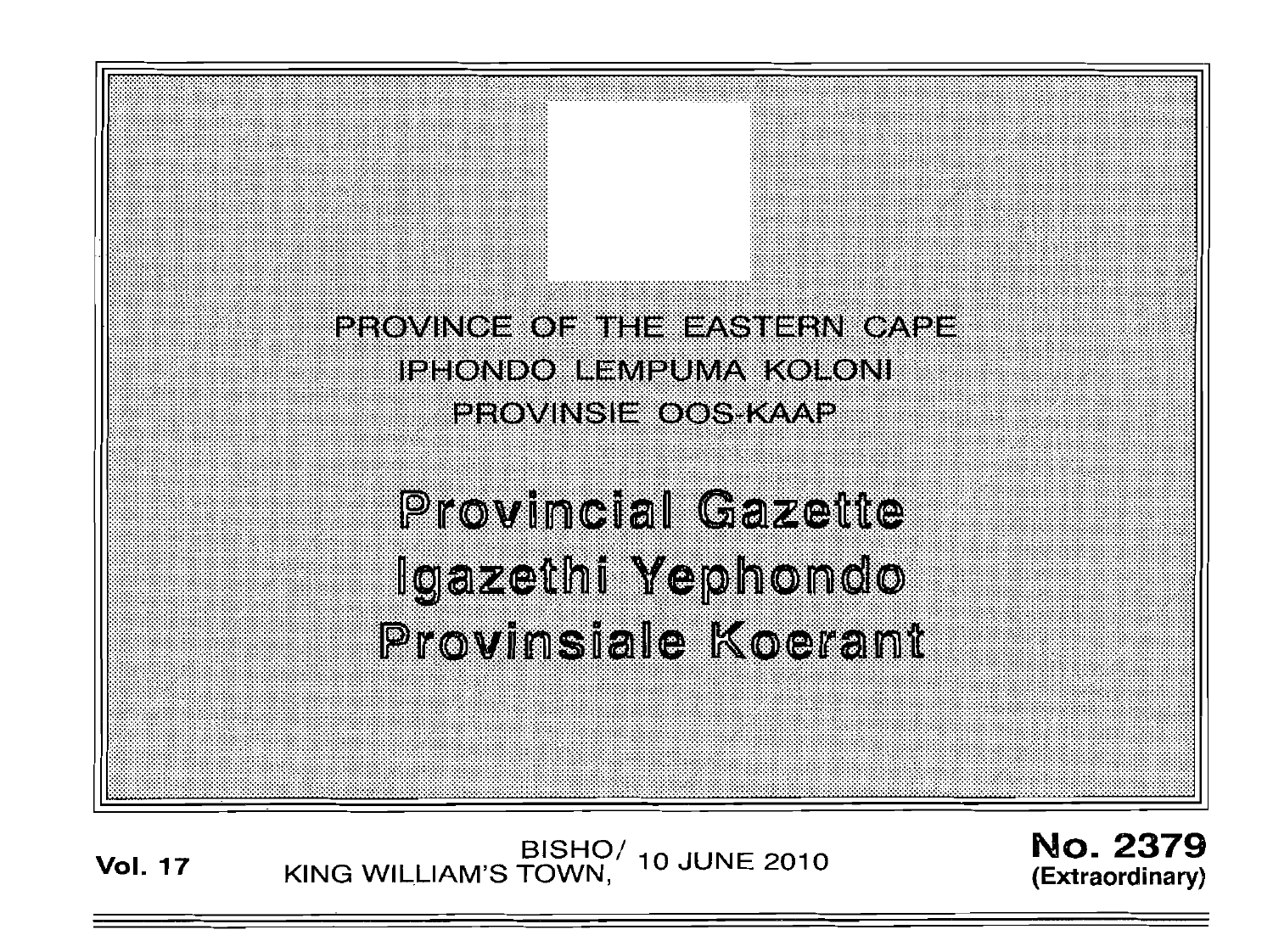# **IMPORTANT NOTICE**

**The Government Printing Works will not be held responsible for faxed documents not received due to errors on the fax machine or faxes received which are unclear or incomplete. Please be advised that an "OK" slip, received from a fax machine, will not be accepted as proof that documents were received by the GPW for printing. If documents are faxed to the GPW it will be the sender's responsibility to phone and confirm that the documents were received in good order.**

**Furthermore the Government Printing Works will also not be held responsible for cancellations and amendments which have not been done on original documents received from clients.**

# **CONTENTS· INHOUD**

No. **LOCAL AUTHORITY NOTICES** Page Gazette<br>No. No.  $N_{O}$ . 71 Local Government: Municipal Systems Act (32/2000): King Sabata Dalindyebo Local Municipality: Credit Control and Debt Collection By-law................................................................................................................................................... 3 2379 72 Local Government: Municipal Property Rates Act (6/2004): King Sabata Dalindyebo Local Municipality: Property Rates By-law.................................................................................................................................................................. 36 2379 73 do.: do.: Promulgation of property rates tariffs 47 2379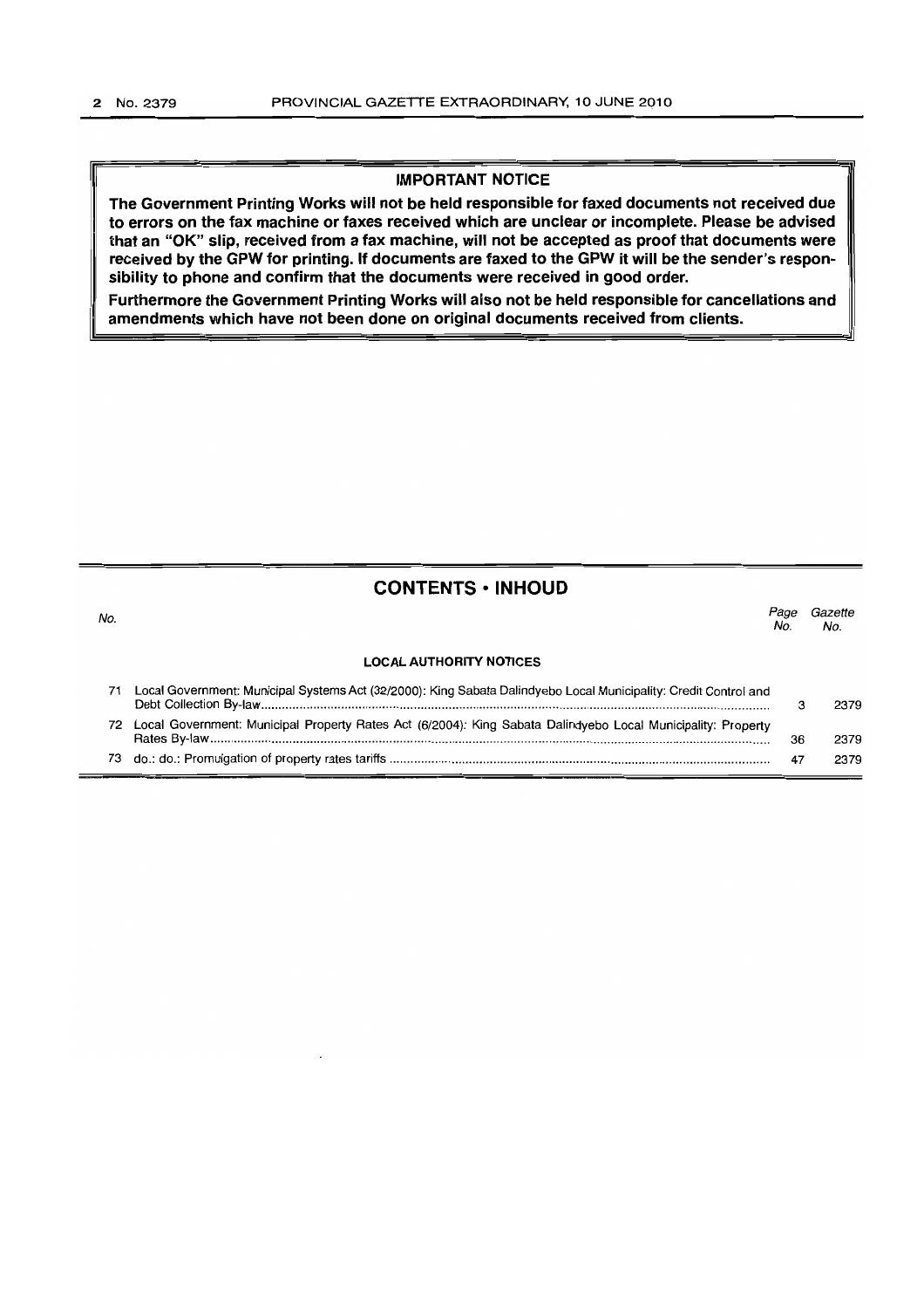# LOCAL AUTHORITY NOTICES

No. 71

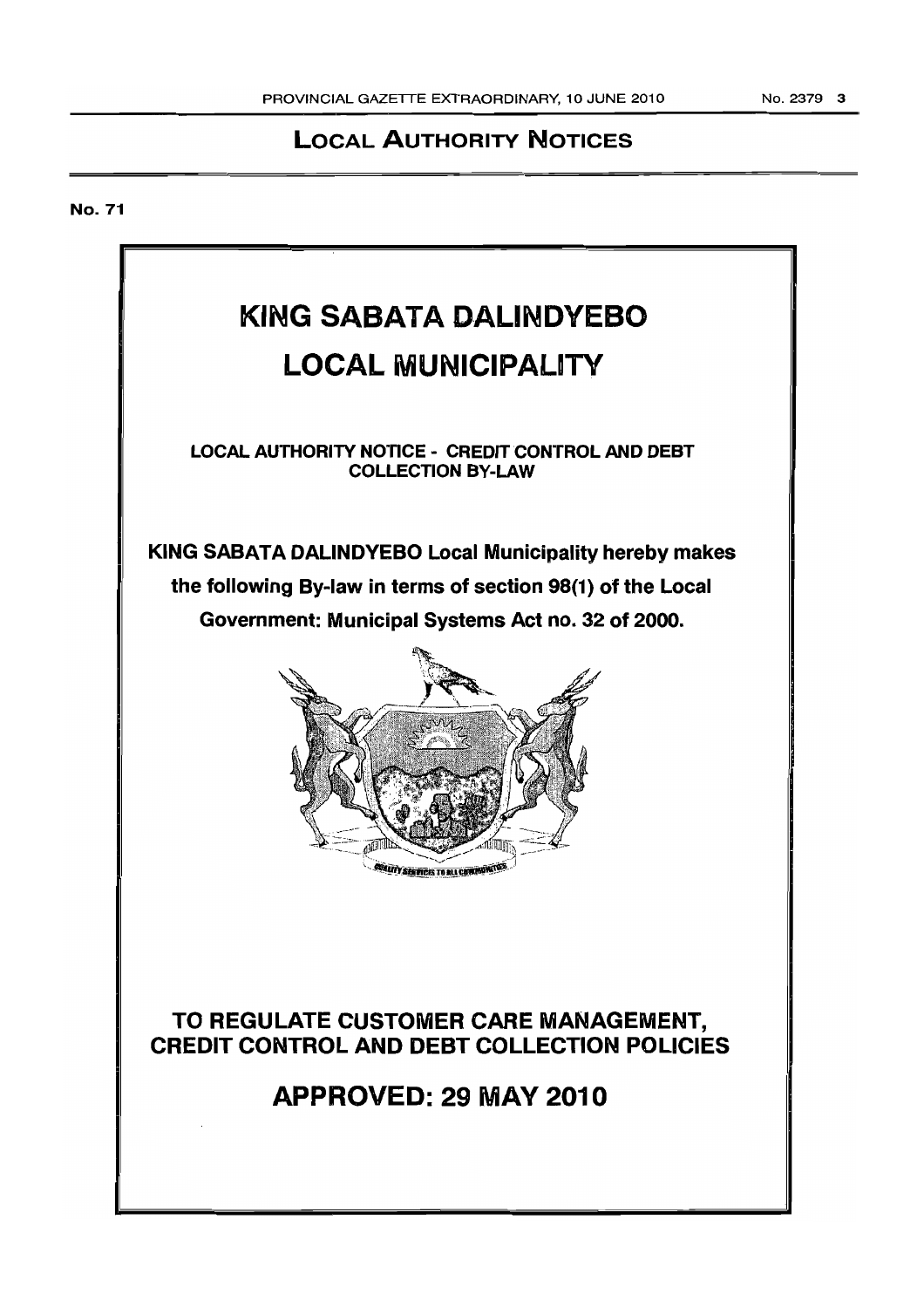|            | KING SABATA DALINDYEBO LOCAL MUNICIPALITY<br>DRAFT BY-LAW TO REGULATE CUSTOMER CARE MANAGEMENT, CREDIT CONTROL<br>AND DEBT COLLECTION<br>(25 MARCH 2010) |                  |
|------------|----------------------------------------------------------------------------------------------------------------------------------------------------------|------------------|
|            |                                                                                                                                                          |                  |
|            | <b>TABLE OF CONTENTS</b>                                                                                                                                 |                  |
| 1.         | Preamble                                                                                                                                                 | Page Number<br>4 |
|            |                                                                                                                                                          |                  |
| 1.2<br>1.3 | Scope of the by-law                                                                                                                                      | 4                |
| 2.         | Objective of the by-law<br>Definitions                                                                                                                   | 5<br>5           |
| 3.         | Principles                                                                                                                                               | 9                |
| 4.         | <b>Supervisory Authority</b>                                                                                                                             | 10               |
| 5.         | <b>Implementing Authority</b>                                                                                                                            | 10               |
| 6.         | Unsatisfactory Levels of Indebtedness                                                                                                                    | 11               |
| 7.         | Application for the Provision of Municipal Services                                                                                                      | 12               |
| 8.         | Deposits and Guarantees                                                                                                                                  | 13               |
| 9.         | <b>Accounts and Billing</b>                                                                                                                              | 13               |
| 10.        | Rates and Refuse Charges                                                                                                                                 | 14               |
| 11.        | <b>Electricity Charges</b>                                                                                                                               | 14               |
| 12.        | Fire Levy                                                                                                                                                | 14               |
| 13.        | <b>Sundry Debtor Accounts</b>                                                                                                                            | 15               |
| 14.        | <b>Final Accounts</b>                                                                                                                                    | 15               |
| 15.        | Metering of Municipal Services                                                                                                                           | 15               |
| 16.        | Payments of accounts                                                                                                                                     | 16               |
| 17.        | $\frac{1}{2} - 2\sqrt{2} \sqrt{3} \sqrt{2} \sqrt{2}$<br>Interest on arrear debt                                                                          | 17               |
| 18.        | Enquiries and appeals                                                                                                                                    | 18               |
| 19.        | Limitation, disconnection or discontinuation of supply                                                                                                   | 18               |
| 20.        | Recovery of rates from Owners, Tenants, Occupiers and                                                                                                    | 19               |
| 21.        | <b>Debt Collection</b>                                                                                                                                   | 20               |
| 22.        | Arrangements to pay arrear debt                                                                                                                          | 23               |
| 23.        | Indigent debtors                                                                                                                                         | 25               |
| 24.        | Debt of Absconded Debtors                                                                                                                                | 26               |
| 25.        | Staff and Councilors - Payment of Arrears                                                                                                                | 26               |
| 26.        | Administration orders - Payment of arrears                                                                                                               | 26               |
| 27.<br>28. | Write off of irrecoverable debt<br>Certificates required for tenders                                                                                     | 26<br>27         |
| 29.        | Prima facie evidence                                                                                                                                     | 27               |
| 30.        | Offences and penalties                                                                                                                                   | 27               |
| ,31.       | Reporting on performance management                                                                                                                      | 28               |
| 32.        | Income collection target                                                                                                                                 | 28               |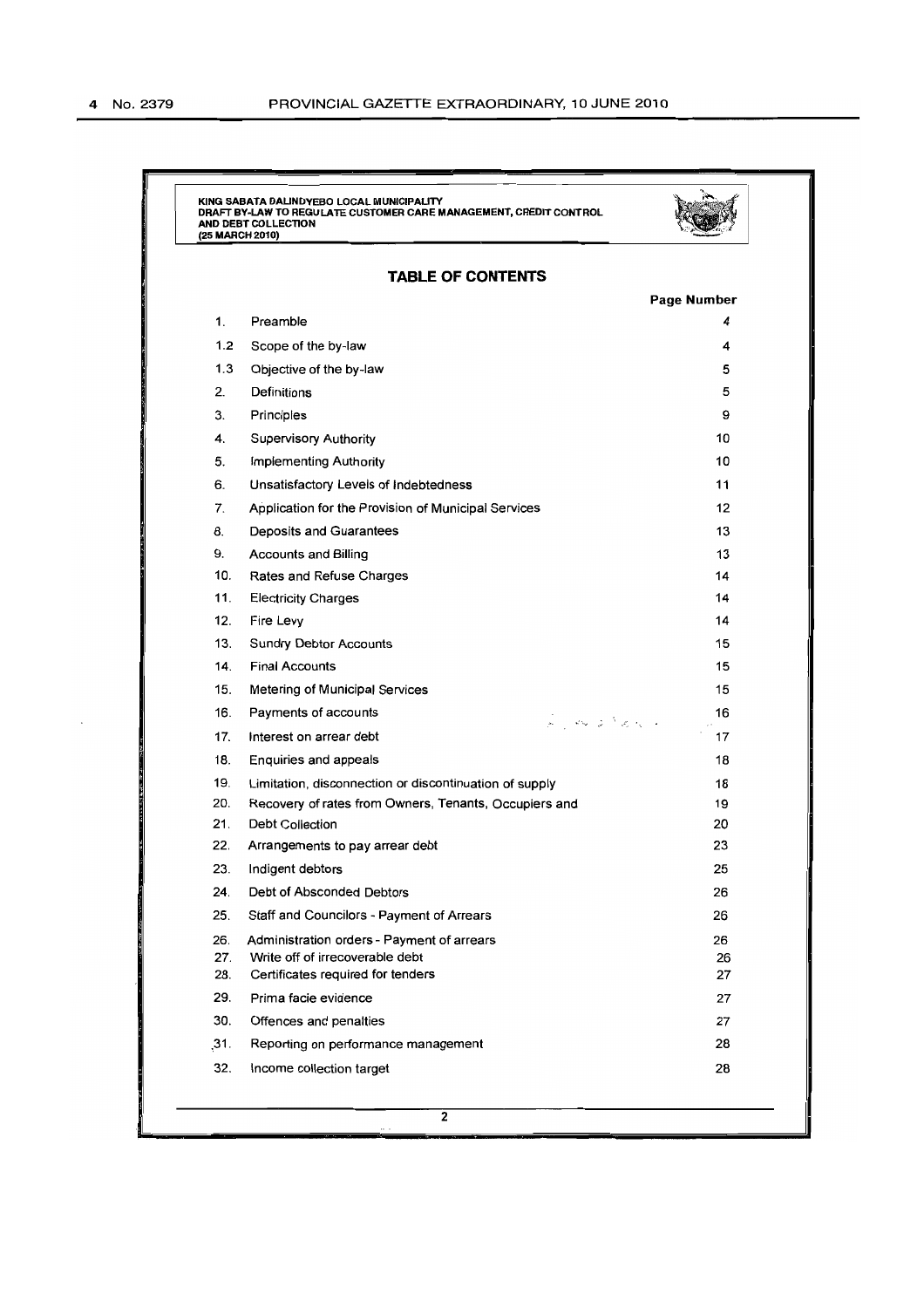| KING SABATA DALINDYEBO LOCAL MUNICIPALITY<br>DRAFT BY-LAW TO REGULATE CUSTOMER CARE MANAGEMENT, CREDIT CONTROL<br>AND DEBT COLLECTION<br>(25 MARCH 2010) |                                          |    |
|----------------------------------------------------------------------------------------------------------------------------------------------------------|------------------------------------------|----|
| 33.                                                                                                                                                      | <b>Property Management Leases</b>        | 28 |
| 34.                                                                                                                                                      | <b>Temporary Workers</b>                 | 28 |
| 35.                                                                                                                                                      | Housing                                  | 29 |
| 36.                                                                                                                                                      | Power of entry and inspection            | 30 |
| 37.                                                                                                                                                      | <b>Notices</b>                           | 31 |
| 38.                                                                                                                                                      | Regulations                              | 31 |
| 39.                                                                                                                                                      | Repeal of by-laws                        | 32 |
| 40.                                                                                                                                                      | Publication of By-law                    | 32 |
| 41.                                                                                                                                                      | Application of the By-law                | 32 |
| 42.                                                                                                                                                      | Implementation and Review of this By-law | 32 |
|                                                                                                                                                          |                                          |    |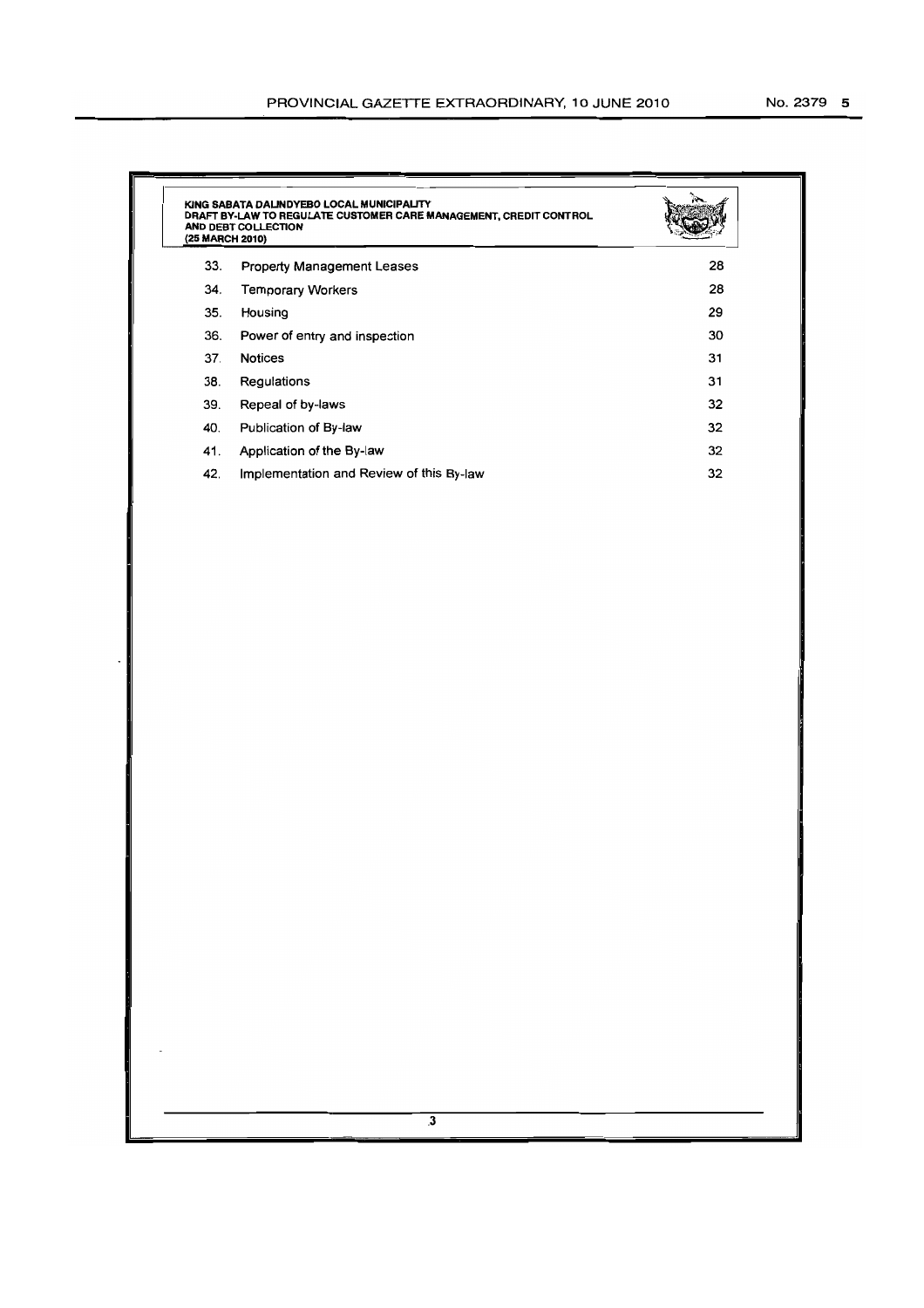KING SABATA DAUNDYEBO LOCAL MUNICIPAUTY DRAFT BY-LAW TO REGULATE CUSTOMER CARE MANAGEMENT, CREDIT CONTROL AND DEBT COLLECTION (25 MARCH 2010)



#### KING SABATA DALINDYEBO LOCAL MUNICIPALITY PRINCIPLES AND BY-LAW ON CREDIT CONTROL AND DEBT COLLECTION

#### 1. PREAMBLE

WHEREAS section 152 (1) (b) of the Constitution of the Republic of South Africa Act 108 of 1996 ('the Constitution) provides that one of the objects of local government is to ensure that the provision of services to communities occurs in a sustainable manner;

AND WHEREAS section 153 (a) of the Constitution provides that a municipality must structure its administration, budgeting and planning processes to give priority to the basic needs of the community, and to promote the social and economic development of the community;

AND WHEREAS section 195 (1) of the Constitution provides that the public administration must be governed by the democratic values and principles enshrined in the Constitution, including-

- The promotion of the efficient, economic and effective use of resources;
- The provision of services impartially, fairly, equitably and without bias; and
- The fact that people's needs must be responded to.

AND WHEREAS section 4 (1) (c) of the Local Government: Municipal Systems Act 33 of 2000 ('the Systems Act') provides that the Council of a municipality has the right to finance the affairs of the municipality by charging fees for services, imposing surcharges on fees, rates on property and, to the extent authorised by .national legislation, other taxes, levies and duties;

AND WHEREAS section 5 (1) (g); fead with subsection (2) (b) of the Systems Act provides that members of the local community have the right to have access to municipal services which the municipality provides provided that, where applicable and subject to the by-law for indigent debtors, pay promptly for services fees, surcharges on fees, other taxes, levies and duties imposed by the municipality;

AND WHEREAS section 6 (2) (c), (e) and (f) of the Systems Act provides that the administration of a municipality must take measures to prevent corruption; give members of a local community full and accurate information about the level and standard of municipal services that they are entitled to receive; and inform the local community about how the municipality is managed, of the costs involved and the persons in charge;

AND WHEREAS Chapter 9, sections 95,96,97,98,99 and 100, of the Systems Act provides for Customer Care Management, Debt Collection responsibility of the Municipality, contents of the by-law, by-laws that give effect to the by-law, Supervisory authority and Implementing authority, respectively.

#### 1.2 Scope Of The By-Law

- (a) This By-law applies to all administrations within the defined boundaries of the King Sabata Dalindyebo Local Municipality and all debtors of these administrations.
- (b) The Credit Control & Debt Collection by-law as approved by Council, has been enshrined in a Municipal by-law in terms of the Local Government: Municipal System Act No. 32 of 2000 and such By-law will be binding on the public, officials and Councilors of the Local Municipality of King Sabata Dalindyebo and no interference in the process will be permitted.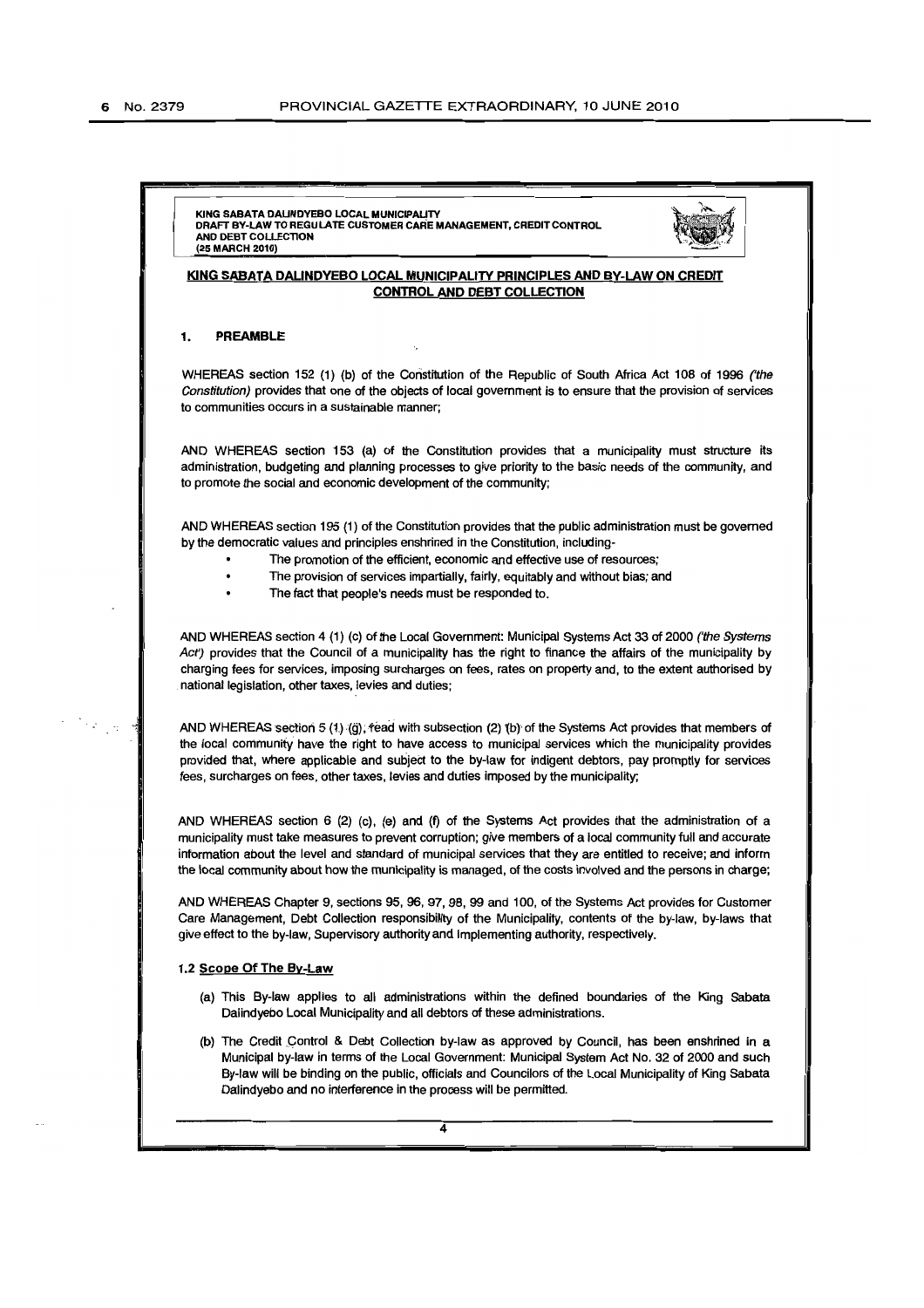# KING SABATA DALINDYEBO LOCAL MUNICIPALITY<br>DRAFT BY-LAW TO REGULATE CUSTOMER CARE MANAGEMENT, CREDIT CONTROL<br>AND DEBT COLLECTION (25 MARCH 2010) (c) The By-law is applicable until such time as it is reviewed and any revisions to the By-law approved by Council. (d) All acts performed in terms of the above approved By-law, will not be invalidated due to the timing differences between approval and promulgation. (e) All acts performed as mentioned in the previous paragraph will be ratified with the promulgation of the Municipal By-Law. 1.3.0bjective Of The By-Law The objective of this by-law is to: (a) Focus on all outstanding debt as raised on the debtor's account. (b) Provide for a common credit control, debt collection and indigent By-law throughout the King Sabata Dalindyebo Municipality. (c) Facilitate implementation of this By-law throughout the King Sabata Dalindyebo Local Municipality. (d) Promote a culture of good payment habits amongst King Sabata Dalindyebo Local Municipality debtors and instill a sense of responsibility towards the payment of municipal accounts and reduction of municipal debt. (e) To ensure that the Council of King Sabata Dalindyebo Local Municipality uses innovative, cost effective, efficient and appropriate methods to collect as much of the debt in the shortest possible time without any interference in the process: and (f) To ensure that KSD effectively and efficiently deal with defaulters in accordance with the terms and conditions of this By-law. 2. DEFINITIONS In this by-law any word or expression to which a meaning has been assigned in the Local Government: Municipal Systems Act, has that meaning, unless the context, indicates otherwise-"Account" means an account rendered specifying charges for municipal services provided by the municipality, or any authorised and contracted service provider, and which account may include assessment rates levies; "Arrangement" means a written agreement entered into between the municipality and the debtor where specific repayment parameters are agreed to, and where necessary are subject to the National Credit Act. "Arrears" means those rates and service charges that have not been paid by the due date and for which no arrangement has been made. "Authorised representative" means a person or instance legally appointed by the municipality to act or to fulfill a duty on its behalf. "Billing date" means the date upon which the monthly statement is generated and debited to the customer's account. 5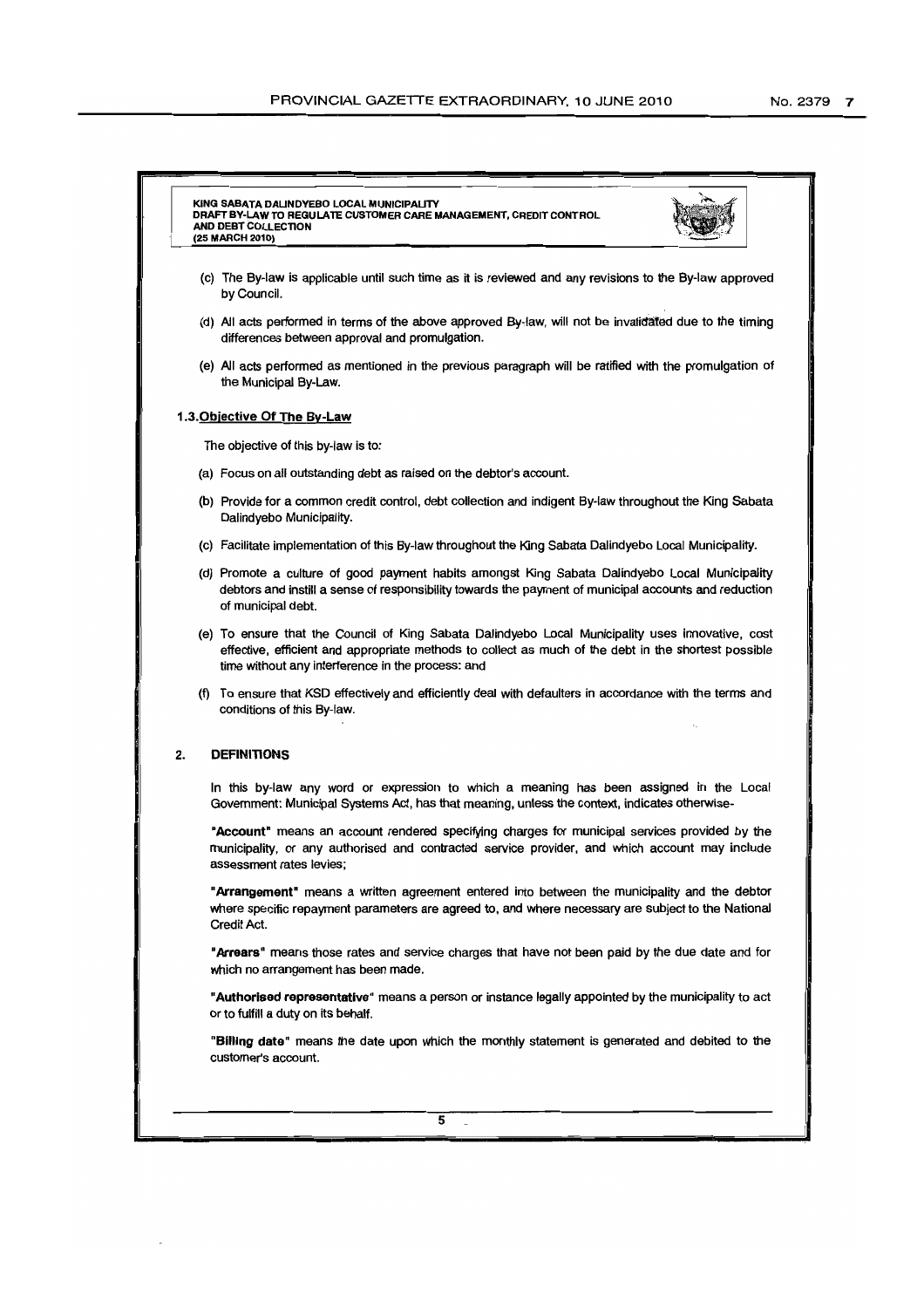| AND DEBT COLLECTION<br>(25 MARCH 2010)                                                                                                                                                                                                                                                   |
|------------------------------------------------------------------------------------------------------------------------------------------------------------------------------------------------------------------------------------------------------------------------------------------|
| "Business premises" means premises utilised for purposes other than residential and excludes the<br>following:-                                                                                                                                                                          |
| (a) hospitals, clinics and institutions for mentally ill persons which are not operated for gain;                                                                                                                                                                                        |
| (b) museums, art galleries, libraries and botanical gardens which are registered in the names of<br>private persons and are open to the public, whether admission fees are charged or not;                                                                                               |
| (c) sports grounds used for the purpose of amateur sports and any social activities which are<br>connected with such sports;                                                                                                                                                             |
| (d) any property registered in the name of an institution or organisation which, in the opinion of the<br>municipality performs charitable work;                                                                                                                                         |
| (e) any property utilised for bona fide church or religious purposes.                                                                                                                                                                                                                    |
| "Chief Financial Officer" means the person appointed as the Chief Financial Officer of the<br>municipality, or his or her nominee.                                                                                                                                                       |
| "Credit control" means all the functions relating to the collection of monies owed by ratepayers and<br>the users of municipal services.                                                                                                                                                 |
| "Consolidated account" means an account which is a consolidation of any separate accounts of a<br>person who is liable for payment to the municipality.                                                                                                                                  |
| "Council" means the Council of the King Sabata Dalindyebo Municipality.                                                                                                                                                                                                                  |
| "Customer" means the occupier of any premises to which the municipality has agreed to supply or is<br>actually supplying municipal services, or if no occupier can be identified or located, then the owner of<br>the premises and includes any debtor of the municipality.              |
| "Day/Days" means calendar days, inclusive of Saturdays, Sundays and public holidays.                                                                                                                                                                                                     |
| "Defaulter" means any person who owes arrears to the municipality.                                                                                                                                                                                                                       |
| "Delivery date" shall mean the date on which the periodic account is delivered to the consumer or<br>3 days after the date the account was posted, whichever is the first.                                                                                                               |
| " <b>Due date</b> " in relation to -                                                                                                                                                                                                                                                     |
| (a) rates due in respect of any immovable property, means:-                                                                                                                                                                                                                              |
| the thirtieth (30 <sup>th</sup> ) day of September of the financial year for which such rate is made, in the<br>(i)<br>case where rates are levied on an annual basis;                                                                                                                   |
| (ii) the date for payment indicated on the account, in the case where rates are levied on a<br>monthly basis; or                                                                                                                                                                         |
| (iii) any other date determined by Council in terms of a public notice in the Provincial Gazette,<br>and                                                                                                                                                                                 |
| (b) service charges due in respect of any immovable property, means the date for payment indicated<br>on the account, provided that the due date for refuse charges means the thirtieth (30 <sup>m</sup> ) day of<br>September in the case where refuse charges are levied annually; and |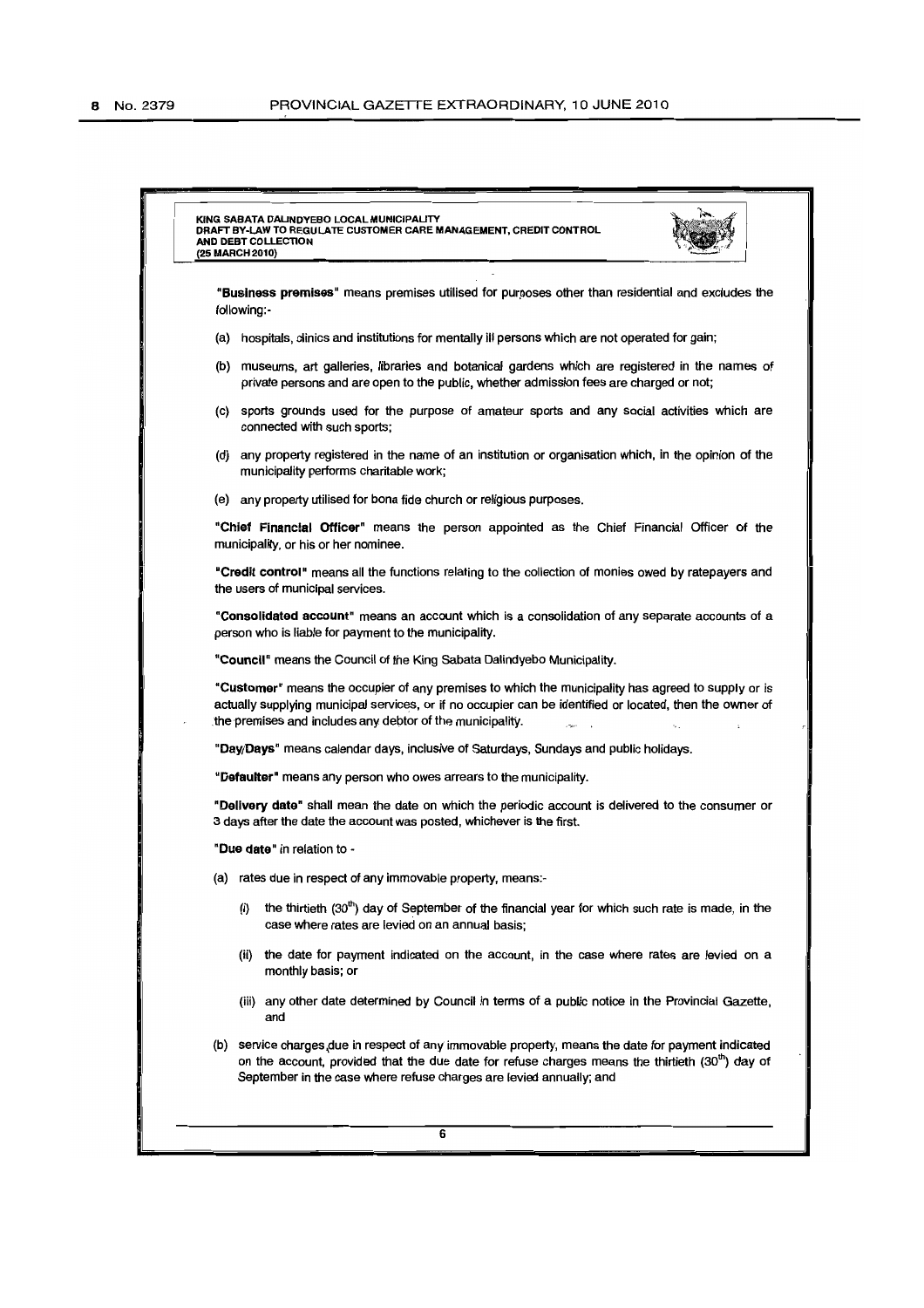# KING SABATA DAUNDYEBO LOCAL MUNICIPAUTY DRAFT BY-LAW TO REGULATE CUSTOMER CARE MANAGEMENT, CREDIT CONTROL<br>AND DEBT COLLECTION (25 MARCH 2010)



"Immovable property" includes -

- (a) an undivided share in immovable property, and
- (b) any right in immovable property.

"Implementing authority" means the Municipal Manager or his or her nominee, acting in terms of section 100 of the Local Government: Municipal Systems Act No. 32 of 2000.

"Indigent debtor" means:-

- (a) the head of an indigent household:-
	- (i) who applied for and has been declared indigent in terms of Council's Indigent Support Bylaw for the provision of services from the municipality; and
	- (ii) who makes application for indigent support in terms of Council's Indigent Support By-law on behalf of all members of his or her household;
- (b) orphaned minor children duly represented by their legal and/or de facto guardians.

"Indigent Support Programme" means a structured program for the provision of indigent support subsidies to qualifying indigent debtors in terms of the Council's Indigent Support Bylaw.

"Indigent Support By-law" means the Indigent Support By-law adopted by the Council of the municipality.

"Interest" means the charge levied on arrears, calculated as the prime rate, charged by the bank which holds the municipality's primary bank account, plus one percent or such other percentage as may be determined by Council from time to time.

"Manager Income" Means the official of the municipality responsible for the collection of monies owed to the municipality and/or any other official to whom he/she has delegated duties and responsibilities in terms of this by-law.

"Month" means a calendar month.

"Monthly average consumption" means the monthly average consumption in respect of that property calculated on the basis of consumption over the preceding or succeeding twelve months.

'Municipality" means the Municipal Council of the King sabata Dalindyebo Municipality or any duly authorised Committee, political office bearer or official.

"Municipal pay point" means any municipal office in the area of jurisdiction of the municipality designated by Council for such purposes, or any such other places as the Chief Financial Officer may from time to time designate.

"Municipal Manager" means the Municipal Manager of the King Sabata Dalindyebo municipality or his or her nominee acting in terms of power delegated to him or her by the said Municipal Manager with the concurrence of the Council.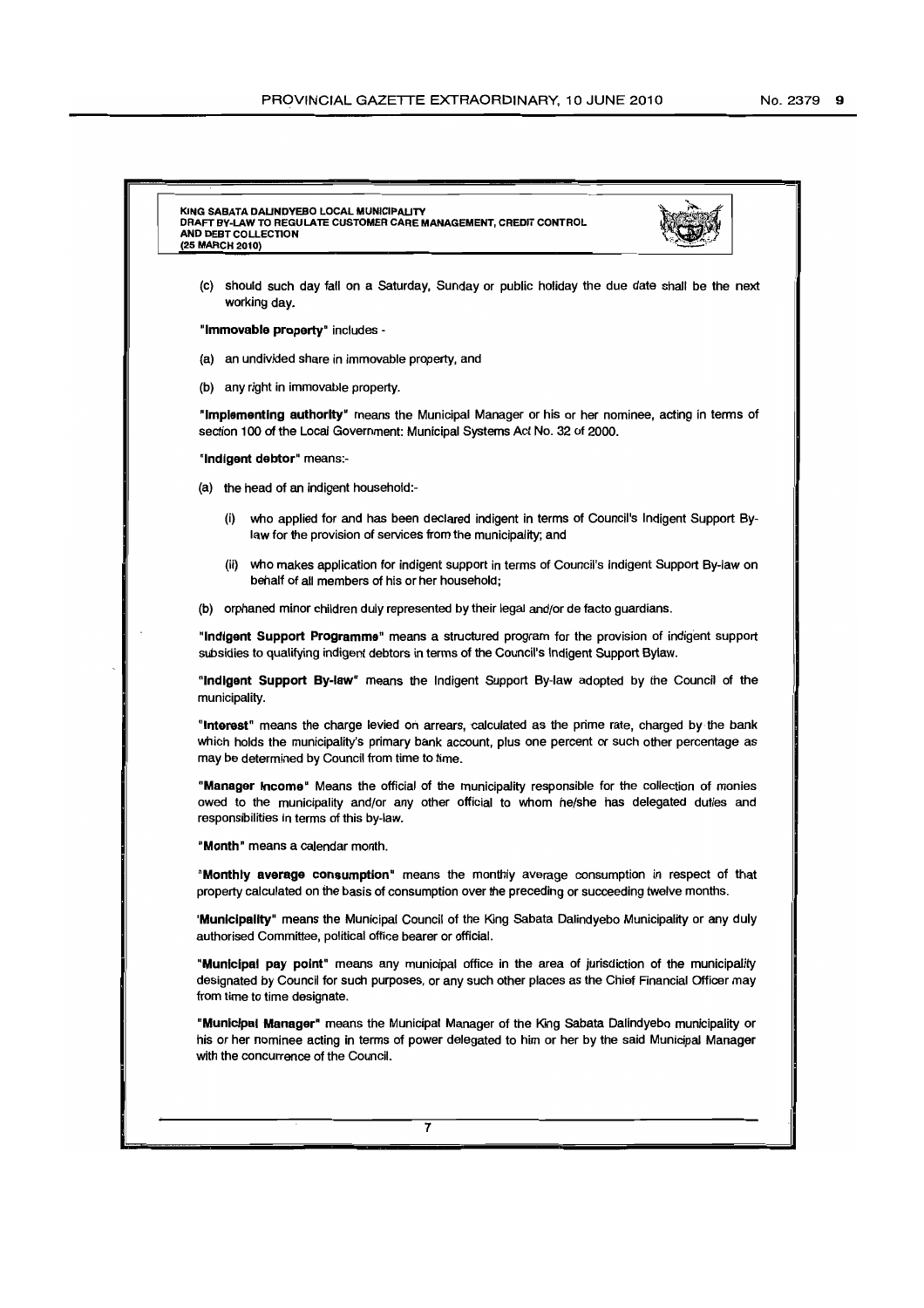| KING SABATA DALINDYEBO LOCAL MUNICIPALITY<br>DRAFT BY-LAW TO REGULATE CUSTOMER CARE MANAGEMENT, CREDIT CONTROL<br>AND DEBT COLLECTION<br>(25 MARCH 2010)                                                                                                                                                                                                                                                                                                      |
|---------------------------------------------------------------------------------------------------------------------------------------------------------------------------------------------------------------------------------------------------------------------------------------------------------------------------------------------------------------------------------------------------------------------------------------------------------------|
| "Municipal services" means services provided either by the municipality, or by an external agent on<br>behalf of the municipality in terms of a service delivery agreement.                                                                                                                                                                                                                                                                                   |
| "Occupier" means the person who controls and resides on or controls and otherwise uses immovable<br>property, provided that:-                                                                                                                                                                                                                                                                                                                                 |
| (a) the husband or wife of the owner of immovable property which is at any time used by such owner<br>and husband or wife as a dwelling, shall be deemed to be the occupier thereof;                                                                                                                                                                                                                                                                          |
| (b) where a husband and wife both reside on immovable property and one of them is an occupier<br>thereof; the other shall also be deemed to be an occupier thereof.                                                                                                                                                                                                                                                                                           |
| "Owner" in relation to immovable property means -                                                                                                                                                                                                                                                                                                                                                                                                             |
| (a) the person in whom is vested the legal title thereto provided that-                                                                                                                                                                                                                                                                                                                                                                                       |
| the lessee of immovable property which is leased for a period of not less than thirty years,<br>(i)<br>whether the lease is registered or not, shall be deemed to be the owner thereof;                                                                                                                                                                                                                                                                       |
| (ii) the occupier of immovable property occupied under a service servitude or right analogous<br>thereto, shall be deemed to be the owner thereof;                                                                                                                                                                                                                                                                                                            |
| (b) if the owner is dead or insolvent or has assigned his or her estate for the benefit of his creditors,<br>has been placed under curator ship by order of court or is a company being wound up or under<br>judicial management, the person in whom the administration of such property is vested as<br>executor, administrator, trustee, assignee, curator, liquidator or judicial manager, as the case may<br>be, shall be deemed to be the owner thereof; |
| (c) if the owner is absent from the Republic or if his address is unknown to the municipality, any<br>person who as agent or otherwise receives or is entitled to receive the rent in respect of such<br>property, or                                                                                                                                                                                                                                         |
| if the municipality is unable to determine who such person is, the person who is entitled to<br>(i)<br>the beneficial use of such property.                                                                                                                                                                                                                                                                                                                   |
| "Premises" includes any piece of land, the external surface boundaries of which are delineated on:                                                                                                                                                                                                                                                                                                                                                            |
| (a) A general plan or diagram registered in terms of the Land Survey Act, (9 of 1927) or in terms of<br>the Deed Registry Act, 47 of 1937; or                                                                                                                                                                                                                                                                                                                 |
| (b) A sectional plan registered in terms of the Sectional Titles Act, 95 of 1986, and which is situated<br>within the area of jurisdiction of the municipality.                                                                                                                                                                                                                                                                                               |
| (c) A register held by a tribal authority.                                                                                                                                                                                                                                                                                                                                                                                                                    |
| "Prescribed" means prescribed by this by-law and where applicable by Council or the Municipal<br>Manager.                                                                                                                                                                                                                                                                                                                                                     |
| "Prescribed debt" means debt that becomes extinguished by prescription in terms of the Prescription<br>Act 68 of 1969.                                                                                                                                                                                                                                                                                                                                        |
| "Person" means a natural and juristic person, including any department of state, statutory bodies or<br>foreign embassies.                                                                                                                                                                                                                                                                                                                                    |
| "Rates" means a municipal rate on property envisaged in section 229 (1) of the Constitution.                                                                                                                                                                                                                                                                                                                                                                  |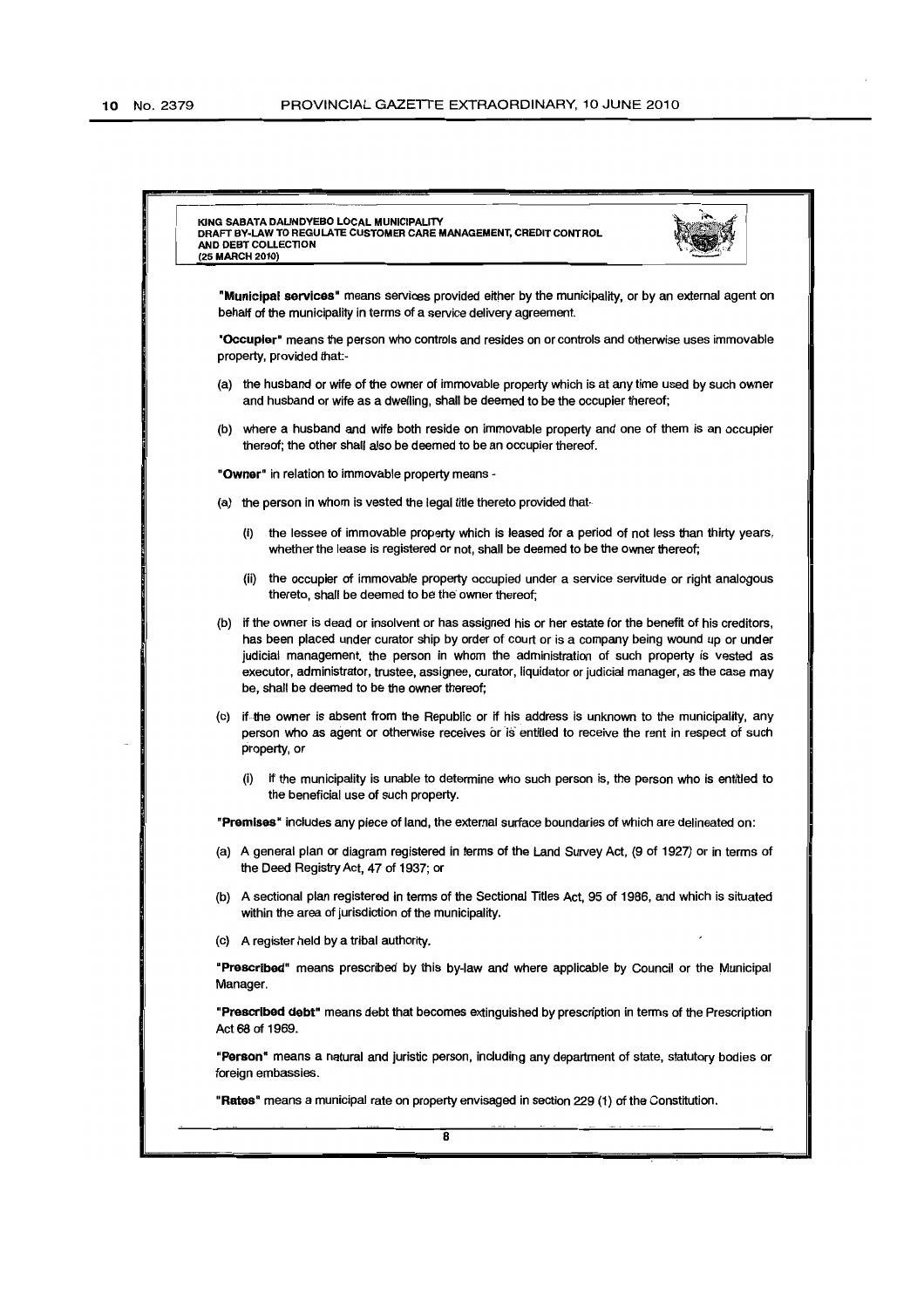KING SABATA DAUNDYEBO LOCAL MUNICIPAUlY DRAFT BY·LAW TO REGULATE CUSTOMER CARE MANAGEMENT, CREDIT CONTROL AND DEBT COLLECTION (25 MARCH 2010)



"Refuse charges" means service charges in respect of the collection and disposal of refuse.

"Registered owner" means that person, natural or juristic, in whose name the property is registered in terms of the Deeds Registry Act, no. 47 of 1937.

"Responsible person" means any person other than the registered owner of an immovable property who is legally responsible for the payment of municipal service charges.

"service charges" means the fees levied by the municipality in terms of its tariff by-law for any municipal services rendered in respect of an immovable property and includes any penalties, interest or surcharges levied or imposed in terms of this by-law.

"service delivery agreement" means an agreement between the municipality and an institution or persons mentioned in section 76(b) of the Local Govemment: Municipal Systems Act 32 of 2000.

"Sundry debtor accounts" means accounts raised for miscellaneous charges for services provided by the municipality or charges that were raised against a person as a result of an action by a person, and were raised in terms of Council's policies, bylaws and decisions

"Supervisory authority" means the Executive Mayor of the municipality or his or her nominee, acting in terms of Section 99 of the Municipal Systems Act 32 of 2000.

"Tariff" means the scale of rates, taxes, duties, levies or other fees which may be imposed by the municipality in respect of immovable property or for municipal services provided.

"Tariff By-law" means a Tariff By-law adopted by the Council in terms of Section 74 of the Local Government: Municipal Systems Act 32 of 2000.

"User" means the owner or occupier of a property in respect of which municipal services are being rendered.

#### 3. PRINCIPLES

The principles of credit management in the municipality are: -

- 1. The administrative integrity of the municipality must be maintained at all times.
- 2. This by-law must have the full support of Councillors.
- 3. Councillors must have full knowledge of the implementation and enforcement of the by- law.
- 4. The Executive Mayor oversees and monitors the implementation and enforcement of this bylaw.
- 5. The Municipal Manager implements and enforces this by-law.
- 6. The Municipal Manager may delegate the implementation and enforcement of this by- law to the Chief Financial Officer who may in turn delegate duties and responsibilities in terms of this by-law to the Manager Income.
- 7. Consumers must be informed of the contents of this by-law.
- 8. Consumers must apply for services from the municipality by the completion of the prescribed application form.

ত্র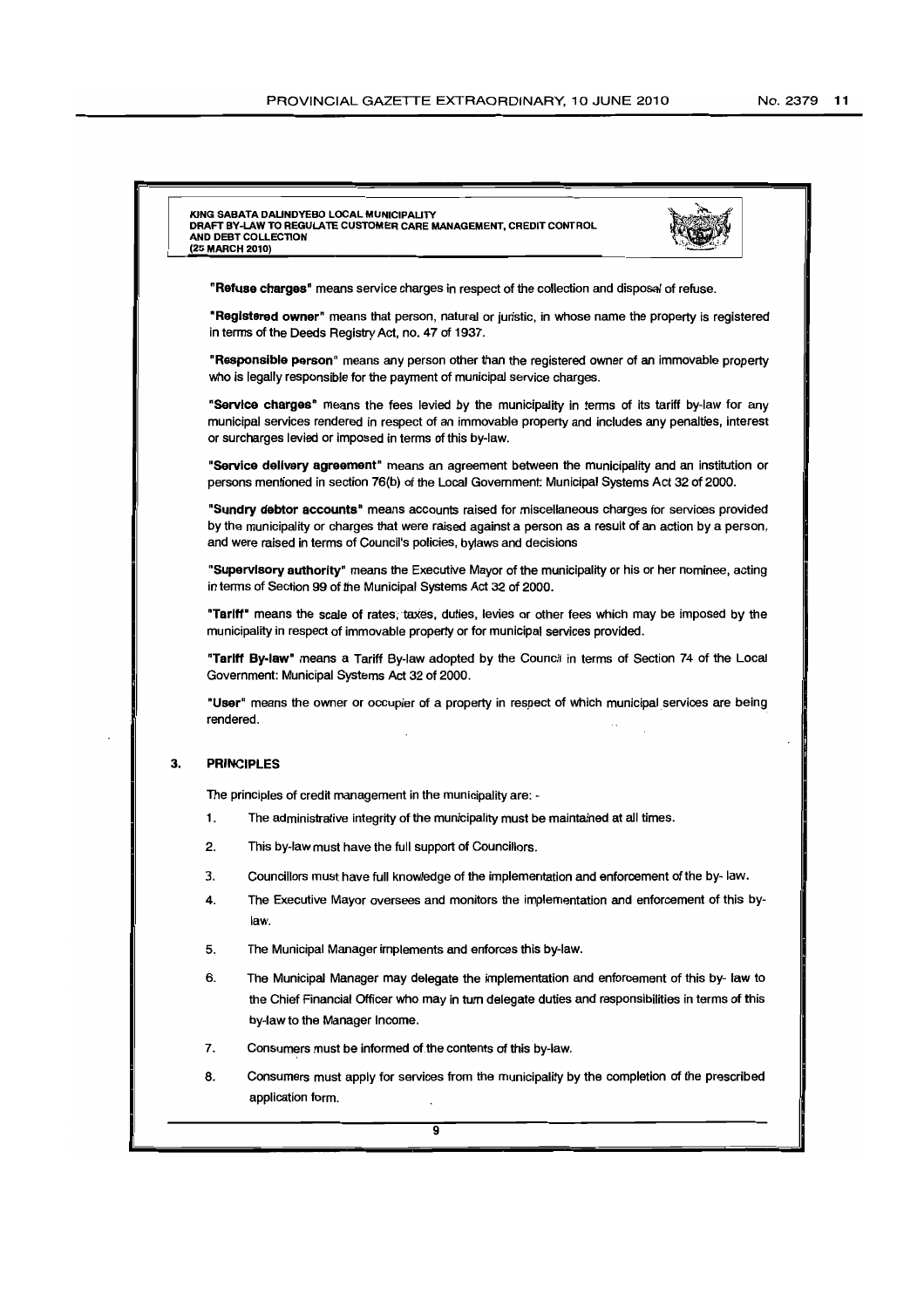|    | (25 MARCH 2010) | KING SABATA DALINDYEBO LOCAL MUNICIPALITY<br>DRAFT BY-LAW TO REGULATE CUSTOMER CARE MANAGEMENT, CREDIT CONTROL<br>AND DEBT COLLECTION                                                                                                                                                                                                   |
|----|-----------------|-----------------------------------------------------------------------------------------------------------------------------------------------------------------------------------------------------------------------------------------------------------------------------------------------------------------------------------------|
|    | 9.              | Consumers must receive regular and accurate accounts that indicate the basis for calculating<br>the amounts due. The consumer is entitled to have the details of the account explained upon<br>request.                                                                                                                                 |
|    | 10.             | Consumers must pay their accounts regularly by the due date.                                                                                                                                                                                                                                                                            |
|    | 11.             | Consumers are entitled to reasonable access to pay points and to a variety of reliable payment<br>methods.                                                                                                                                                                                                                              |
|    | 12.             | Consumers are entitled to an efficient, effective and reasonable response to appeals, and<br>should not suffer any disadvantage during the processing of a reasonable appeal.                                                                                                                                                           |
|    | 13.             | Debt collection action will be instituted promptly, consistently, and effectively without exception<br>and with the intention of proceeding until the debt is collected.                                                                                                                                                                |
|    | 14.             | It shall be the duty of all consumers to ensure that they have the correct information regarding<br>all due amounts.                                                                                                                                                                                                                    |
| 4. |                 | <b>SUPERVISORY AUTHORITY</b>                                                                                                                                                                                                                                                                                                            |
|    | (1)             | The Executive Mayor oversees and monitors -                                                                                                                                                                                                                                                                                             |
|    |                 | (a)<br>The implementation and enforcement of the municipality's credit control and debt<br>collection by-law.                                                                                                                                                                                                                           |
|    |                 | (b)<br>The performance of the Municipal Manager in implementing the credit control and debt<br>collection by-law.                                                                                                                                                                                                                       |
|    | (2)             | The Executive Mayor shall at least once a year cause an evaluation or review of the credit<br>control and debt collection by-law to be performed, in order to improve the efficiency of the<br>municipality's credit control and debt collection mechanisms, processes and procedures, as<br>well as the implementation of this by-law. |
|    | (3)             | The Executive Mayor shall submit a report to Council regarding the implementation of the<br>credit control and debt collection by-law at such intervals as Council may determine.                                                                                                                                                       |
| 5. |                 | <b>IMPLEMENTING AUTHORITY</b>                                                                                                                                                                                                                                                                                                           |
|    | (1)             | The Municipal Manager:-                                                                                                                                                                                                                                                                                                                 |
|    |                 | (a)<br>Implements and enforces the credit control and debt collection by-law.                                                                                                                                                                                                                                                           |
|    |                 | (b)<br>Is accountable to the Executive Mayor for the enforcement of the by-law and shall<br>submit a report to the Executive Mayor regarding the implementation and enforcement<br>of the credit control and debt collection by-law at such intervals as may be determined<br>by Council.                                               |
|    |                 | (c)<br>Must establish effective administration mechanisms, processes and procedures to<br>collect money that is due and payable to the municipality.                                                                                                                                                                                    |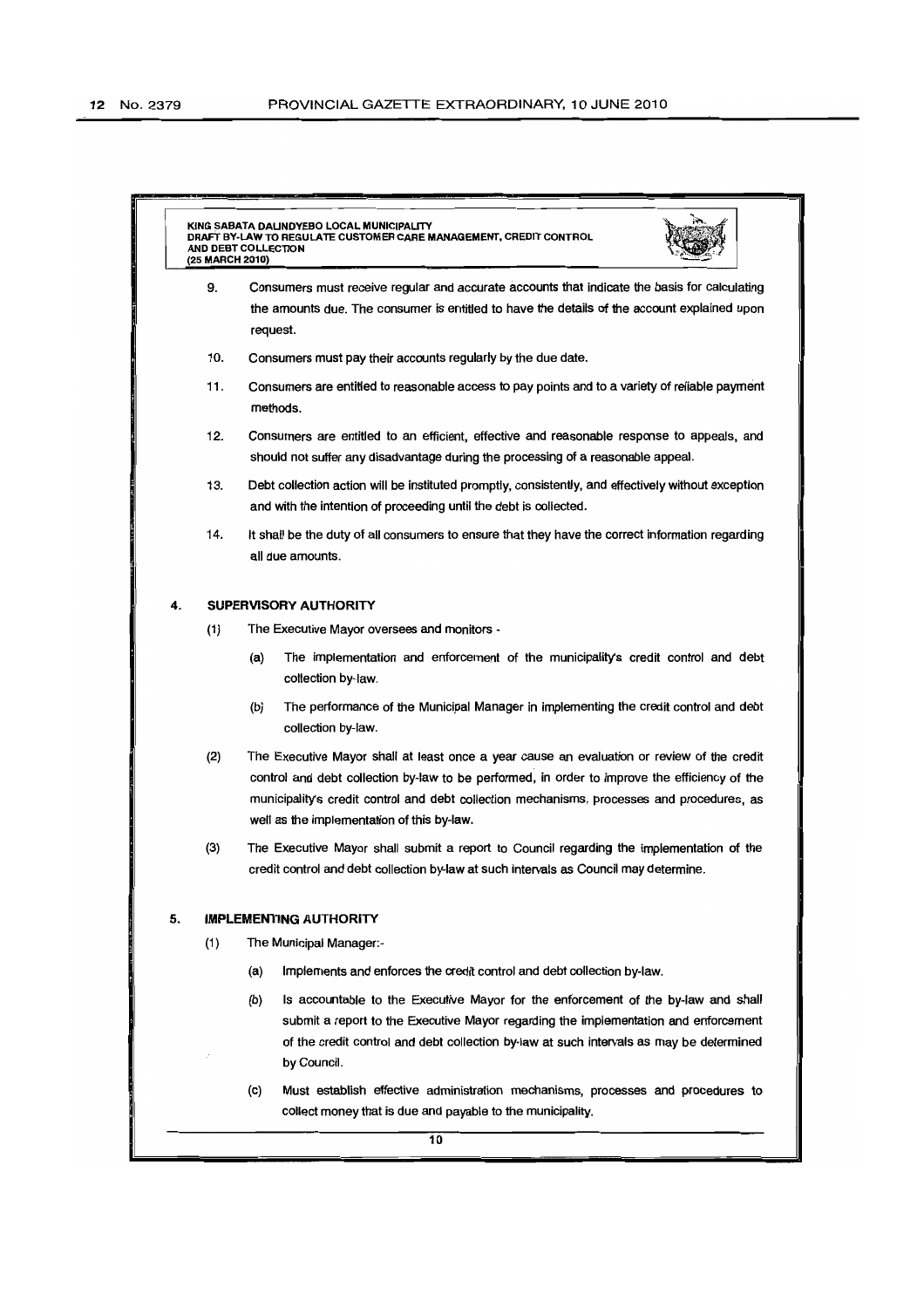$\bar{\lambda}$ 

| (25 MARCH 2010) | KING SABATA DALINDYEBO LOCAL MUNICIPALITY<br>DRAFT BY-LAW TO REGULATE CUSTOMER CARE MANAGEMENT, CREDIT CONTROL<br>AND DEBT COLLECTION                                                                                                                                                             |
|-----------------|---------------------------------------------------------------------------------------------------------------------------------------------------------------------------------------------------------------------------------------------------------------------------------------------------|
|                 | (d)<br>Where necessary make recommendations to the Executive Mayor with the aim of<br>improving the efficiency of the credit control and debt collection mechanisms, processes<br>and procedures.                                                                                                 |
|                 | (e)<br>Establish effective communication between the municipality and account holders with<br>the aim of keeping account holders abreast of all decisions by Council that my affect<br>account holders.                                                                                           |
|                 | (f)<br>Establish customer service centers, located in such communities as determined by the<br>municipal manager.                                                                                                                                                                                 |
|                 | Convey to account holders information relating to the costs involved in service<br>(g)<br>provision, and how funds received for the payment of services are utilised, and may<br>where necessary employ the services of local media to convey such information.                                   |
| (2)             | The Municipal Manager may, in writing, delegate any of the powers entrusted or delegated to<br>him or her in terms of Council's credit control and debt collection by-law to the Chief Financial<br>Officer.                                                                                      |
| (3)             | A delegation in terms of subsection (2) -                                                                                                                                                                                                                                                         |
|                 | Is subject to any limitations or conditions that the Municipal Manager may impose;<br>(a)                                                                                                                                                                                                         |
|                 | (b)<br>May authorise the Chief Financial Officer in writing, to sub-delegate duties and<br>responsibilities to the Manager Income.                                                                                                                                                                |
|                 | (c)<br>The delegation does not divest the Municipal Manager of the responsibility concerning<br>the exercise of the delegated power.                                                                                                                                                              |
|                 | (d)<br>The Chief Financial Officer is accountable to the Municipal Manager for the<br>implementation, enforcement and administration of this by-law, and the general exercise<br>of his powers in terms of this by-law.                                                                           |
| (4)             | The Manager income shall be accountable to the Chief Financial Officer for the sections of this<br>by-law delegated to the Manager Income in terms of the MFMA section 82.                                                                                                                        |
| 6.              | UNSATISFACTORY LEVELS OF INDEBTEDNESS                                                                                                                                                                                                                                                             |
| (1)             | If the level of indebtedness in a particular ward or part of the Municipality exceeds the level of<br>the acceptable norm as determined in the Municipality's budget guidelines, the supervisory<br>authority (Executive Mayor) must, without delay, advise the Councillor for that ward or part. |
| (2)             | The Councillor concerned:-                                                                                                                                                                                                                                                                        |
|                 | Must without delay convene a meeting of the ward committee, if there is one, or convene a<br>public meeting and report the matter to the committee or meeting for discussion and advice;<br>and may make any appropriate recommendations to the supervisory authority.                            |
|                 | 11                                                                                                                                                                                                                                                                                                |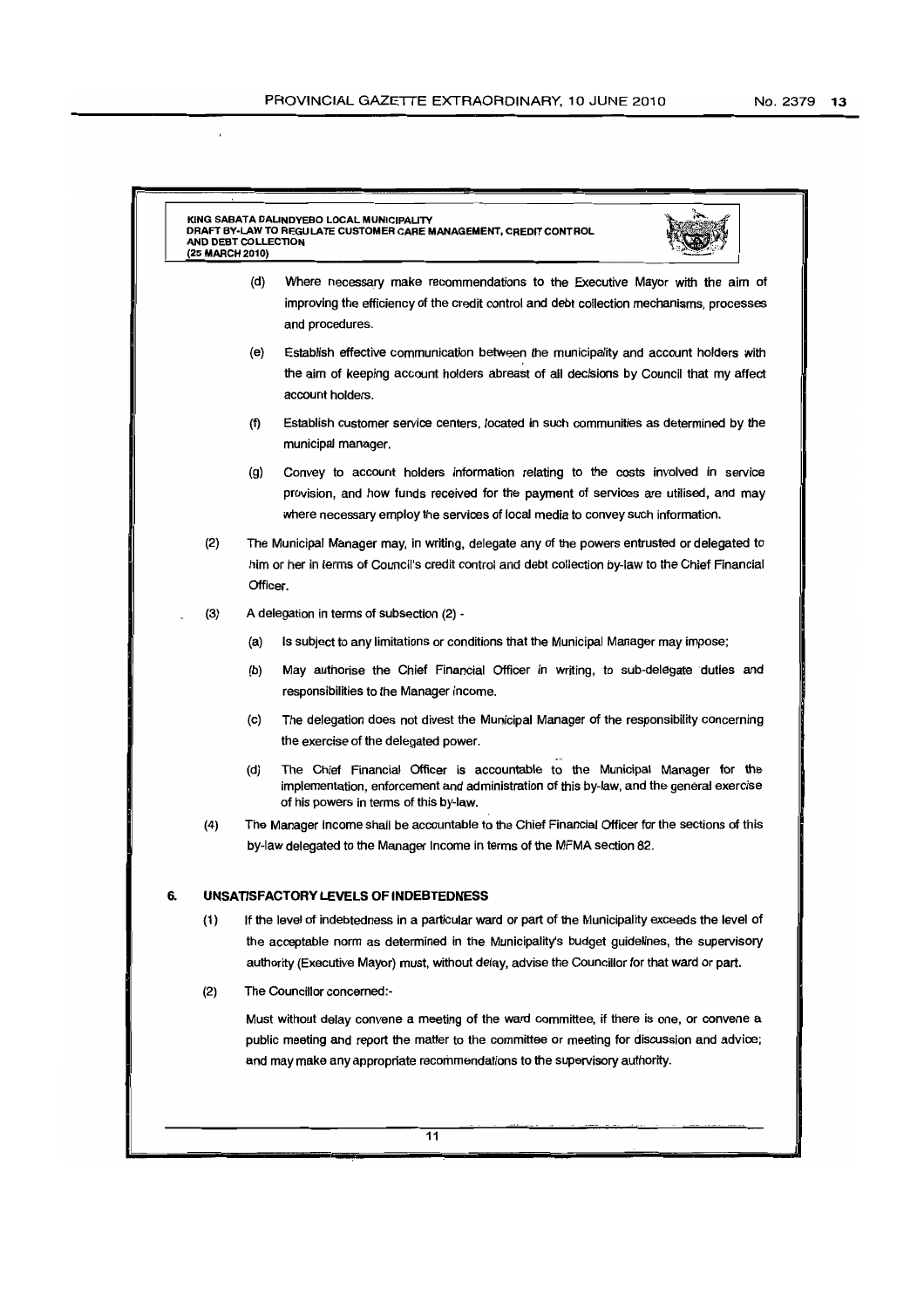|    | (25 MARCH 2010)                                     | KING SABATA DALINDYEBO LOCAL MUNICIPALITY<br>DRAFT BY-LAW TO REGULATE CUSTOMER CARE MANAGEMENT, CREDIT CONTROL<br>AND DEBT COLLECTION                                                                                                                                                                      |  |  |
|----|-----------------------------------------------------|------------------------------------------------------------------------------------------------------------------------------------------------------------------------------------------------------------------------------------------------------------------------------------------------------------|--|--|
| 7. | APPLICATION FOR THE PROVISION OF MUNICIPAL SERVICES |                                                                                                                                                                                                                                                                                                            |  |  |
|    | (1)                                                 | A consumer who requires the provision of municipal services must apply for the service from<br>the municipality.                                                                                                                                                                                           |  |  |
|    | (2)                                                 | The application for the provision of municipal services must be made by the registered owner<br>of an immovable property.                                                                                                                                                                                  |  |  |
|    | (3)                                                 | The municipality will not entertain an application for the provision of municipal services from a<br>tenant of a property, or any other person who is not the owner of the property.                                                                                                                       |  |  |
|    | (4)                                                 | The only exception to (3) above is that individuals and businesses with lease agreements to<br>lease properties from the municipality and government departments will be allowed to open an<br>account in the name of the lessee of the property                                                           |  |  |
|    | (5)                                                 | An agent may with a proxy open an account in the name of the owner.                                                                                                                                                                                                                                        |  |  |
|    | (6)                                                 | The application for the provision of municipal services must be made in writing on the<br>prescribed application form that is provided by the municipality.                                                                                                                                                |  |  |
|    | (7)                                                 | By completing the prescribed application form for the provision of municipal services the<br>consumer of services enters into an agreement with the municipality.                                                                                                                                          |  |  |
|    | (8)                                                 | The agreement (included as annexure "A") with the municipality makes provision for the<br>following: -                                                                                                                                                                                                     |  |  |
|    |                                                     | (a)<br>An undertaking by the owner that he or she will be liable for collection costs including<br>administration fees, interest, disconnection and reconnection costs, and any other legal<br>costs occasioned by his or her failure to settle accounts by the due date on an attorney /<br>client basis; |  |  |
|    |                                                     | (b)<br>An acknowledgement by the owner that accounts will become due and payable by the<br>due date notwithstanding the fact that the owner did not receive the account; and                                                                                                                               |  |  |
|    |                                                     | (c)<br>That the onus will be on the owner to ensure that he or she is in possession of an<br>account before the due date.                                                                                                                                                                                  |  |  |
|    |                                                     | (d)<br>An undertaking by the municipality that it shall do everything in its power to deliver<br>accounts timeously.                                                                                                                                                                                       |  |  |
|    | (9)                                                 | The application for the provision of municipal services shall be made at least ten (10) days<br>prior to the date on which the services are required to be connected.                                                                                                                                      |  |  |
|    | (10)                                                | On receipt of the application for provision of municipal services, the municipality will cause the<br>reading of metered services linked to the property to be taken on the working day preceding<br>the date of occupation.                                                                               |  |  |
|    | (11)                                                | The first account for services will be rendered after the first meter reading cycle to be billed<br>following the date of signing the service agreement.                                                                                                                                                   |  |  |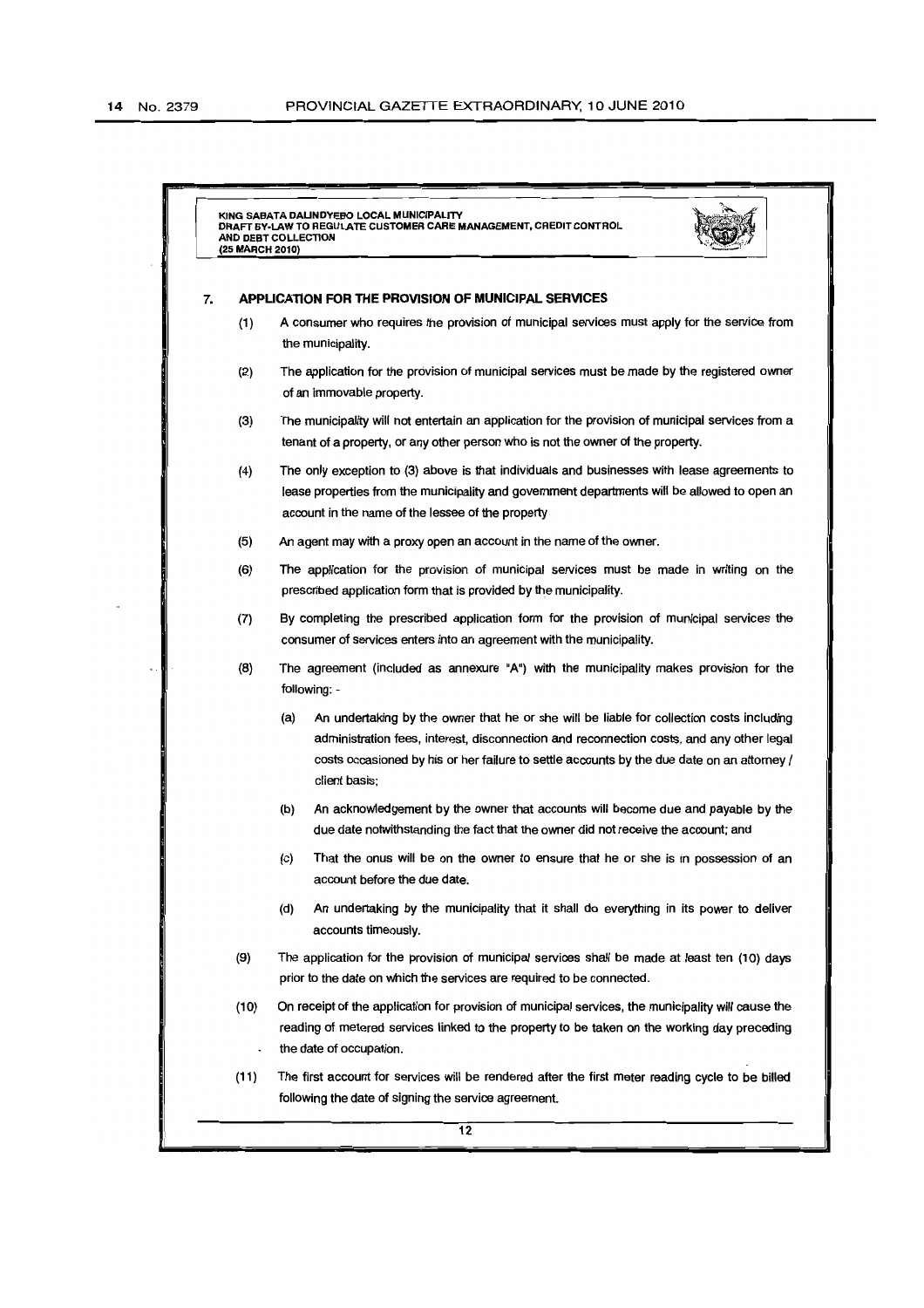|    | KING SABATA DALINDYEBO LOCAL MUNICIPALITY<br>DRAFT BY-LAW TO REGULATE CUSTOMER CARE MANAGEMENT, CREDIT CONTROL<br>AND DEBT COLLECTION<br>(25 MARCH 2010) |                                                                                                                                                                                                                                                                                                                                                                           |  |  |  |  |  |
|----|----------------------------------------------------------------------------------------------------------------------------------------------------------|---------------------------------------------------------------------------------------------------------------------------------------------------------------------------------------------------------------------------------------------------------------------------------------------------------------------------------------------------------------------------|--|--|--|--|--|
|    | (12)                                                                                                                                                     | No rates clearance certificate will be provided to a new owner of any property unless the<br>agreement is signed by the new owner.                                                                                                                                                                                                                                        |  |  |  |  |  |
| 8. | <b>DEPOSITS AND GUARANTEES</b>                                                                                                                           |                                                                                                                                                                                                                                                                                                                                                                           |  |  |  |  |  |
|    | (1)                                                                                                                                                      | On application for the provision of municipal services the consumer deposit prescribed by<br>council shall be paid.                                                                                                                                                                                                                                                       |  |  |  |  |  |
|    | (2)                                                                                                                                                      | A guarantee in lieu of a deposit will be accepted on application for the provision of municipal<br>services by a business in terms of the prevailing conditions determined by the Municipal<br>Manager at the time of the application.                                                                                                                                    |  |  |  |  |  |
|    | (3)                                                                                                                                                      | Existing consumers moving to a new address are required to pay the prescribed consumer<br>deposit on application for the provision of municipal services at the new address.                                                                                                                                                                                              |  |  |  |  |  |
|    | (4)                                                                                                                                                      | The minimum deposit payable is determined annually by Council and is contained in the tariff<br>book produced annually.                                                                                                                                                                                                                                                   |  |  |  |  |  |
|    | (5)                                                                                                                                                      | The consumer deposit paid on application for the provision of municipal services must be<br>reviewed annually and may be increased or decreased upon written notice to consumers. The<br>deposit will be the equivalent of one months charge for all municipal services supplied,<br>however this maybe increased if it is determined that the consumer is a credit risk. |  |  |  |  |  |
|    | (6)                                                                                                                                                      | On termination of the supply of services the amount of the deposit less any payment due to<br>the municipality will be refunded to an account holder, provided that payments due are less<br>than the deposit paid, and that the account holder has provided a forwarding address.                                                                                        |  |  |  |  |  |
|    | (7)                                                                                                                                                      | If the chief financial officer intends increasing the minimum deposit payable by the owner, then<br>he or she shall, in the aforesaid notice, state full reasons for the increase, and allow the owner<br>an opportunity to make written representations in this regard.                                                                                                  |  |  |  |  |  |
|    | (8)                                                                                                                                                      | An aggrieved owner may, within a period of 21 (twenty one) days of having been notified of an<br>increase in the minimum deposit payable, lodge an appeal against the decision of the chief<br>financial officer with the municipal manager.                                                                                                                              |  |  |  |  |  |
|    | (9)                                                                                                                                                      | The municipal manager shall, in his or her capacity as the appeal authority, consider the<br>appeal, and confirm, vary or revoke the decision of the chief financial officer, within a<br>reasonable period.                                                                                                                                                              |  |  |  |  |  |
|    | (10)                                                                                                                                                     | The chief financial officer may, in respect of business premises, accept an irrevocable bank<br>guarantee in lieu of a deposit.                                                                                                                                                                                                                                           |  |  |  |  |  |
| 9. |                                                                                                                                                          | <b>ACCOUNTS AND BILLING</b>                                                                                                                                                                                                                                                                                                                                               |  |  |  |  |  |
|    | (1)                                                                                                                                                      | The municipality shall provide all customers with a monthly consolidated account for municipal<br>service rendered, which account shall be generated on a monthly basis in cycles of<br>approximately thirty (30) days.                                                                                                                                                   |  |  |  |  |  |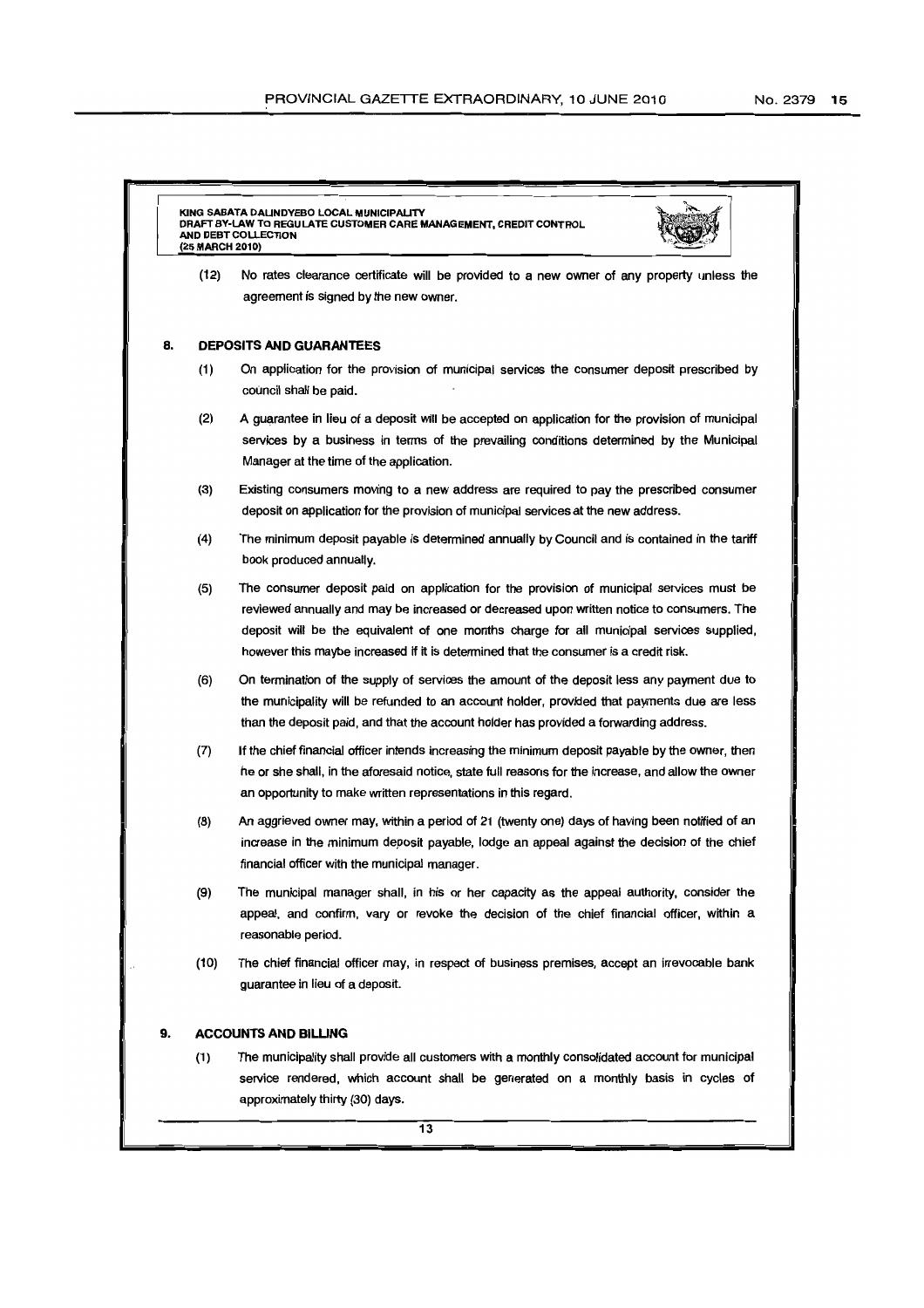|     | (25 MARCH 2010) | KING SABATA DALINDYEBO LOCAL MUNICIPALITY<br>DRAFT BY-LAW TO REGULATE CUSTOMER CARE MANAGEMENT, CREDIT CONTROL<br>AND DEBT COLLECTION                                                                                                               |
|-----|-----------------|-----------------------------------------------------------------------------------------------------------------------------------------------------------------------------------------------------------------------------------------------------|
|     | (2)             | The monthly consolidated account can include property rates charges, in which case they shall<br>comply with section 27 of the Municipal Property Rates Act No. 6 of 2004.                                                                          |
|     | (3)             | All accounts rendered by the municipality shall be payable on the due date.                                                                                                                                                                         |
|     | (4)             | Account balances which remain unpaid 30 days after the due date shall attract interest on<br>arrears, irrespective of the reasons for non-payment.                                                                                                  |
|     | (5)             | All accounts are payable as above regardless of the fact that the customer has not received<br>the account, the onus being on the customer to obtain a copy of the account before the due<br>date.                                                  |
| 10. |                 | <b>RATES AND REFUSE CHARGES</b>                                                                                                                                                                                                                     |
|     | (1)             | Rates and refuse charges shall be billed annually or monthly, as agreed by the municipality<br>with the customer.                                                                                                                                   |
|     | (2)             | Property rates and refuse charges which are levied annually shall be billed in terms of the July<br>account of each year.                                                                                                                           |
|     | (3)             | Property rates and refuse charges which are levied on a monthly basis shall be billed in terms<br>of monthly accounts.                                                                                                                              |
|     | (4)             | The tariffs to calculate property rates and refuse charges are determined annually, approved<br>by Council and contained in the tariff book produced by the municipality.                                                                           |
| 11. |                 | <b>ELECTRICITY CHARGES</b>                                                                                                                                                                                                                          |
|     | (1)             | The provisions of this by-law, in respect of the supply of electricity to a customer, shall<br>constitute the payment conditions of the municipality as licensee, contemplated in section<br>21(5) of the Electricity Regulation Act No. 4 of 2006. |
|     | (2)             | Service charges in respect of electricity shall be determined in accordance with metered<br>consumption.                                                                                                                                            |
|     | (3)             | Monthly accounts shall be rendered for electricity consumption and the customer shall effect<br>payment thereof by the due date.                                                                                                                    |
|     | (4)             | The tariffs to calculate the electricity charges are determined annually, approved by Council<br>and contained in the tariff book prepared and kept by the municipality.                                                                            |
| 12. |                 | <b>FIRE LEVY</b>                                                                                                                                                                                                                                    |
|     | (1)             | Owners and occupiers shall be charged a fire levy, as determined annually, approved by<br>Council and contained in the tariff book prepared and kept by the municipality.                                                                           |
|     | (2)             | The fire levy shall be charged monthly in terms of the consolidated account produced by the<br>municipality.                                                                                                                                        |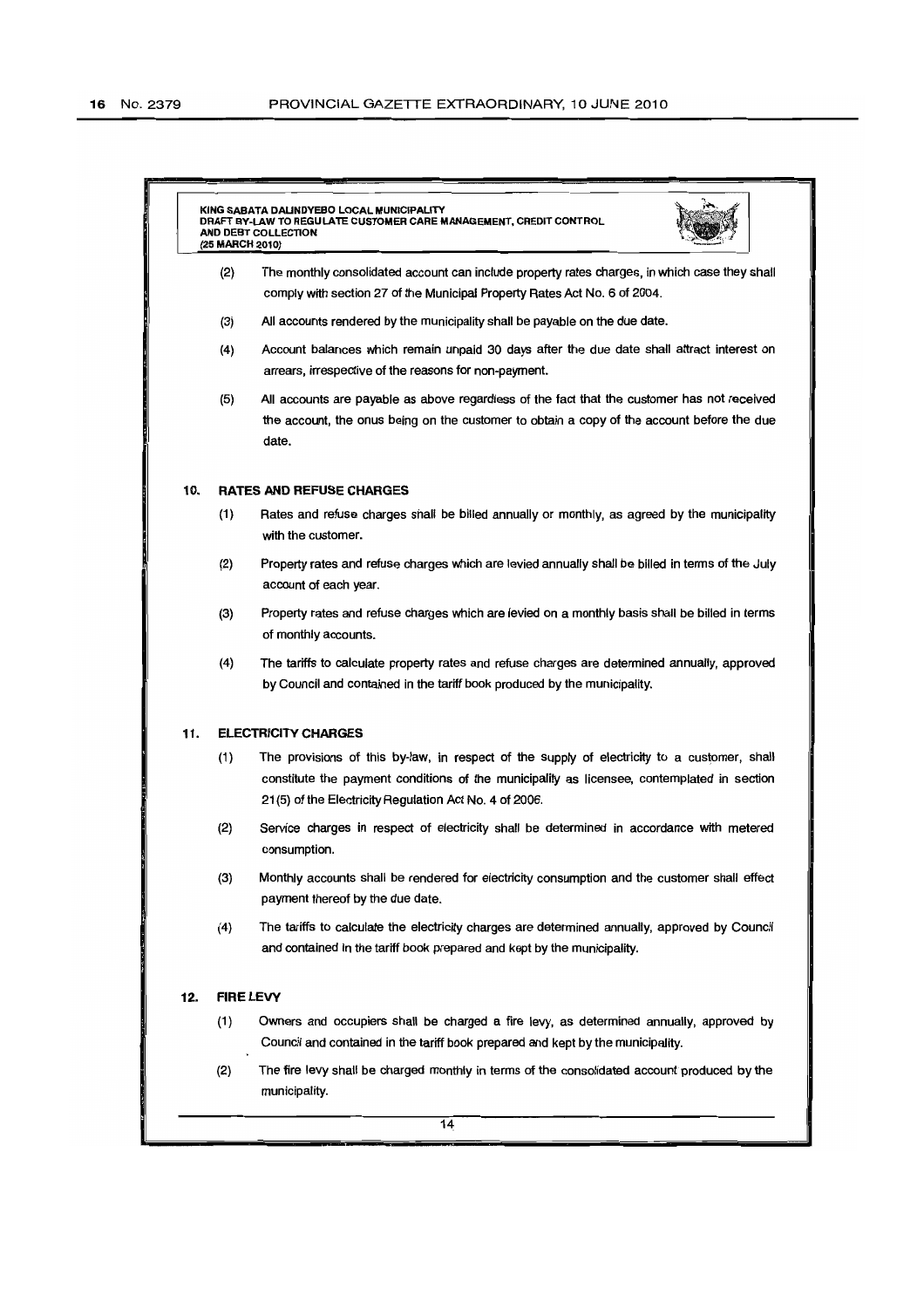#### KING SABATA DAUNDYEBO LOCAL MUNICIPAUTY DRAFT BY-LAW TO REGU LATE CUSTOMER CARE MANAGEMENT, CREDIT CONTROL AND DEBT COLLECTION (25 MARCH 2010)



(3) The municipality may enter into service level agreements with neighbouring municipalities to allow for the recovery of.costs for the provision of fire prevention and fire fighting services to these municipalities.

#### 13. **SUNDRY DEBTOR ACCOUNTS**

- (1) Sundry debtor accounts may be rendered by the municipality from time to time.
- (2) Any sundry debtor account shall be included in the monthly consolidated account produced by the municipality.

### 14. **FINAL ACCOUNTS**

- (1 ) Upon receipt of a customer's application for the termination of municipal services, the municipality shall -
	- (a) take final readings in respect of metered municipal services;
	- (b) prepare and render a final account;
	- (c) appropriate the consumer deposit for the reduction or settlement of any outstanding amount owed by the customer; and
	- (d) return the consumer deposit to the customer in the event that no amount is owed to the municipality.

#### 15. **METERING OF MUNICIPAL SERVICES**

- (1) The municipality may introduce various metering equipment and may encourage consumers to convert to a system which is preferred by the Council when Council considers this to be beneficial to its functioning and operations.
- (2) Council's preferred metering system to measure electricity is the prepayment electricity metering system for domestic consumers and for certain businesses.
- (3) Electricity consumption is measured with credit and prepayment electricity meters.
- (4) The following applies to the reading of credit meters:
	- (a) Credit electricity meters are read at in cycles of approximately 30 days.
	- (b) If for any reason the credit electricity meters cannot be read, the municipality will render an account based on estimated consumption.
	- (c) The account based on estimated consumption will be adjusted in the subsequent account based on the actual consumption.
	- (d) The consumer is responsible to ensure access to metering equipment for the purpose of obtaining meter readings for billing purposes.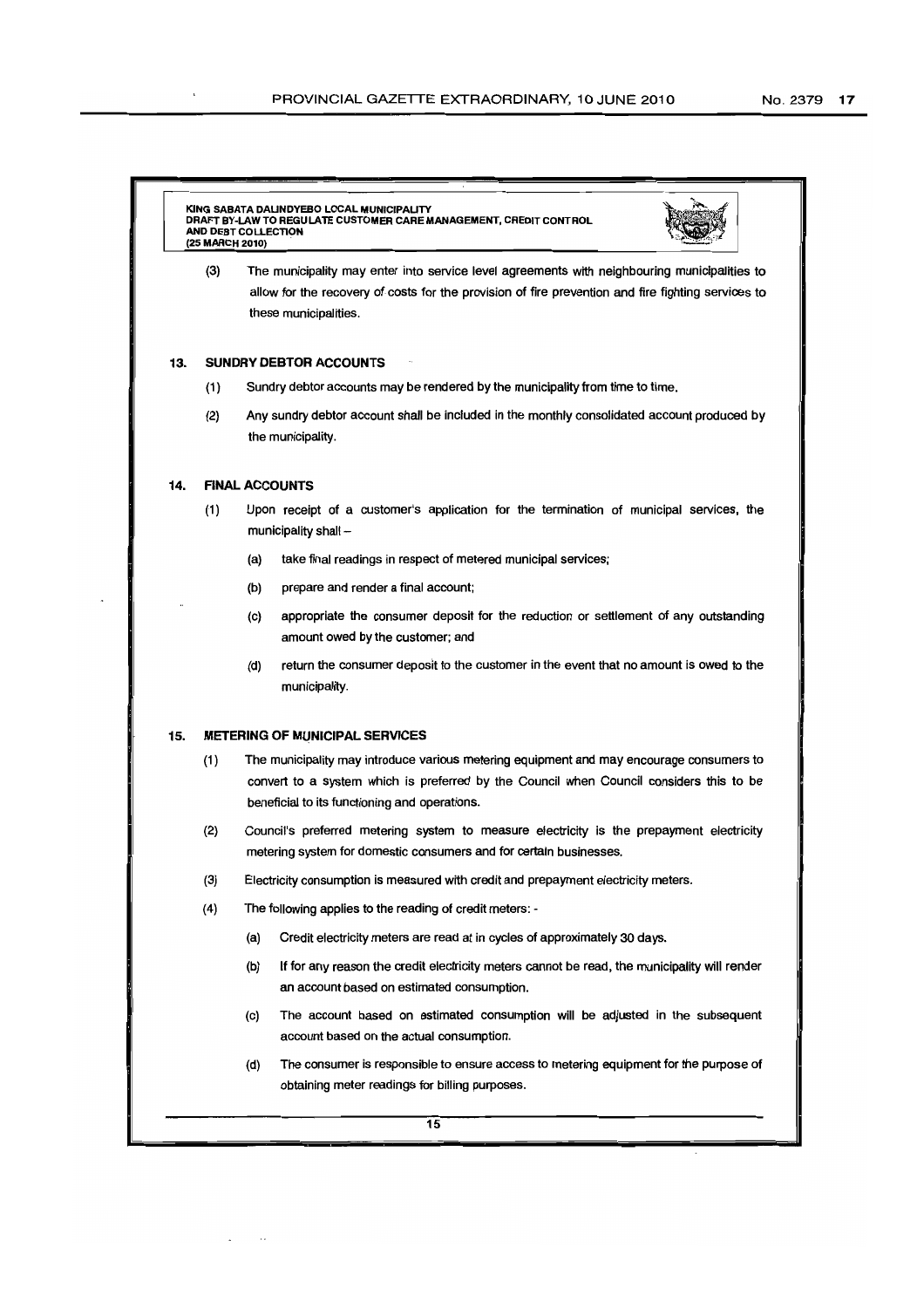| 16. | (1)                                           |     | <b>PAYMENT OF ACCOUNTS</b><br>All accounts rendered by the municipality are due and payable on the due date.                                                                                                                                    |
|-----|-----------------------------------------------|-----|-------------------------------------------------------------------------------------------------------------------------------------------------------------------------------------------------------------------------------------------------|
|     |                                               | (g) | The municipality may apply all the debt collection functions available on the prepayment<br>system to collect all arrear debt on the account of the debtor.                                                                                     |
|     |                                               | (f) | The Municipal Manager at his sole discretion after considering aspects such as security<br>and consumer considerations may appoint vendors for the sale of prepaid electricity but<br>does not guarantee the continued operation of any vendor. |
|     |                                               | (e) | The municipality shall not be liable for the reinstatement of credit in a prepayment meter<br>due to tampering with, or the incorrect use or the abuse of prepayment meters.                                                                    |
|     |                                               | (d) | Credits remaining in the prepayment meter will not be refunded when a premises is<br>vacated by a consumer.                                                                                                                                     |
|     |                                               | (c) | On request of the consumer copies of the previous prepayment meter vouchers will be<br>produced.                                                                                                                                                |
|     |                                               | (b) | Amounts tendered for the purchase of prepayment electricity will not be refunded after<br>the prepayment meter voucher has been produced.                                                                                                       |
|     |                                               | (a) | Prepayment electricity is purchased at prepayment vending points for consumption after<br>the date of purchase.                                                                                                                                 |
|     | (5)                                           |     | The following applies to prepayment metering: -                                                                                                                                                                                                 |
|     |                                               | (g) | When a consumer vacates a property and a final reading of the meter is not possible,<br>an estimation of the consumption may be made and the final account rendered<br>accordingly.                                                             |
|     |                                               |     | (iv) the application of this section shall not prevent a consumer from claiming<br>overpayment for any longer period where the consumer is able to prove the claim<br>in a court of law.                                                        |
|     |                                               |     | (iii) the correction shall be based on the tariffs applicable during the period, and                                                                                                                                                            |
|     |                                               |     | any such correction shall only apply in respect of an account for a period of three<br>(i)<br>years preceding the date on which the error in the account was discovered,                                                                        |
|     |                                               |     | (i)<br>the error shall be corrected in the subsequent account,                                                                                                                                                                                  |
|     |                                               | (f) | If any calculation, reading or metering error is discovered in respect of any account<br>rendered to a consumer-                                                                                                                                |
|     |                                               |     | provided that a final reading can be obtained should the consumer vacate the property.                                                                                                                                                          |
|     |                                               |     | provide the municipality with monthly meter readings for billing purposes, provided that<br>an audit reading can be obtained by the municipality once every six months and                                                                      |
|     |                                               | (e) | Consumers can, for reasons of non-accessibility to their properties by meter readers,                                                                                                                                                           |
|     | <b>AND DEBT COLLECTION</b><br>(25 MARCH 2010) |     | DRAFT BY-LAW TO REGULATE CUSTOMER CARE MANAGEMENT, CREDIT CONTROL                                                                                                                                                                               |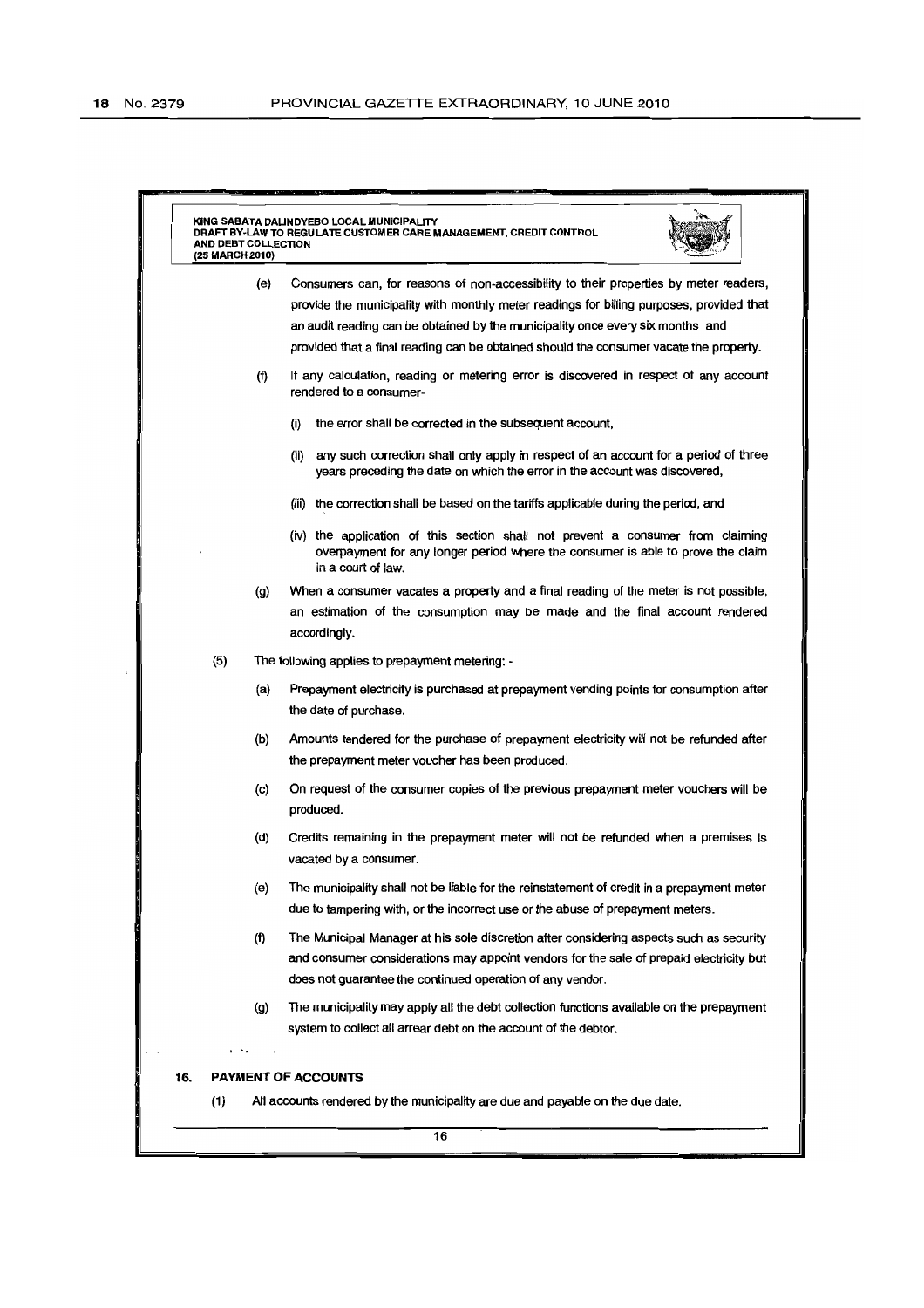|     | (2)                            | All payments, whether made by cash, stop order, electronic payments or payments made                                                                                                                                       |  |  |  |
|-----|--------------------------------|----------------------------------------------------------------------------------------------------------------------------------------------------------------------------------------------------------------------------|--|--|--|
|     |                                | through agents must be receipted by the municipality by the close of business on the due                                                                                                                                   |  |  |  |
|     |                                | date. Cheques will not be accepted as payment of an account except in the case of rates and                                                                                                                                |  |  |  |
|     |                                | service charges (all other payments must be made by a bank guarantee cheque). Where a<br>cheque has been dishonoured the person issuing the cheque shall not be allowed to pay by<br>cheque in future.                     |  |  |  |
|     | (3)                            | Accounts rendered by the municipality can be paid at any municipal cashier office and any<br>other pay point as determined by the Municipal Manager from time to time.                                                     |  |  |  |
|     | (4)                            | The payment methods and facilities supported by the municipality can be used to make<br>payments on accounts.                                                                                                              |  |  |  |
|     | (5)                            | Payments received in respect of rates and service charges will be allocated by the municipality<br>entirely within its discretion, on the account of the debtor.                                                           |  |  |  |
|     | (6)                            | Part payment received on an account shall be allocated firstly to reduce any penalty charges<br>that may have accrued on the account.                                                                                      |  |  |  |
|     | (7)                            | An official receipt issued by the municipality will be the only proof of payments made.                                                                                                                                    |  |  |  |
| 17. | <b>INTEREST ON ARREAR DEBT</b> |                                                                                                                                                                                                                            |  |  |  |
|     | (1)                            | Account balances which remain unpaid after the due date shall attract interest irrespective of<br>the reason for non-payment.                                                                                              |  |  |  |
|     | (2)                            | The following categories of arrear debt shall not attract interest on arrears: -                                                                                                                                           |  |  |  |
|     |                                | (a)<br>Indigent debt.                                                                                                                                                                                                      |  |  |  |
|     |                                | Closed accounts.<br>(b)                                                                                                                                                                                                    |  |  |  |
|     |                                | Deceased estates.<br>(c)                                                                                                                                                                                                   |  |  |  |
|     |                                | (d)<br>Insolvent estates.                                                                                                                                                                                                  |  |  |  |
|     |                                | Debtors under administration (administration portion only).<br>(e)                                                                                                                                                         |  |  |  |
|     |                                | The first 30 days after delivery date for all service arrears.<br>(f)                                                                                                                                                      |  |  |  |
|     | (3)                            | Interest on arrear debt shall be calculated for each month for which such payment remains<br>unpaid and part of a month shall be deemed to be a month.                                                                     |  |  |  |
|     | (4)                            | No interest shall be charged on any outstanding amounts in respect of which an agreement<br>had been concluded for the payment by way of installment thereof, provided the installment is<br>paid in full by the due date. |  |  |  |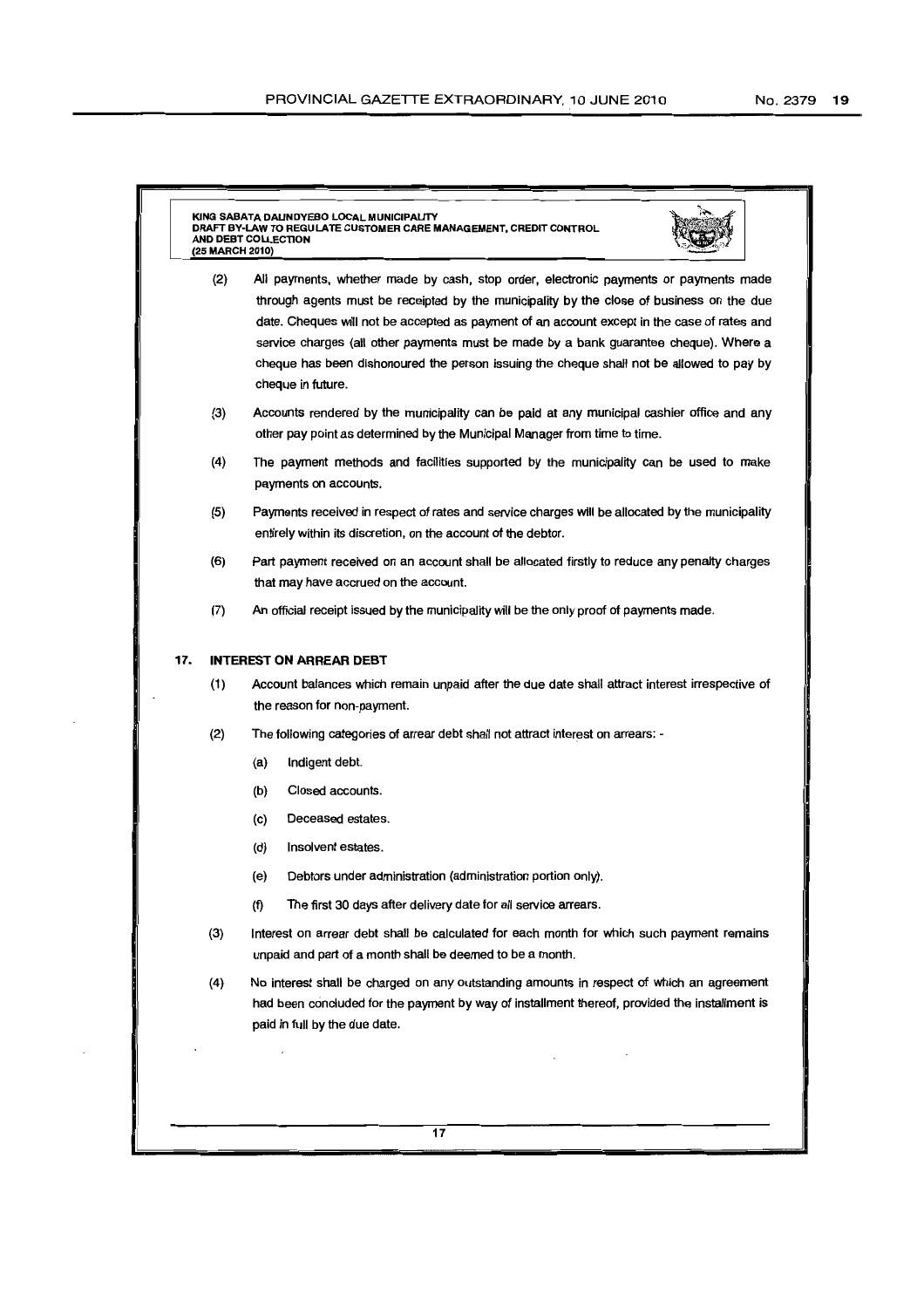|     |                                                        | DRAFT BY-LAW TO REGULATE CUSTOMER CARE MANAGEMENT, CREDIT CONTROL<br>AND DEBT COLLECTION<br>(25 MARCH 2010)                                                                                                                                   |  |  |  |  |
|-----|--------------------------------------------------------|-----------------------------------------------------------------------------------------------------------------------------------------------------------------------------------------------------------------------------------------------|--|--|--|--|
| 18. | <b>ENQUIRIES AND APPEALS</b>                           |                                                                                                                                                                                                                                               |  |  |  |  |
|     | (1)                                                    | Any aggrieved person may address a grievance or query regarding charges for municipal<br>services to the Chief Financial Officer in writing or may visit any customer care office provided<br>by the municipality.                            |  |  |  |  |
|     | (2)                                                    | Every consumer has the right to ask and to be provided with a clear explanation as to the<br>services being charged and a breakdown of all amounts shown on their account.                                                                    |  |  |  |  |
|     | (3)                                                    | The aggrieved person shall clearly state the basis of his or her dissatisfaction and the desired<br>resolution.                                                                                                                               |  |  |  |  |
|     | (4)                                                    | The lodging of an inquiry shall not relieve the aggrieved person of the responsibility to settle<br>his or her account. An interim payment similar to an average account must be paid by the due<br>date pending finalisation of the enquiry. |  |  |  |  |
|     | (5)                                                    | The municipality will respond to all inquiries from consumers in writing within twenty days from<br>the lodging of the enquiry.                                                                                                               |  |  |  |  |
|     | (6)                                                    | The Manager Income will keep custody of the Enquiries and Appeals Register and will carry<br>out a weekly check on all enquiries and appeals yet to be resolved.                                                                              |  |  |  |  |
| 19. | LIMITATION, DISCONNECTION OR DISCONTINUATION OF SUPPLY |                                                                                                                                                                                                                                               |  |  |  |  |
|     | (1)                                                    | An account rendered to a customer by the municipality in respect of rates or municipal<br>services, including the collection and disposal of refuse, shall be paid by the due date.                                                           |  |  |  |  |
|     | (2)                                                    | If the customer fails to pay any account within a period of fourteen (14) days after the expiry of<br>the due date, then -                                                                                                                    |  |  |  |  |
|     |                                                        | (a)<br>without further notice, the municipality may limit, disconnect or discontinue the supply of<br>electricity or water to the immovable property in question; and                                                                         |  |  |  |  |
|     |                                                        | (b)<br>the chief financial officer or any duly authorised person may instruct attorneys to recover<br>the outstanding amounts owed.                                                                                                           |  |  |  |  |
|     | (3)                                                    | The limitation, disconnection or discontinuation of the supply of electricity or water shall be<br>effected in the manner that is customarily used or by taking such reasonable and lawful steps<br>as may be necessary.                      |  |  |  |  |
|     | (4)                                                    | Any disbursements or charges incurred or raised in respect of the limitation, disconnection or<br>discontinuation of the supply of electricity or water shall be paid by the customer.                                                        |  |  |  |  |
|     | (5)                                                    | The municipality must permit the customer to make representations prior to the limitation,<br>disconnection or discontinuation of the supply of water, unless -                                                                               |  |  |  |  |
|     |                                                        | (a)<br>other users will be prejudiced;                                                                                                                                                                                                        |  |  |  |  |
|     |                                                        | (b)<br>there is an emergency situation; or                                                                                                                                                                                                    |  |  |  |  |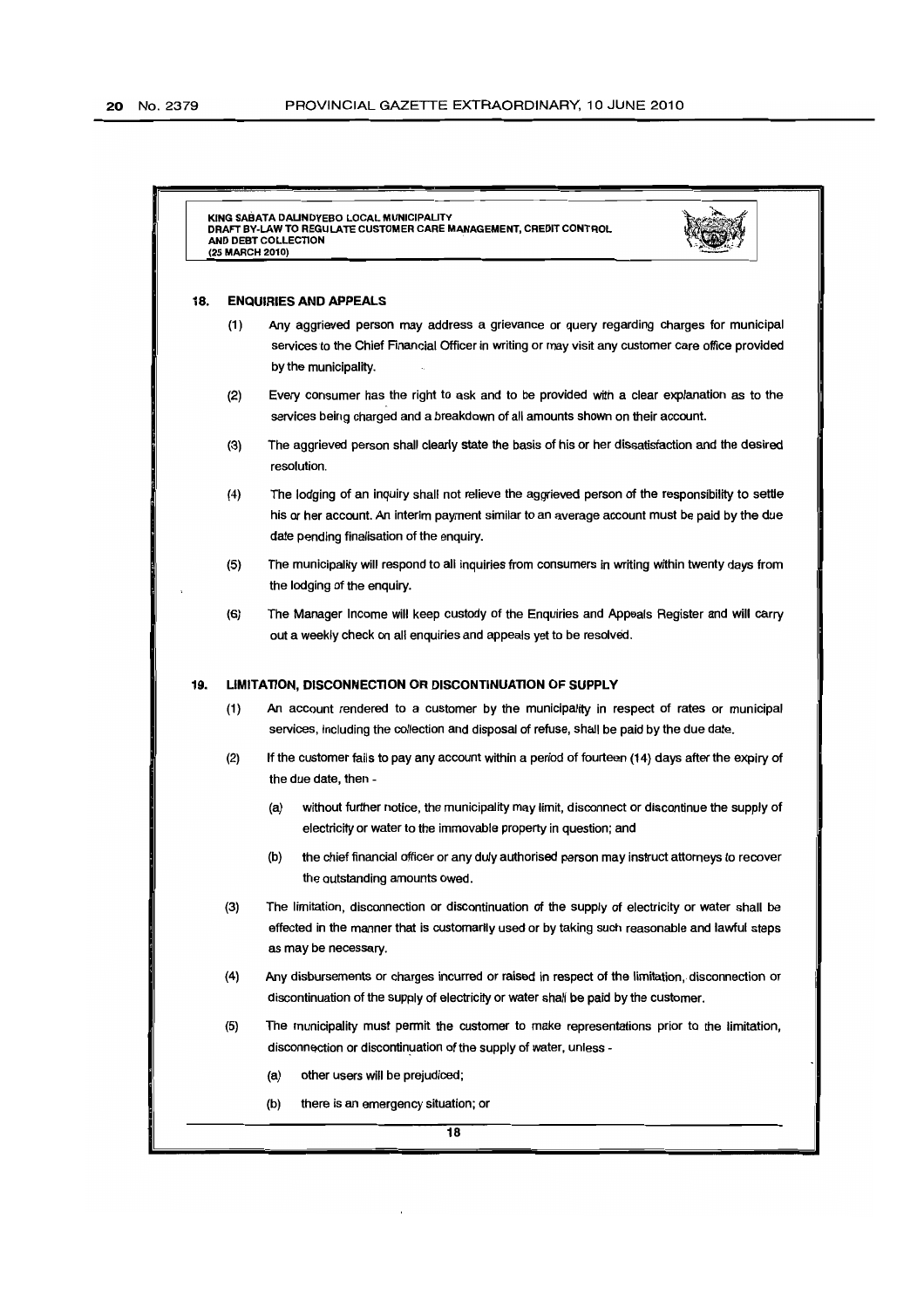|     | (25 MARCH 2010)                                              |                                                                                                                                                                                                                                                                                                                                                                                                                                                                                          |  |  |  |
|-----|--------------------------------------------------------------|------------------------------------------------------------------------------------------------------------------------------------------------------------------------------------------------------------------------------------------------------------------------------------------------------------------------------------------------------------------------------------------------------------------------------------------------------------------------------------------|--|--|--|
|     |                                                              | (c)<br>the customer has interfered with a limited, disconnected or discontinued water supply.                                                                                                                                                                                                                                                                                                                                                                                            |  |  |  |
|     | (6)                                                          | The limitation, disconnection or discontinuation of the supply of water shall not result in a<br>customer being denied access to basic water services for non-payment, where the customer<br>proves, to the satisfaction of the municipality, that he or she is unable to pay for basic water<br>services.                                                                                                                                                                               |  |  |  |
|     | (7)                                                          | If a customer unlawfully reconnects or attempts to reconnect a supply of electricity or water<br>that has been limited, disconnected or discontinued, then -                                                                                                                                                                                                                                                                                                                             |  |  |  |
|     |                                                              | (a)<br>the municipality may disconnect or discontinue the supply entirely by removing the<br>service connection from the premises; and                                                                                                                                                                                                                                                                                                                                                   |  |  |  |
|     |                                                              | (b)<br>any disbursements, penalties or reconnection charges, together with any outstanding<br>amounts owed in respect of rates or municipal services, must be paid in full before a<br>reconnection can be made.                                                                                                                                                                                                                                                                         |  |  |  |
|     | (8)                                                          | Subject to the provisions of this by-law, the chief financial officer or any person duly authorised<br>thereto may enter into an arrangement with a defaulter for the payment of an outstanding<br>account, in which event -                                                                                                                                                                                                                                                             |  |  |  |
|     |                                                              | (a)<br>payment may be made by way of instalments, provided that these shall be effected in<br>terms of debit orders; and                                                                                                                                                                                                                                                                                                                                                                 |  |  |  |
|     |                                                              | (b)<br>the normal supply of electricity and water to the premises shall be resumed.                                                                                                                                                                                                                                                                                                                                                                                                      |  |  |  |
|     | (9)                                                          | In the case of an indigent debtor, when the account of such indigent debtor is outstanding and<br>his or her electricity or water supply has been limited, disconnected or discontinued, the chief<br>financial officer or any person duly authorised thereto may enter into an arrangement in terms<br>of which the indigent debtor effects immediate payment of at least five percent (5%) of the<br>outstanding amount and pays the balance over a period of twenty four (24) months. |  |  |  |
|     | (10)                                                         | Any defaulter who enters into a bona fide arrangement with the municipality for the settlement<br>of arrears, and who fails to honour the terms of such arrangement, shall not be allowed to<br>enter into any further arrangement with the municipality.                                                                                                                                                                                                                                |  |  |  |
|     | (11)                                                         | In the case of a customer where the supply of electricity or water has been limited,<br>disconnected or discontinued at least twice during the preceding period of twelve (12) months,<br>the municipality may review the amount of the consumer deposit required from such<br>customer.'                                                                                                                                                                                                |  |  |  |
| 20. | RECOVERY OF RATES FROM OWNERS, TENANTS, OCCUPIERS AND AGENTS |                                                                                                                                                                                                                                                                                                                                                                                                                                                                                          |  |  |  |
|     | (1)                                                          | The municipality may utilise the procedures prescribed in terms of section 19 to recover rates<br>arrears from the owner of immovable property.                                                                                                                                                                                                                                                                                                                                          |  |  |  |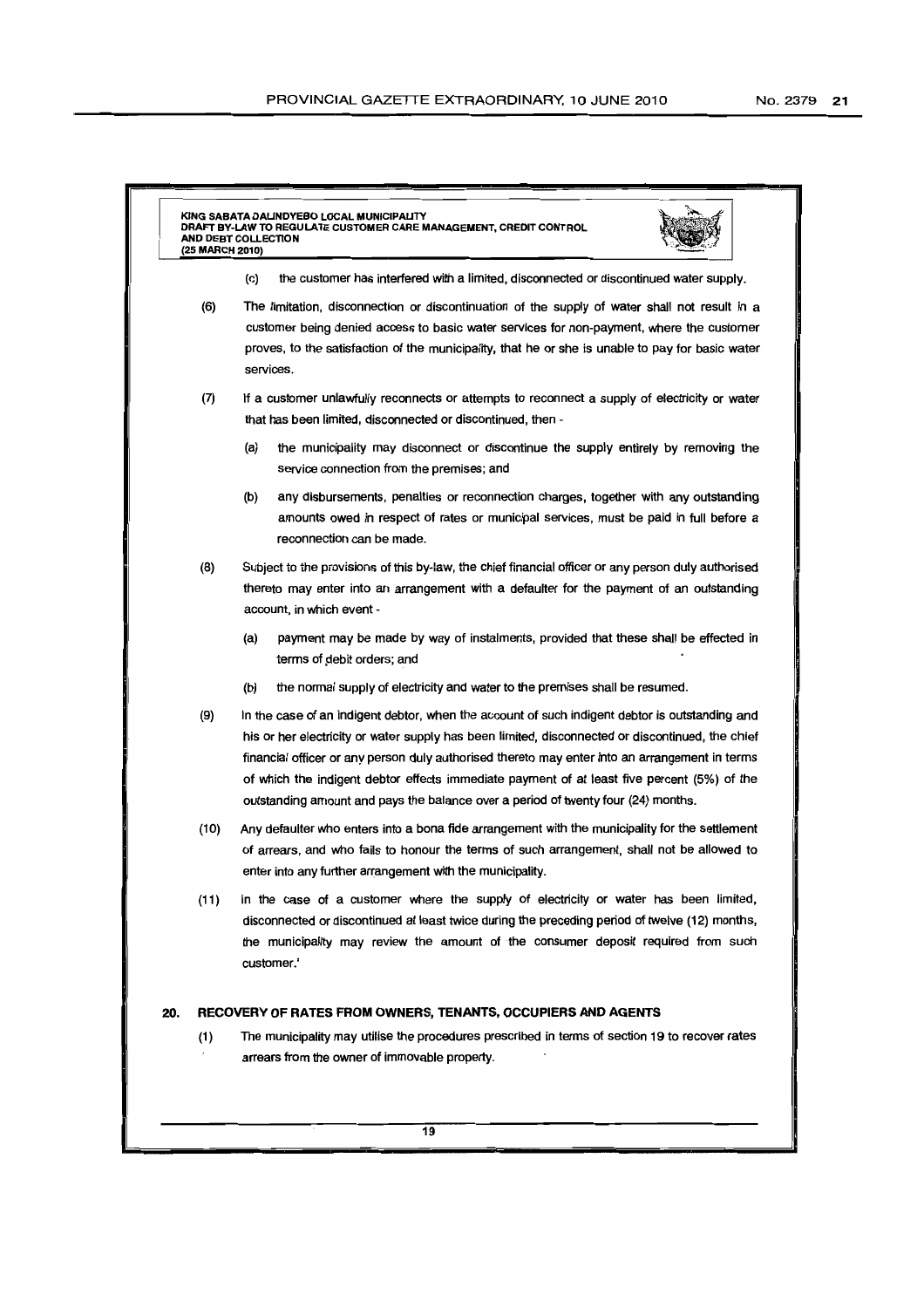|     | KING SABATA DALINDYEBO LOCAL MUNICIPALITY<br>DRAFT BY-LAW TO REGULATE CUSTOMER CARE MANAGEMENT, CREDIT CONTROL<br>AND DEBT COLLECTION<br>(25 MARCH 2010)                                                                                                                                                                                                                              |  |  |  |  |
|-----|---------------------------------------------------------------------------------------------------------------------------------------------------------------------------------------------------------------------------------------------------------------------------------------------------------------------------------------------------------------------------------------|--|--|--|--|
|     | (2)<br>Any limitation, disconnection or discontinuation of the electricity or water supply, for the<br>purposes of sub-section (1), shall be effected subject to the requirements contained in section<br>19.                                                                                                                                                                         |  |  |  |  |
|     | (3)<br>Alternatively to sub-section (1), above, the municipality may recover rates arrears in whole or<br>in part from a tenant or occupier of the immovable property, despite any contractual obligation<br>to the contrary on the tenant or occupier. The municipality may recover an amount only after<br>the municipality has served a written notice on the tenant or occupier." |  |  |  |  |
|     | (4)<br>The amount the municipality may recover from the tenant or occupier of a property is<br>limited<br>to the amount of rent or other money due and payable, but not yet paid, by the tenant or<br>occupier to the owner of the property.                                                                                                                                          |  |  |  |  |
|     | (5)<br>Any amount the municipality recovers from the tenant or occupier of the property must be set<br>off by the tenant or occupier against any money owed by the tenant or occupier to the owner.                                                                                                                                                                                   |  |  |  |  |
|     | (6)<br>The tenant or occupier of a property must, on request by the municipality, furnish the<br>municipality with a written statement specifying all payments to be made by the tenant or<br>occupier to the owner of the property for rent or other money payable on the property during a<br>period determined by the municipality.                                                |  |  |  |  |
|     | (7)<br>The municipality may, despite the Estate Agents Affairs Act 1976, recover the amount due for<br>rates on a property in whole or in part from the agent of the owner, if this is more convenient<br>for the municipality.                                                                                                                                                       |  |  |  |  |
|     | (8)<br>The municipality may recover the amount due for rates from the agent of the owner only after it<br>has served a written notice on the agent.                                                                                                                                                                                                                                   |  |  |  |  |
|     | (9)<br>The amount the municipality may recover from the agent is limited to the amount of any rent or<br>other money received by the agent on behalf of the owner, less any commission due to the<br>agent.                                                                                                                                                                           |  |  |  |  |
|     | (10)<br>The agent must, on request by the municipality, furnish the municipality with a written<br>statement specifying all payments for rent on the property and any other money received by<br>the agent on behalf of the owner during a period determined by the municipality.                                                                                                     |  |  |  |  |
|     | (11)<br>The municipality must provide an owner of a property in its jurisdiction with copies of accounts<br>sent to the occupier of the property for municipal services supplied to the property if the owner<br>requests such accounts in writing from the municipality.                                                                                                             |  |  |  |  |
| 21. | DEBT COLLECTION                                                                                                                                                                                                                                                                                                                                                                       |  |  |  |  |
| (1) | Handover of debt to debt collectors                                                                                                                                                                                                                                                                                                                                                   |  |  |  |  |
|     | (a)<br>Debt that could not be collected by the disconnection of electricity supply to a property,<br>as well as being blocked from the purchase of prepayment electricity, and that are 60<br>days old may be handed over to debt collectors.                                                                                                                                         |  |  |  |  |
|     | 20                                                                                                                                                                                                                                                                                                                                                                                    |  |  |  |  |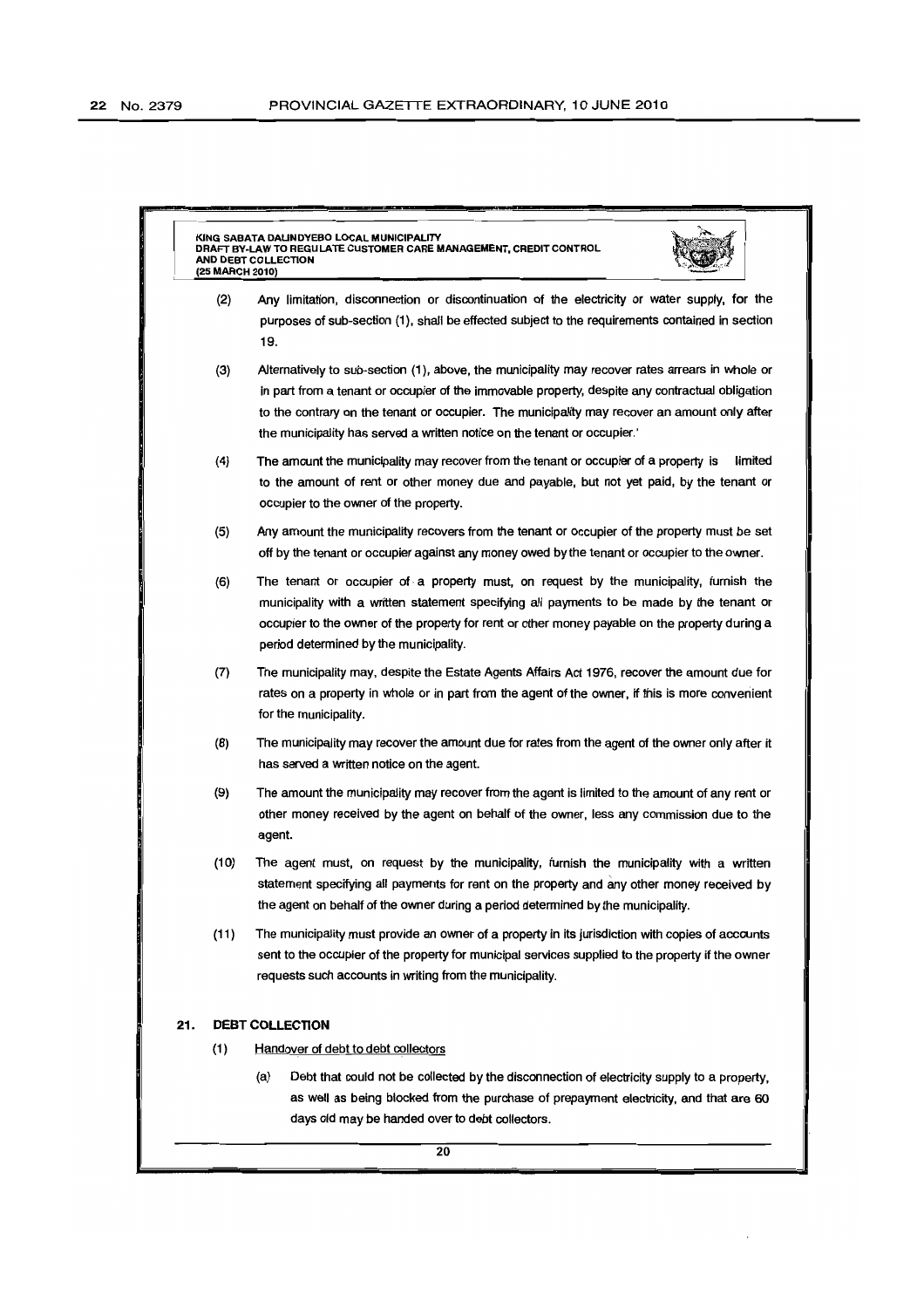п

| (25 MARCH 2010) |     |                                                                                                                               |  |  |
|-----------------|-----|-------------------------------------------------------------------------------------------------------------------------------|--|--|
|                 | (b) | Handover to debt collectors is a pre-legal action and if the debt collectors are                                              |  |  |
|                 |     | unsuccessful in collecting the debt, the debt may be handed over to attorneys for legal                                       |  |  |
|                 |     | collection.                                                                                                                   |  |  |
|                 | (c) | Only the Municipal Manager will hand debt over to attorneys for legal collection.                                             |  |  |
|                 | (d) | The following types of debt will be handed over to the debt collectors: -                                                     |  |  |
|                 |     | (i)<br>Debt that is 60 days and older.                                                                                        |  |  |
|                 |     | The amount of the debt per debtor to be handed over is the amount that will be<br>(ii)<br>determined from time to time.       |  |  |
|                 |     | (iii) Debt for which no payment arrangements were made.                                                                       |  |  |
|                 | (e) | The following types of debt will not be handed over to debt collectors.                                                       |  |  |
|                 |     | Debts of indigent debtors that are registered as indigent at the date of handover.<br>(i)                                     |  |  |
|                 |     | Government debt.<br>(ii)                                                                                                      |  |  |
|                 |     | (iii) Debt that is being paid off as per an arrangement with the debtor.                                                      |  |  |
|                 |     | (iv) debt that has not been under a query for more than two months.                                                           |  |  |
|                 | (f) | The process of collecting debt by debt collectors includes: -.                                                                |  |  |
|                 |     | The phoning of debtors.<br>(i)                                                                                                |  |  |
|                 |     | Sending out demand letters.<br>(ii)                                                                                           |  |  |
|                 |     | (iii) Making arrangements with debtors to payoff debt in terms of the Council's credit<br>control and debt collection by-law. |  |  |
|                 |     | (iv) Making follow-up contact with debtors on unpaid arrangements.                                                            |  |  |
| (2)             |     | Handover of debt to Attorneys for legal collection                                                                            |  |  |
|                 | (a) | Debt that could not be collected by the debt collectors and debt that requires urgent                                         |  |  |
|                 |     | legal attention will be handed over to attomeys for legal collection.                                                         |  |  |
|                 | (b) | The following types of debt will be handed over to attorneys: -                                                               |  |  |
|                 |     | Debt that is 90 days and older.<br>(i)                                                                                        |  |  |
|                 |     | The amount of the debt per debtor to be handed over is the amount that will be<br>(ii)<br>determined from time to time.       |  |  |
|                 |     | (iii) Debt for which no payment arrangements were made.                                                                       |  |  |
|                 |     |                                                                                                                               |  |  |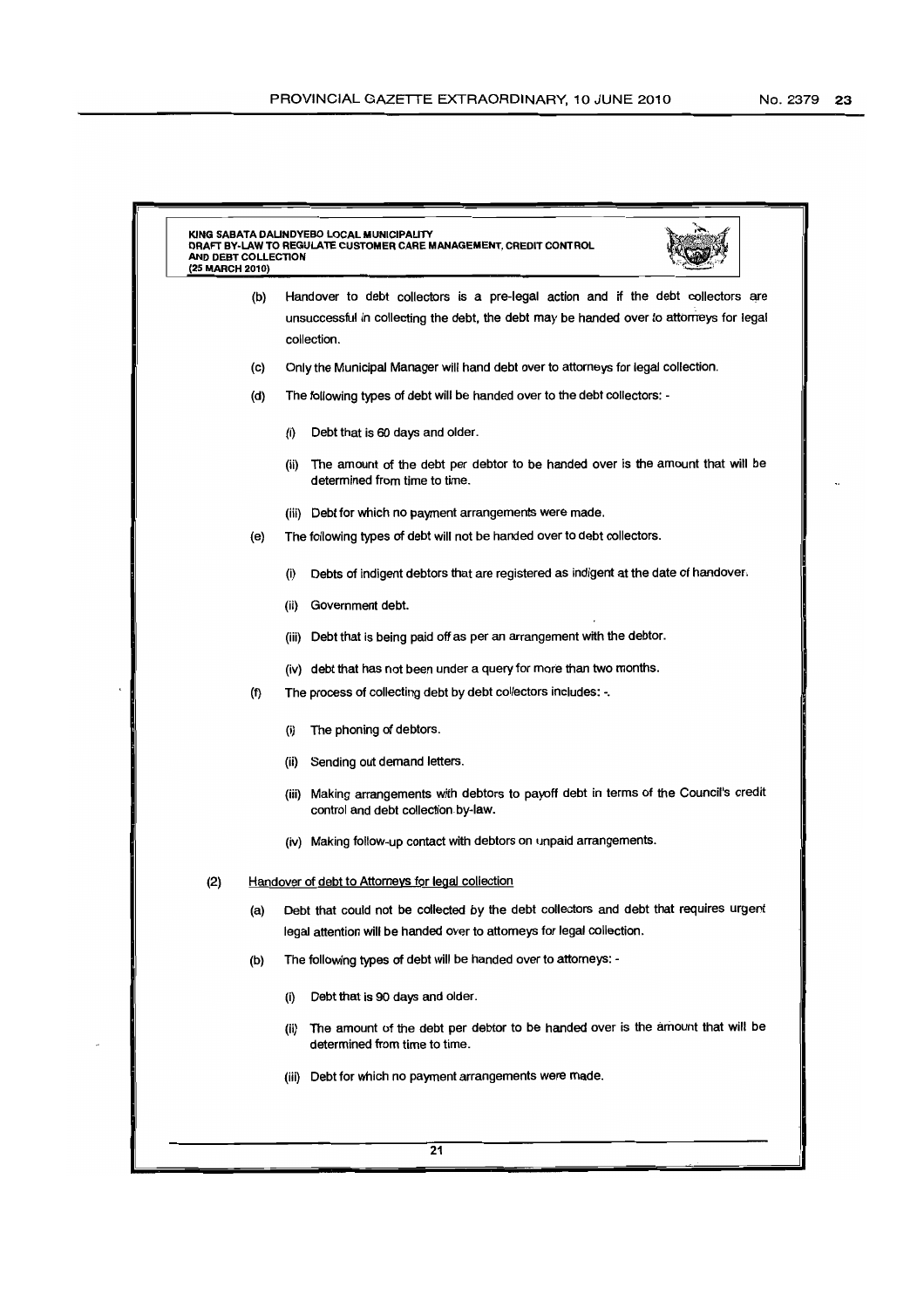| AND DEBT COLLECTION<br>(25 MARCH 2010) |     | DRAFT BY-LAW TO REGULATE CUSTOMER CARE MANAGEMENT, CREDIT CONTROL                                                                                                                                                                                                                                                                                                                                                                                                                                                                                           |
|----------------------------------------|-----|-------------------------------------------------------------------------------------------------------------------------------------------------------------------------------------------------------------------------------------------------------------------------------------------------------------------------------------------------------------------------------------------------------------------------------------------------------------------------------------------------------------------------------------------------------------|
|                                        | (c) | The following types of debt will not be handed over to attomeys:-                                                                                                                                                                                                                                                                                                                                                                                                                                                                                           |
|                                        |     | Debt of approved indigent debtors that has not yet been written off by the council.<br>(i)                                                                                                                                                                                                                                                                                                                                                                                                                                                                  |
|                                        |     | Debt that is being paid off as per an arrangement with the debtor.<br>(ii)                                                                                                                                                                                                                                                                                                                                                                                                                                                                                  |
|                                        |     | (iii) A debt that has not been under a query for more than two months.                                                                                                                                                                                                                                                                                                                                                                                                                                                                                      |
|                                        | (d) | The process of legal collection includes:-                                                                                                                                                                                                                                                                                                                                                                                                                                                                                                                  |
|                                        |     | Final demands for payment to debtors.<br>(i)                                                                                                                                                                                                                                                                                                                                                                                                                                                                                                                |
|                                        |     | Emolument attachment orders on debtor's salaries.<br>(ii)                                                                                                                                                                                                                                                                                                                                                                                                                                                                                                   |
|                                        |     | Summons issued for debt to be paid.<br>(iii)                                                                                                                                                                                                                                                                                                                                                                                                                                                                                                                |
|                                        |     | (iv) Default judgment be obtained against the debtor.                                                                                                                                                                                                                                                                                                                                                                                                                                                                                                       |
|                                        |     | The attachment of moveable properties and sale in execution of moveable property<br>(v)                                                                                                                                                                                                                                                                                                                                                                                                                                                                     |
|                                        |     | (vi) The attachment of immoveable property and the sale of immoveable property.                                                                                                                                                                                                                                                                                                                                                                                                                                                                             |
| (3)                                    |     | Withholding or offsetting grants-in-aid.                                                                                                                                                                                                                                                                                                                                                                                                                                                                                                                    |
|                                        | (a) | The municipality provides annual grants-in-Aid to Institutions on application. If an<br>institution is in arrear with its services account, then the municipality will withhold the<br>grant-in-aid or the grant-in-aid will be off set against the arrear debt with the<br>municipality.                                                                                                                                                                                                                                                                   |
| (4)                                    |     | Section 118 of the Local Government: Municipal Systems Act No 32 of 2000.                                                                                                                                                                                                                                                                                                                                                                                                                                                                                   |
|                                        | (a) | The municipality will issue a certificate required for the transfer of immovable property in<br>terms of Section 118 of the Local Government: Municipal Systems Act No 32 of 2000,<br>which is lodged with the municipality in the prescribed manner. This is subject to all<br>amounts that became due in connection with that property for municipal service fees,<br>surcharges on fees, property rates and other municipal taxes, levies and duties during<br>the two years preceding the date of application for the certificate have been fully paid. |
|                                        | (b) | Debt older than two years on the property irrespective of whether the owner of the<br>property accumulated the debt will also have to be paid by the owner before the transfer<br>of the property can be affected.                                                                                                                                                                                                                                                                                                                                          |
|                                        | (c) | If the owner refuses to pay the debt which is older than two years then the municipality<br>will apply to a competent Court for an order in the following terms: -                                                                                                                                                                                                                                                                                                                                                                                          |
|                                        |     | In the case where there is already a judgment for the payment of the amount, an<br>(i)<br>order that the judgment debt be paid out of the proceeds of the sale, before the<br>mortgage debt is settled.                                                                                                                                                                                                                                                                                                                                                     |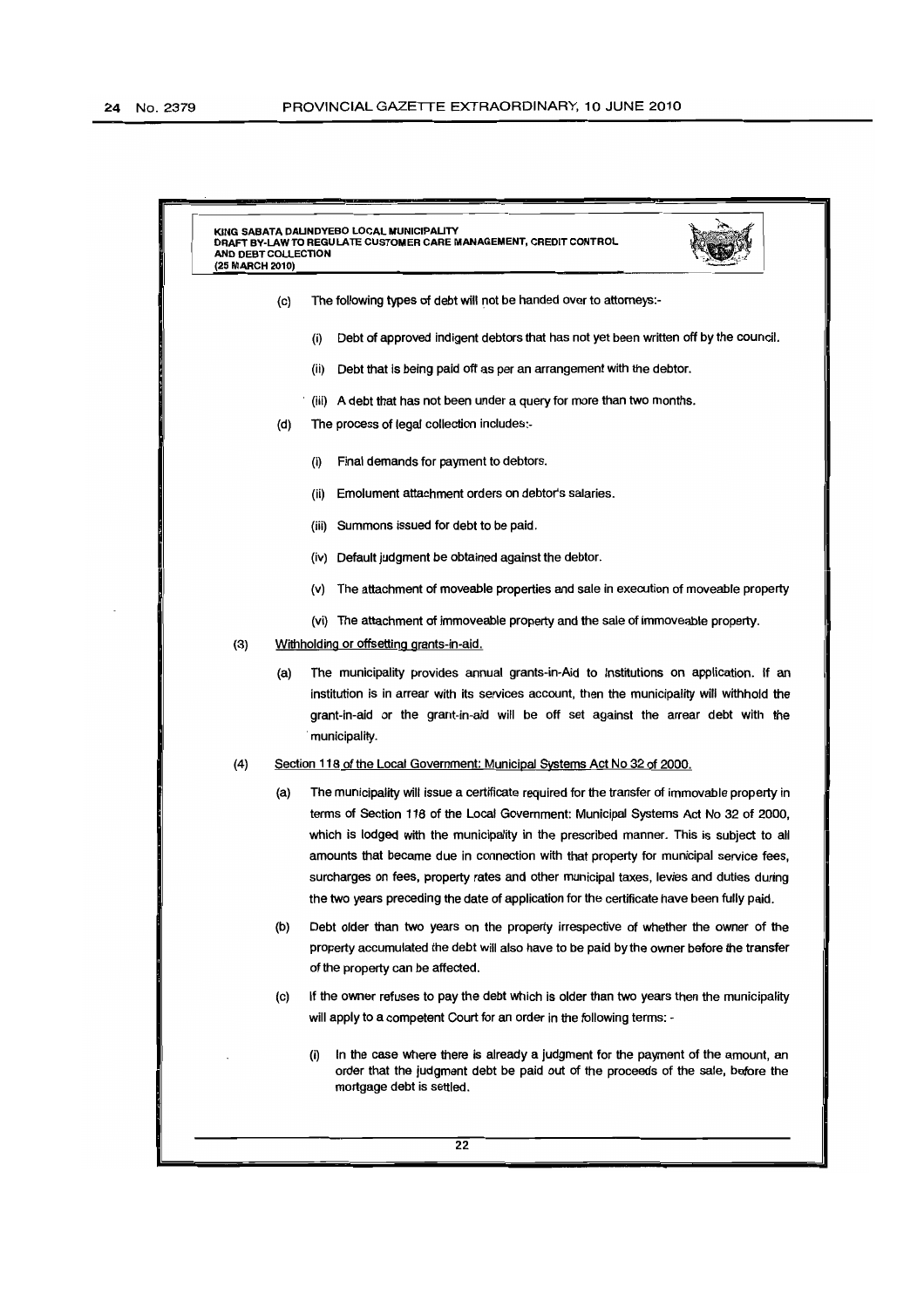#### KING SABATA DALINDYEBO LOCAL MUNICIPALITY<br>DRAFT BY-LAW TO REGULATE CUSTOMER CARE MANAGEMENT, CREDIT CONTROL AND DEBT COLLECTION (25 MARCH 2010)



- (ii) In the case where there is no judgment debt, for an order staying transfer of the property pending the finalisation of a civil action to be instituted against the person who is in law liable for the payment of the outstanding debt.
- (iii) The above action must be taken before the property is transferred as the statutory lien created by Section 118(3) of the Act only endures until the property has been transferred and in terms of Section 118(5) of the Act the new owner of the property cannot be held liable for the debt that became due before a transfer of a residential property took place.
- (5) Other debt collection methods
	- (a) The debt collection methods mentioned in the paragraphs above are not an exhaustive list of methods that can be applied to collect debts and any other methods that can be initiated will be implemented with the approval of Council.
- (6) Debt Collection Costs
	- (a) Any costs, which include collection costs, charges, disbursements and legal costs relating to any of the debt collection methods applied to collect the debt will be debited to the account of the defaulting debtor.

#### 22. ARRANGEMENTS TO PAY ARREAR DEBT

- (1) Arrangements toPav Outstanding and Due Amounts in Consecutive Installments Residential **Households** 
	- (a) One of the key objectives of debt collection is to encourage debtors to start paying their monthly accounts in full. In addition it is also necessary to ensure that arrear debt is addressed. The current average balances on consumer accounts necessitate that innovative ideas be implemented to encourage consumers to payoff their arrears. At the same time it is also of utmost importance that regular payers not be discouraged through the implementation of any possible incentives.
	- (b) The main aim of an agreement will be to promote full payment of the current account and to address the arrears on a consistent basis.
	- (c) A debtor may enter into a written agreement with the Municipality to repay any outstanding and due amount to the Municipality under the following conditions:-
		- (i) The outstanding balance, costs and any interest thereon shall be paid in regular and consecutive monthly installments;
		- (ii) The current monthly amount must be paid in full; and
		- (iii) The written agreement has to be signed on behalf of the Municipality by a duly authorised officer.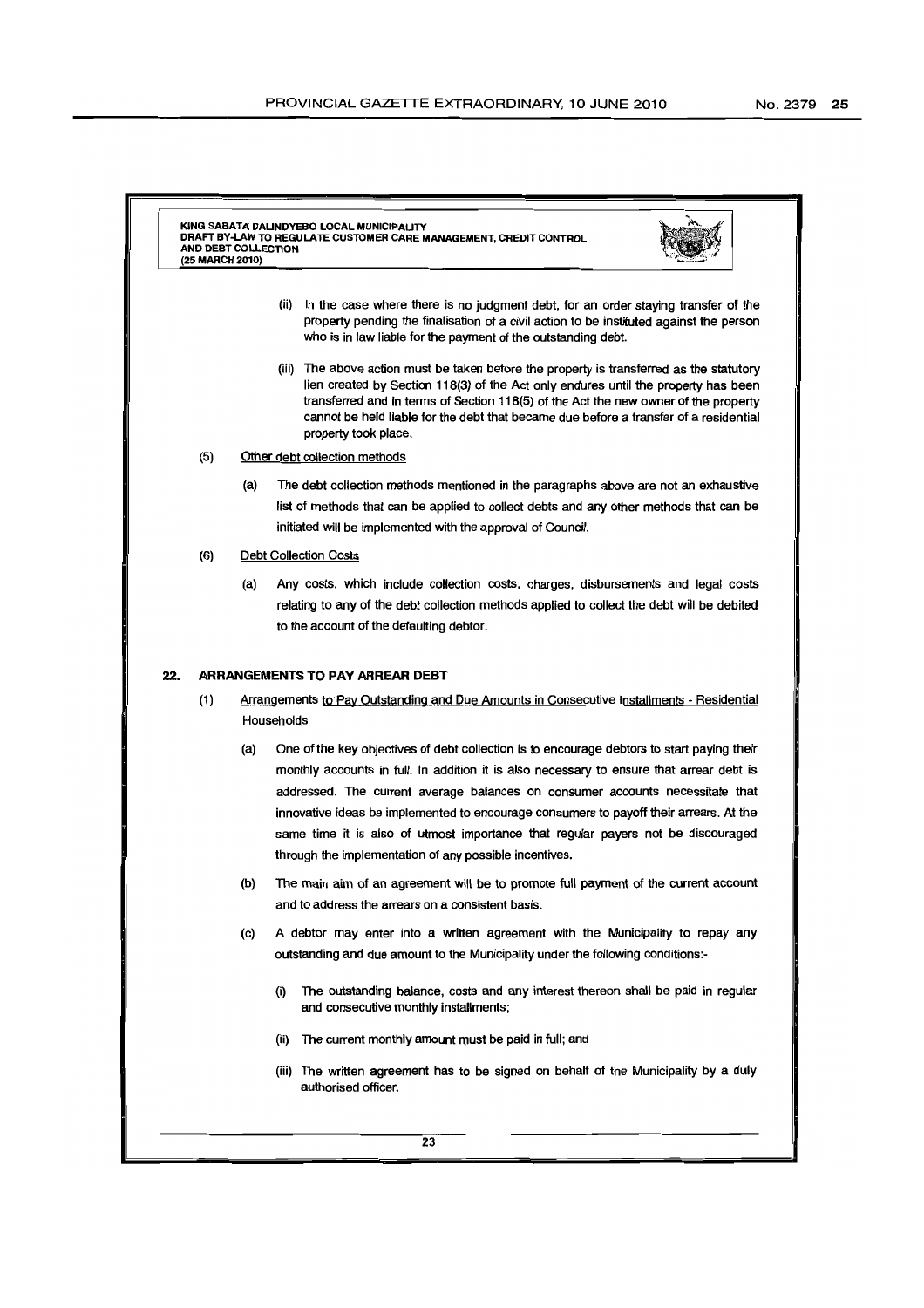KING SABATA DAUNDYEBO LOCAL MUNICIPAUTV DRAFT BY-LAW TO REGULATE CUSTOMER CARE MANAGEMENT, CREDIT CONTROL AND DEBT COLLECTlON (25 MARCH 2010)



- (iv) The agreement will be compliant with the requirements of the National Credit Act.
- (d) In order to determine monthly installments a comprehensive statement of assets and liabilities of the debtor must be compiled by a treasury official. To ensure the continuous payment of such arrangement the amount determined must be affordable to the consumer, taking into account that payment of the monthly current account is a prerequisite for concluding an arrangement.
- (e) The municipality may from time to time introduce incentive schemes to improve the debt collection rate.
- (f) A consumer who cannot pay their arrear debt may enter into an arrangement to pay the account over an extended period of time.
- (g) During the time of the debt collection process, but before the debt is handed over to the attorneys a consumer may enter into an arrangement to payoff arrear debt.
- (h) No arrangements will be entertained by attorneys on a debt that has been handed over for legal collection.
- (i) The municipality will entertain only one arrangement with a consumer to payoff arrear debt. Failure to abide by the arrangement will result in that:-
	- (i) the arrangement shall be terminated with immediate effect; and
	- (ii) the outstanding balance shall immediately become due and payable;
- G) The consumer by signing the arrangement agreement to payoff arrear debt acknowledges the following: -
	- (i) The debt is owed to the municipality.
	- (ii) That on default of the arrangement agreement, interest on arrears will be charged on the amount due, electricity supply will be disconnected to the property of the consumer or the consumer will be blocked from the purchase of electricity on the prepayment system, and legal proceedings will be instituted to collect the debt.
	- (iii) That the consumer will be liable for all costs, which includes legal costs on an attorney client basis incurred to collect the debt.

#### (2) Arrangements by businesses

- (a) At the date of the arrangement a minimum of 50% of the capital arrear debt must be paid immediately.
- (b) After the payment of 50% of the capital arrear debt, 50% of the interest accumulated will be written off from the provision for bad debt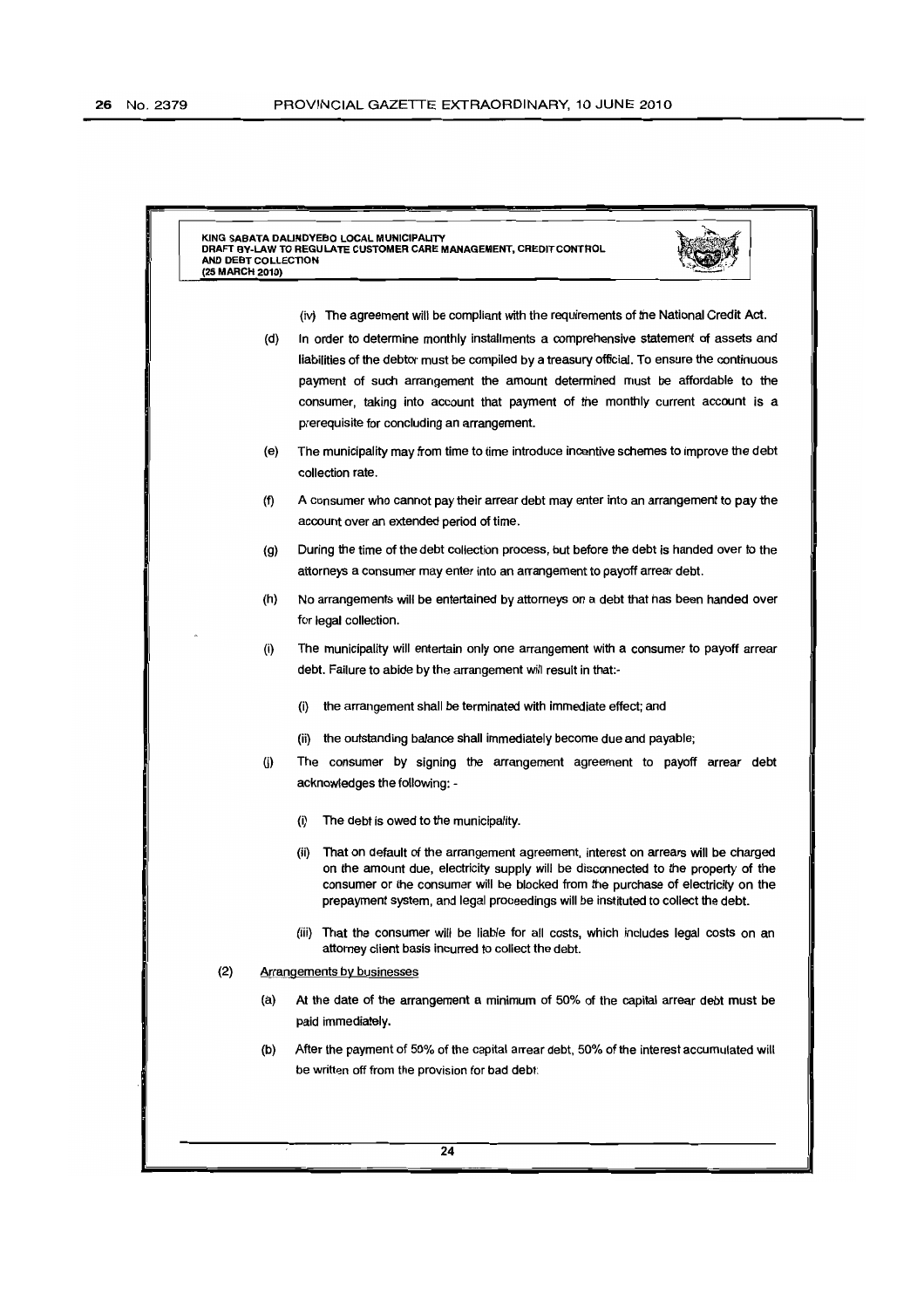$\overline{\phantom{a}}$ 

|     | (25 MARCH 2010) | KING SABATA DALINDYEBO LOCAL MUNICIPALITY<br>DRAFT BY-LAW TO REGULATE CUSTOMER CARE MANAGEMENT, CREDIT CONTROL<br>AND DEBT COLLECTION                                                                                                                                                                                                                                                                          |  |  |  |  |
|-----|-----------------|----------------------------------------------------------------------------------------------------------------------------------------------------------------------------------------------------------------------------------------------------------------------------------------------------------------------------------------------------------------------------------------------------------------|--|--|--|--|
|     |                 | (c)<br>The balance of the debt which includes the capital amount and interest must be paid<br>over a 6 to 12 month period on an interest free basis provided payments are made<br>monthly by the due date.                                                                                                                                                                                                     |  |  |  |  |
|     |                 | (d)<br>The total monthly installment must include the current monthly charges plus the amount<br>to payoff arrear debt.                                                                                                                                                                                                                                                                                        |  |  |  |  |
|     |                 | (e)<br>Arrangement by businesses to payoff arrear debt will only be entertained for debt on<br>which debt collection actions have been taken and which actions are in an advanced<br>stage.                                                                                                                                                                                                                    |  |  |  |  |
|     |                 | (f)<br>Failure to maintain the arrangement will result in interest being reversed and full debt<br>collection being implemented, with no possibility of reprieve.                                                                                                                                                                                                                                              |  |  |  |  |
|     |                 | (g)<br>Any arrangement outside of the foregoing must be approved by the Municipal Manager.<br>This function cannot be delegated.                                                                                                                                                                                                                                                                               |  |  |  |  |
|     | (3)             | <b>Family Bereavements</b>                                                                                                                                                                                                                                                                                                                                                                                     |  |  |  |  |
|     |                 | (a)<br>In the case of a family bereavement where electricity is disconnected the municipality<br>will reconnect the power supply immediately.                                                                                                                                                                                                                                                                  |  |  |  |  |
|     |                 | (b)<br>The head of the family must make the necessary arrangements for reconnection of the<br>power supply with the municipality.                                                                                                                                                                                                                                                                              |  |  |  |  |
|     |                 | (c)<br>After the funeral the municipality will allow two weeks for the full settlement of the<br>electricity account.                                                                                                                                                                                                                                                                                          |  |  |  |  |
|     |                 | (d)<br>If the electricity account is not settled in full within two weeks after the funeral the<br>municipality shall disconnect the electricity and recovery action as outlined in this by-law<br>shall commence.                                                                                                                                                                                             |  |  |  |  |
| 23. |                 | <b>INDIGENT DEBTORS</b>                                                                                                                                                                                                                                                                                                                                                                                        |  |  |  |  |
|     | (1)             | An account holder (consumer) may apply, in the prescribed manner, to be regarded as an<br>indigent debtor as defined in the Indigent By-law approved by the council.                                                                                                                                                                                                                                           |  |  |  |  |
|     | (2)             | Any person who has been declared indigent shall be entitled to indigent subsidies for basic<br>services on a basis determined by Council from time to time.                                                                                                                                                                                                                                                    |  |  |  |  |
|     | (3)             | The approved account holder shall remain responsible for any outstanding amount at the date<br>of application as well as for future charges.                                                                                                                                                                                                                                                                   |  |  |  |  |
|     | (4)             | The arrears on the accounts of households, approved as indigent, will be submitted to Council<br>to be written off in full (including any interest charged) after the expiry of six months being<br>registered as an indigent. This submission will only be valid as a once-off exercise after<br>approval and will not be applicable for future consumption in excess of the approved subsidy<br>accumulated. |  |  |  |  |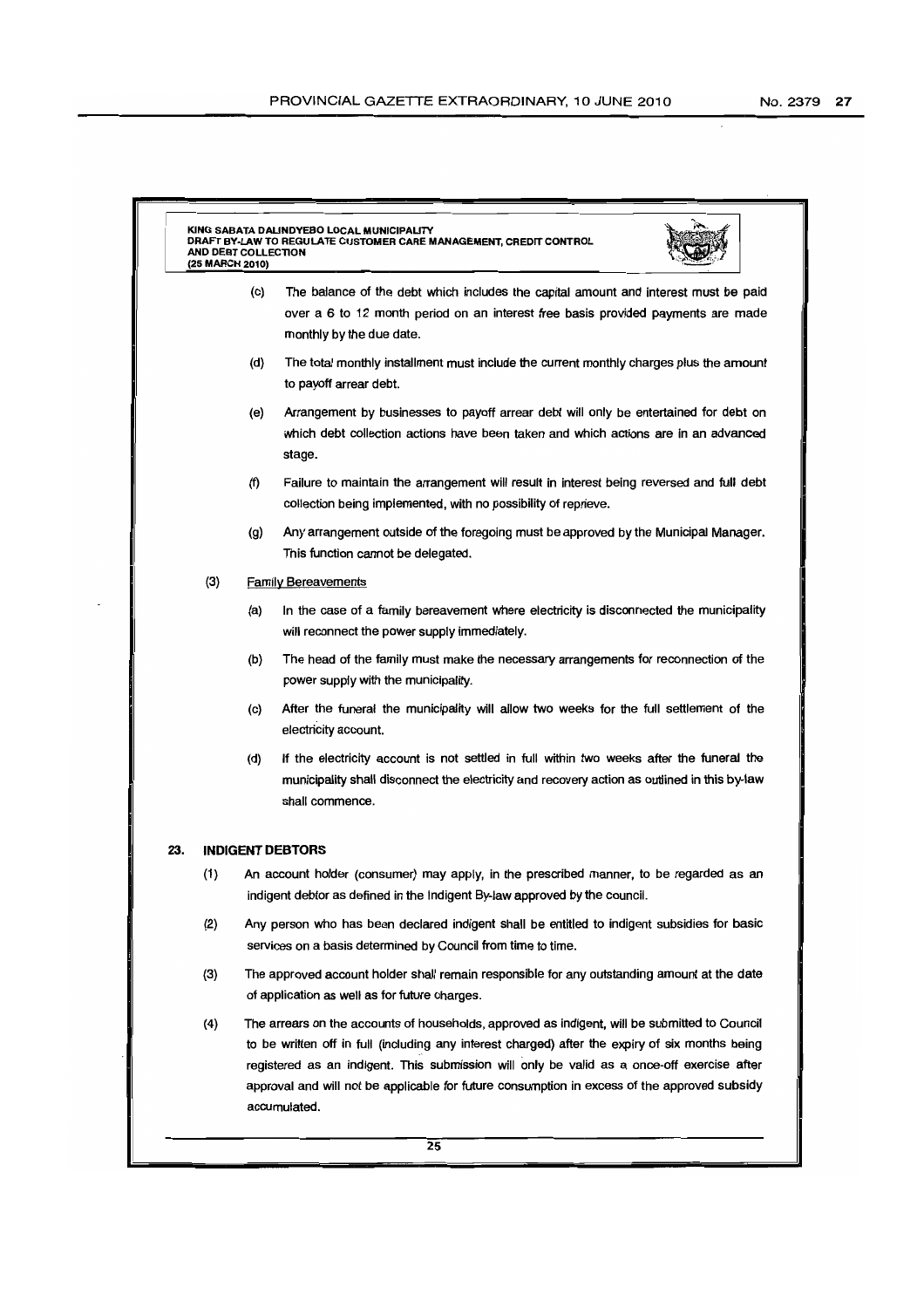| 24. | (6)                                        | Indigent consumers with credit electricity meters are required to pay their current monthly<br>account, which is the amount after the indigent subsidy has been deducted, every month by                                                       |  |  |  |  |
|-----|--------------------------------------------|------------------------------------------------------------------------------------------------------------------------------------------------------------------------------------------------------------------------------------------------|--|--|--|--|
|     |                                            | the due date, until the conversion to a prepaid meter has been made.                                                                                                                                                                           |  |  |  |  |
|     |                                            | <b>DEBT OF ABSCONDED OWNERS</b>                                                                                                                                                                                                                |  |  |  |  |
|     | (1)                                        | The occupant of the property must sign an agreement in which the occupant agrees to pay all<br>property rates and service charges that are to be raised on the property of the absconded<br>registered owner's property.                       |  |  |  |  |
| 25. | STAFF AND COUNCILLORS - PAYMENT OF ARREARS |                                                                                                                                                                                                                                                |  |  |  |  |
|     | (1)                                        | All staff joining the municipality must within thirty (30) days sign an agreement to pay arrears.                                                                                                                                              |  |  |  |  |
|     | (2)                                        | All existing staff and Councillors who have not entered into an agreement to pay arrears must<br>do so within thirty (30) days of the approval of this by-law by council.                                                                      |  |  |  |  |
|     | (3)                                        | The repayment period for both Councillors and staff is not to exceed twelve (12) months.                                                                                                                                                       |  |  |  |  |
|     | (4)                                        | All agreements with Councillors must not exceed the expiry date of the term of office.                                                                                                                                                         |  |  |  |  |
| 26. | ADMINISTRATION ORDERS - PAYMENT OF ARREARS |                                                                                                                                                                                                                                                |  |  |  |  |
|     | (1)                                        | On notification that the an order for administration in terms of s74 of the Magistrates Court Act,<br>1944 order has been granted, Council will manage the debt that is part of the administration<br>order separately to the current account. |  |  |  |  |
|     | (2)                                        | The debtor will be responsible for the payment of the current monthly account and if the debtor<br>defaults on the payment of the account, debt collection action will be implemented.                                                         |  |  |  |  |
| 27. | WRITE OFF OF IRRECOVERABLE DEBT            |                                                                                                                                                                                                                                                |  |  |  |  |
|     | (1)                                        | The objective to write off irrecoverable debt is to have a debt book that does not reflect<br>irrecoverable debt.                                                                                                                              |  |  |  |  |
|     | (2)                                        | For this purpose Council should adopt and implement a write off by-law to formalise the<br>processes for writing off such debts.                                                                                                               |  |  |  |  |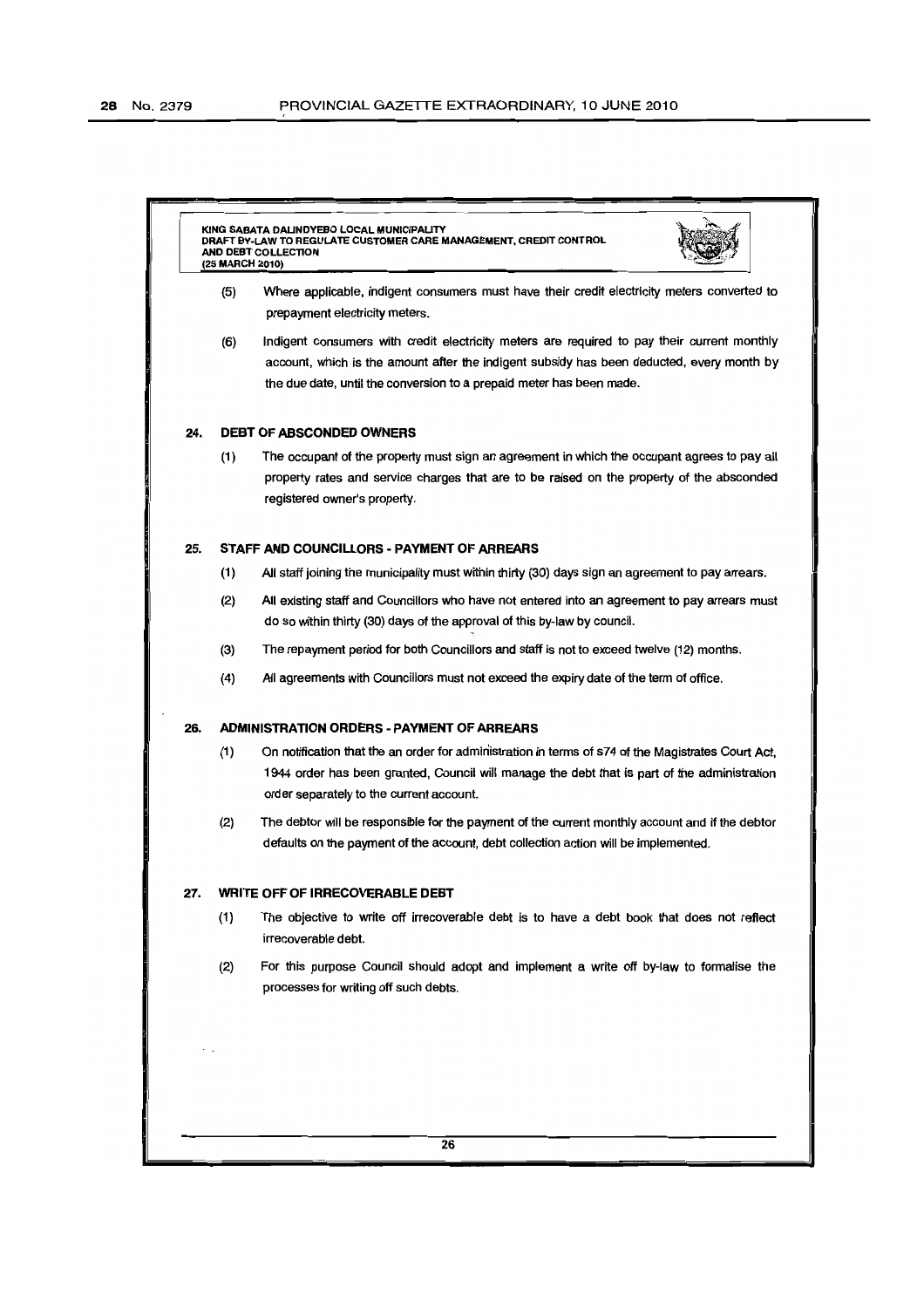KING SABATA DAUNDYEBO LOCAL MUNICIPAUTV DRAFT BY·LAW TO REGULATE CUSTOMER CARE MANAGEMENT, CREDIT CONTROL AND DEBT COLLECTION (25 MARCH 2010)



#### 28. CERTIRCATES REQUIRED FORTENDERS

- (1) A person or an institution reacting to a tender published by the municipalityor wishing to enter into a contract to either provide services or goods to the municipality must produce a certificate, on the prescribed form, which states that regular payment of rates and services accounts are maintained and that the account is currently up to date.
- (2) A person who fails to provide such a certificate shall be disqualified from the tendering process.
- (3) A person who has an existing arrangement with the municipality for the payment of arrears shall be exempted from  $(1)$  and  $(2)$  to the extent of the arrears.

#### 29. PRIMA FACIE EVIDENCE

(1) A certificate endorsed by the municipalmanger, reflecting the amount due and payable to the municipality, shall upon mere production thereof be accepted by any court of law as prima facie evidence of the indebtedness reflected therein.

#### 30. OFFENCESAND PENALTIES

- (1) Any person who
	- (a) fails to give the access required by a duly authorised representative of the municipality in terms of this by-law;
	- (b) obstructs or hinders a duly authorised representative of the municipality in the exercise of his or her powers or performance of functions or duties in terms of this by-law;
	- (c) unlawfully uses or interferes with municipal equipment or the consumption of services supplied to any customer;
	- (d) tampers with or breaks any seal on a meter or on any equipment belonging to the municipality, or causes a meter not to register properly the service used;
	- (e) fails, or refuses, to give a duly authorised representative of the municipality such information as he or she may reasonably require for the purpose of exercising or performing his or her powers or functions in terms of this by-law, or gives such representative false or misleading information, knowing it to be false or misleading; or
	- (f) contravenes, or tails to comply with, a provision of this by-law,

shall be guilty of an offence.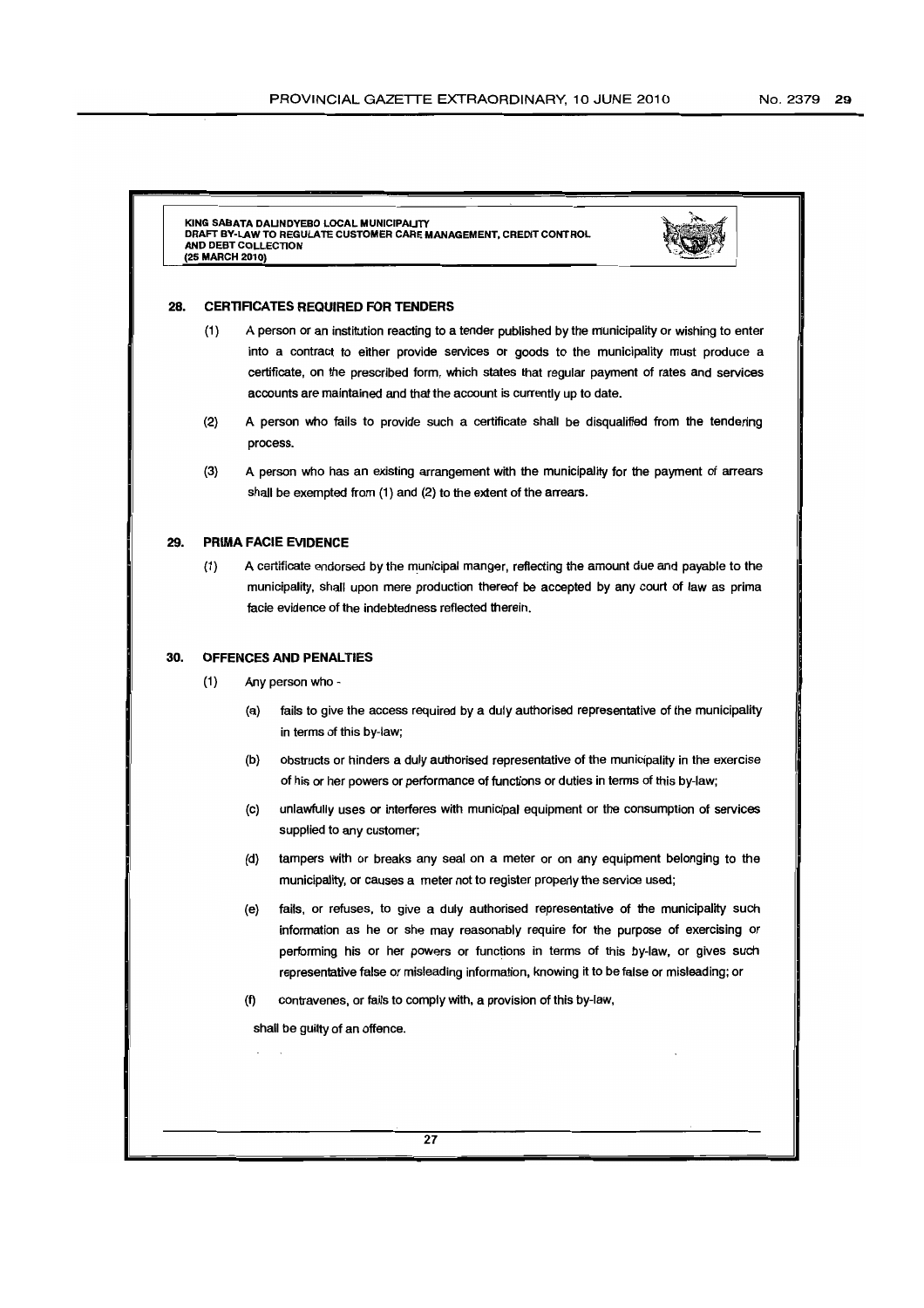KING SABATA DAUNDYEBO LOCAL MUNICIPAUTY AW TO REGULATE CUSTOMER CARE MANAGEMENT, CREDIT CONTROL AND DEBT COLLECTION (25 MARCH 2010)



(2) Upon conviction in a court, an offender shall be liable for a fine not exceeding RBO 000, or to imprisonment for a period not exceeding 12 (twelve) months, or both such a fine and imprisonment, and may be charged for consumption, as determined by the chief financial officer, and based on average monthly consumption, or as determined by resolution of the municipality from time to time.

#### 31. REPORTING AND PERFORMANCE MANAGEMENT

- (1) The Chief Financial Officer shall report monthly to the Municipal Manager in a suitable format to enable the Municipal Manager to report to the Executive Mayor as supervisory authority in terms of section 99 of the Systems Act, read with section 1 OO( c).
- (2) The Executive Mayor as Supervisory Authority shall, at intervals of three (3) months, report to Council as contemplated in section 99(c) of the Systems Act.
- (3) This report shall contain particulars on cash collection statistics, showing high-level debt recovery information (numbers of customers; enquires; arrangements; default arrangements; growth or reduction of arrear debt).
- (4) Where possible, the statistics should ideally be divided into wards, business (commerce and industry), domestic, state, institutional and other such divisions.
- (5) If in the opinion of the Chief Financial Officer, the municipality will not achieve cash receipt income equivalent of the income projected in the annual budget as approved by Council, the Chief Financial Officer will report this with motivation to the Municipal Manager who will, if in agreement with the Chief Financial Officer, immediately move for a revision of the budget according to realistically realisable income levels.

#### 32. INCOME COLLECTION TARGET

(1) Income collection targets will be set by the Chief Financial Officer to achieve the optimum debt collection ratio i.e. receipt / billing, that will satisfy the municipalities IDP objectives.

#### 33. PROPERTY MANAGEMENT LEASES

(1) The procedure for the recovery of arrears on leases will be in accordance with the conditions contained in the relevant lease contract.

#### 34. TEMPORARY WORKERS

(1) Where the municipality provides temporary employment to members of the community who are in arrears with payments for municipal rates and services they will be required to enter an agreement to pay 20% of their gross remuneration towards these arrears of debt.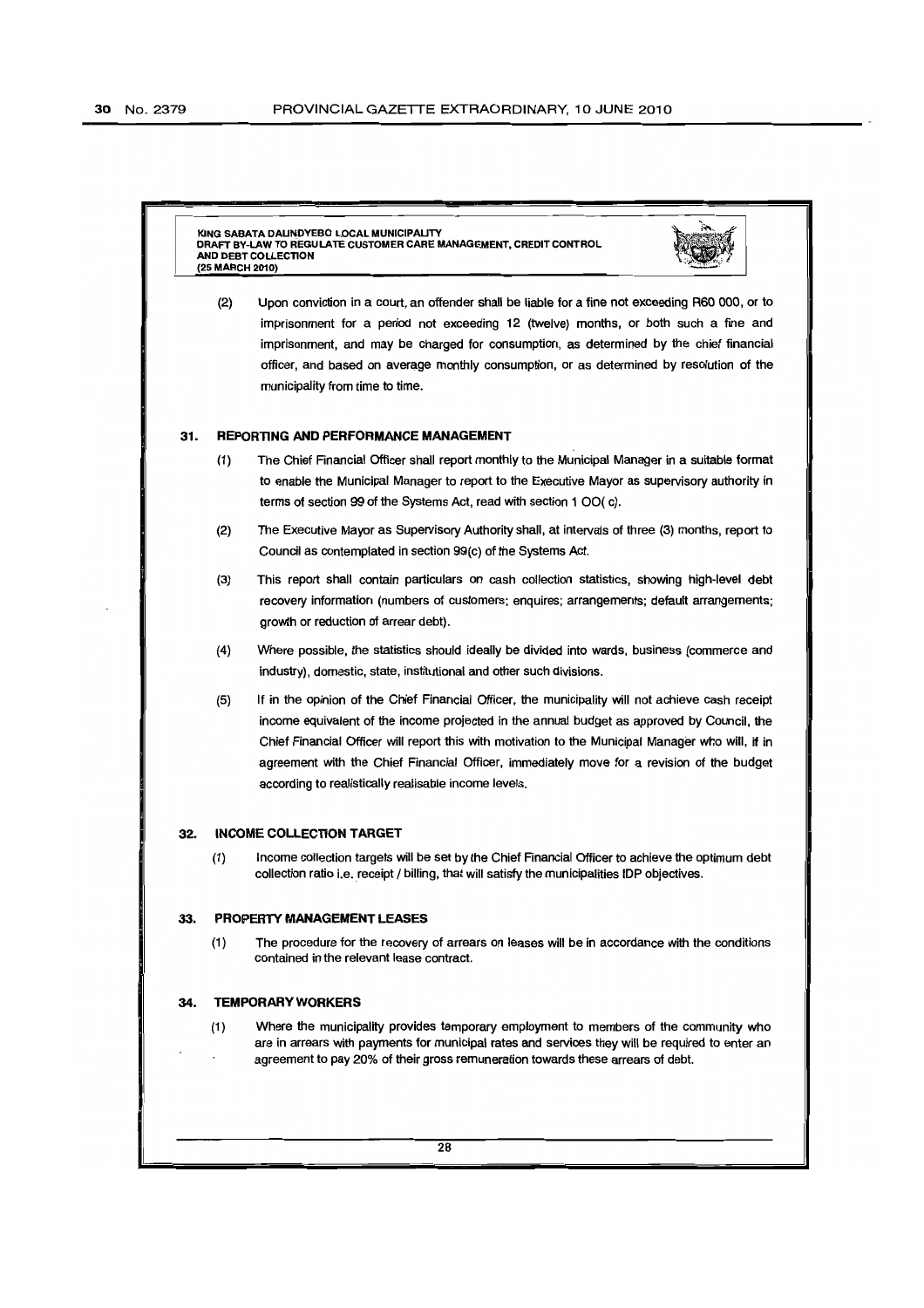KING SABATA DALINDYEBO LOCAL MUNICIPALITY DRAFT BY·LAW TO REGULATE CUSTOMER CARE MANAGEMENT, CREDIT CONTROL AND DEBT COLLECTION (25 MARCH 2010)



#### 35. HOUSING

#### (1) General Principles

- (a) Interest may be charged on all overdue accounts at an interest rate that shall be determined by Council from time to time. The interest rate shall be the Prime Bank interest rate plus 1 %.
- (b) Interest charges on arrears may be frozen subject to a rescheduled debt arrangement being consistently honoured.
- (c) A debt rescheduling arrangement requires the payment of the current account plus an acceptable amount towards the arrears each month.
- (d) The first payment of the debt should be made at the time the debt rescheduling arrangement is entered into.
- (e) If an arrangement is not honoured, the debt collection process/legal action will resume from where it was suspended and not restart at the beginning of the administrative process.
- (f) The Ward and Proportional Representative (PR) Councillors will be informed of defaulting debtors following the issuing of a Letter of Demand to and Judgement Order against the occupant.
- (g) Home visits will be undertaken by officials or representatives on behalf of Council following the issue of the Letter of Demand to the debtor and again, once a Judgement Order has been granted. The visiting official or representative will make every effort to encourage the defaulting debtor to pay his current account and enter into an arrangement for the payment of arrears.
- (h) The debtor is responsible for all legal costs and will have to pay such costs before any legal action may be stopped. An acceptable debt rescheduling agreement must also be entered into before any legal action may be stopped.
- (i) Minimum payments approved by the Municipal Manager on the advice of the Chief Financial Officer are required from the debtor prior to cessation of the legal process:
- $(i)$  If the debtor defaults on an arrangement made on the day of eviction, a re-issued Warrant of Ejectment will be obtained and the subsequent eviction process may only be stopped if all outstanding arrears, plus any legal costs, are paid.
- (k) Once an eviction has been carried out by the Sheriff of the Court, no re-instatement of the evicted debtor will be considered.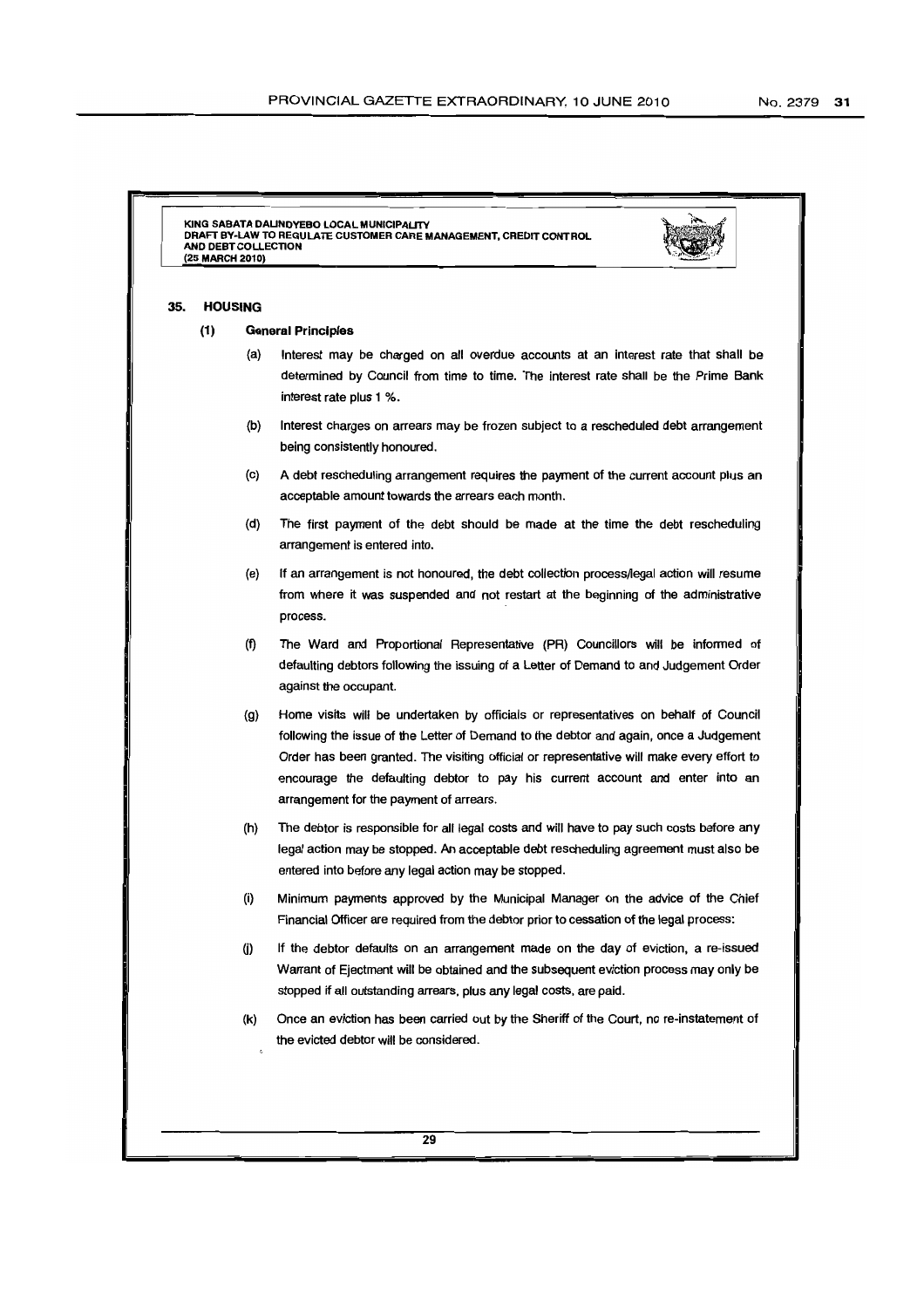| (2) |     | <b>The Housing Collection Process</b>                                                                                                                                                                                                                                                       |  |  |  |
|-----|-----|---------------------------------------------------------------------------------------------------------------------------------------------------------------------------------------------------------------------------------------------------------------------------------------------|--|--|--|
|     | (a) | <b>Rental Schemes</b>                                                                                                                                                                                                                                                                       |  |  |  |
|     |     | Rental is payable in advance by the due date.<br>(i)                                                                                                                                                                                                                                        |  |  |  |
|     |     | If payment is not received by the due date on the account, a First Contact Letter<br>(ii)<br>requesting payment and offering the debtor an opportunity to make an<br>arrangement within 14 days, must be sent to the defaulting debtor.                                                     |  |  |  |
|     |     | (iii) If no response to the First Contact Letter is received, a letter of Demand must be<br>issued allowing the defaulter 7 days as a final opportunity to make an arrangement.                                                                                                             |  |  |  |
|     |     | (iv) If the debtor fails to respond to the aforesaid Letter of Demand, the legal collection<br>process will commence and the debtor will be liable for all legal costs.                                                                                                                     |  |  |  |
|     |     | (v) The legal collection process will commence with the issue of a letter demanding<br>payment within a stipulated period of 10 days.                                                                                                                                                       |  |  |  |
|     |     | (vi) If the debtor fails to respond within the allowed time, summons will be issued,<br>which in turn will be followed by default judgement and ultimately, the sanction of<br>eviction will follow.                                                                                        |  |  |  |
|     | (b) | <b>Home-ownership Schemes</b>                                                                                                                                                                                                                                                               |  |  |  |
|     |     | Applies to existing schemes as new schemes can not be legally entered into - refer<br>(i)<br>MFMA section $164$ (1) (c)                                                                                                                                                                     |  |  |  |
|     |     | Loan instalments and other housing charges are payable by the due date.<br>(ii)                                                                                                                                                                                                             |  |  |  |
|     |     | (iii) If payment is not received by the due date, a First Contact Letter must be served<br>on the debtor requesting payment and offering the debtor an opportunity to make<br>an arrangement for payment within 14 days from the date of such letter.                                       |  |  |  |
|     |     | (iv) If there is no response to the First Contact Letter, a Letter of Demand must be<br>issued, allowing the defaulter 7 days as a final opportunity to make an arrangement<br>for payment.                                                                                                 |  |  |  |
|     |     | (v) If the debtor fails to respond to this notice, the legal collection process will<br>commence and the debtor will be responsible for all legal costs incurred by the<br>Council.                                                                                                         |  |  |  |
|     |     | (vi) If the amount due on the day of eviction is not paid, repossession of the property<br>will take place and arrangements must be made for resale of the property.                                                                                                                        |  |  |  |
| 36. |     | POWER OF ENTRY AND INSPECTION                                                                                                                                                                                                                                                               |  |  |  |
| (1) |     | For any purpose related to the implementation or enforcement of this by-law, and at all<br>reasonable times, or in an emergency, a duly authorised representative of the municipality may<br>enter premises, request information and carry out such inspection or examination, as he or she |  |  |  |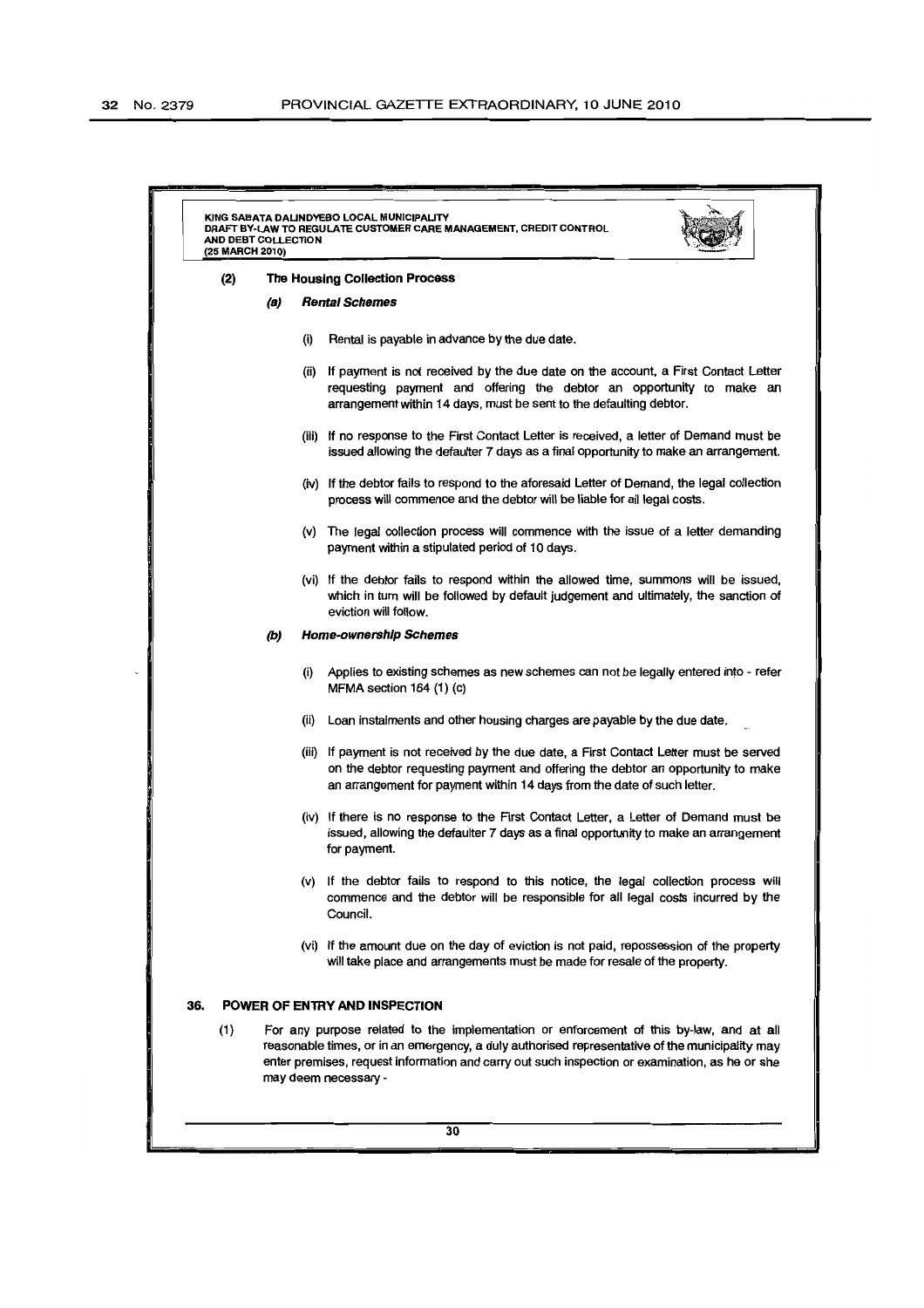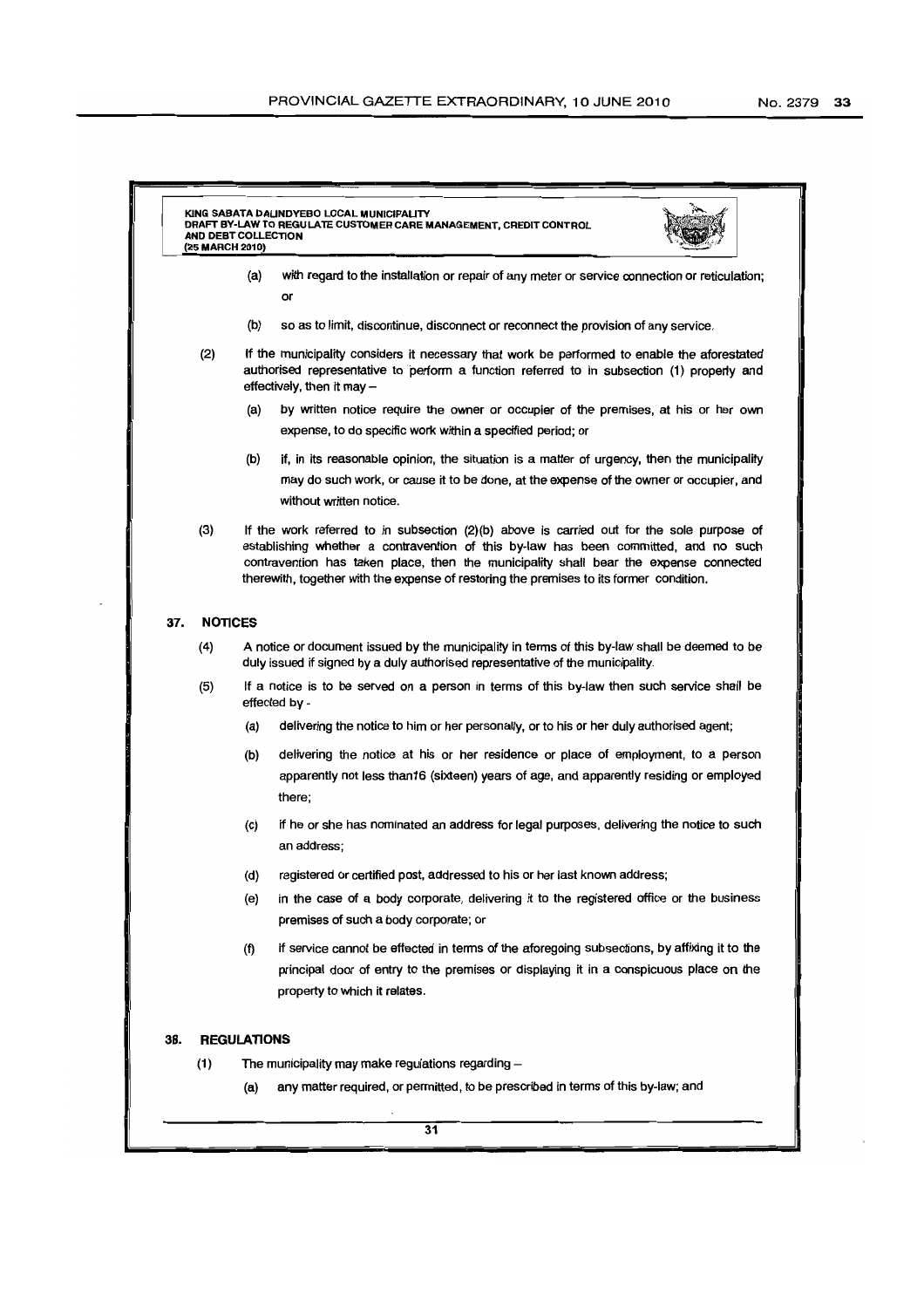| KING SABATA DALINDYEBO LOCAL MUNICIPALITY<br>DRAFT BY-LAW TO REGULATE CUSTOMER CARE MANAGEMENT, CREDIT CONTROL<br>AND DEBT COLLECTION<br>(25 MARCH 2010)                                                                                                                                                                                                                                 |  |  |  |  |  |
|------------------------------------------------------------------------------------------------------------------------------------------------------------------------------------------------------------------------------------------------------------------------------------------------------------------------------------------------------------------------------------------|--|--|--|--|--|
| generally, all matters which, in the reasonable opinion of the municipality, are<br>(b)                                                                                                                                                                                                                                                                                                  |  |  |  |  |  |
| necessary, or expedient, to be prescribed, in order to achieve the objects of this by-law.                                                                                                                                                                                                                                                                                               |  |  |  |  |  |
| <b>REPEAL OF BY-LAWS</b><br>39.                                                                                                                                                                                                                                                                                                                                                          |  |  |  |  |  |
| (1)<br>Any by-laws relating to credit control and debt collection adopted by the municipality or any<br>erstwhile municipal council now comprising an administrative unit of the municipality shall be<br>repealed from the date of promulgation of this by-law.                                                                                                                         |  |  |  |  |  |
| PUBLICATION OF BY-LAW<br>40.                                                                                                                                                                                                                                                                                                                                                             |  |  |  |  |  |
| The Municipal Manager shall, within 14 days from the date of adoption of this By-law by the<br>(1)<br>Council, by public note draw the attention of the public to its broad contents and method of<br>application.                                                                                                                                                                       |  |  |  |  |  |
| <b>APPLICATION OF THE BY-LAW</b><br>41.                                                                                                                                                                                                                                                                                                                                                  |  |  |  |  |  |
| (1)<br>The Council reserves the right to differentiate between different categories of consumers,<br>debtors, services or service standards when applying this By-law. The Council will on<br>application of the credit control by-law avoid discrimination as forbidden by the Constitution<br>unless it is established that the discrimination is fair as allowed by the Constitution. |  |  |  |  |  |
| <b>IMPLEMENTATION AND REVIEW OF THIS BY-LAW</b><br>42.                                                                                                                                                                                                                                                                                                                                   |  |  |  |  |  |
| (1)<br>This by-law shall be implemented once approved by Council. All future investments must be<br>made in accordance with this by-law.                                                                                                                                                                                                                                                 |  |  |  |  |  |
| (2)<br>In terms of section 17(1)(e) of the MFMA this by-law must be reviewed on annual basis and<br>the reviewed by-law tabled to Council for approval as part of the budget process.                                                                                                                                                                                                    |  |  |  |  |  |
|                                                                                                                                                                                                                                                                                                                                                                                          |  |  |  |  |  |
|                                                                                                                                                                                                                                                                                                                                                                                          |  |  |  |  |  |
|                                                                                                                                                                                                                                                                                                                                                                                          |  |  |  |  |  |
|                                                                                                                                                                                                                                                                                                                                                                                          |  |  |  |  |  |
|                                                                                                                                                                                                                                                                                                                                                                                          |  |  |  |  |  |
|                                                                                                                                                                                                                                                                                                                                                                                          |  |  |  |  |  |
|                                                                                                                                                                                                                                                                                                                                                                                          |  |  |  |  |  |
|                                                                                                                                                                                                                                                                                                                                                                                          |  |  |  |  |  |
|                                                                                                                                                                                                                                                                                                                                                                                          |  |  |  |  |  |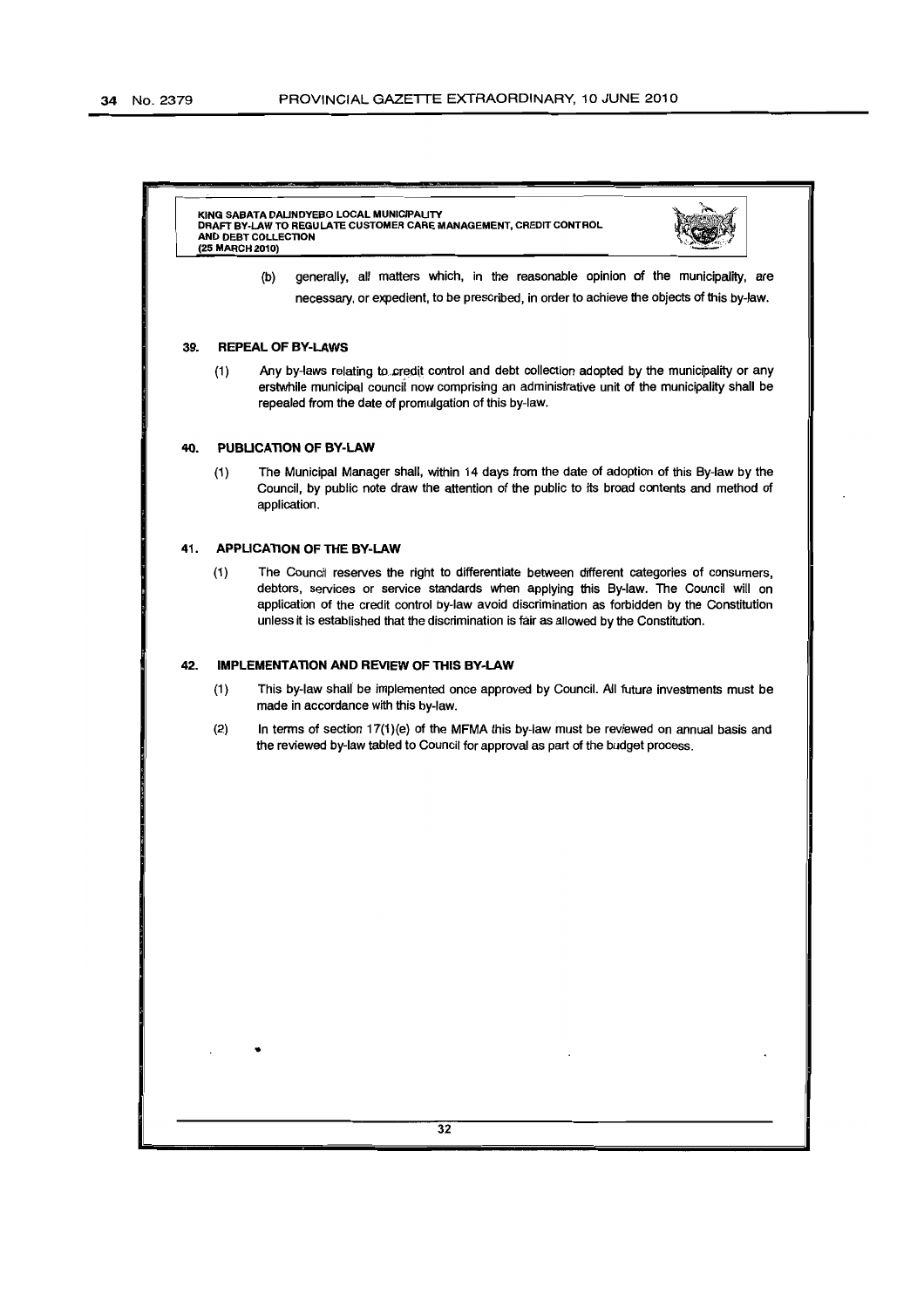# **KING SABATA DALINDYEBO MUNICIPALITY**

# **PROPERTY RATES BY-LAW**

**(29 MAY 2010)**

**FOR IMPLEMENTATION ON 1 JULY 2010**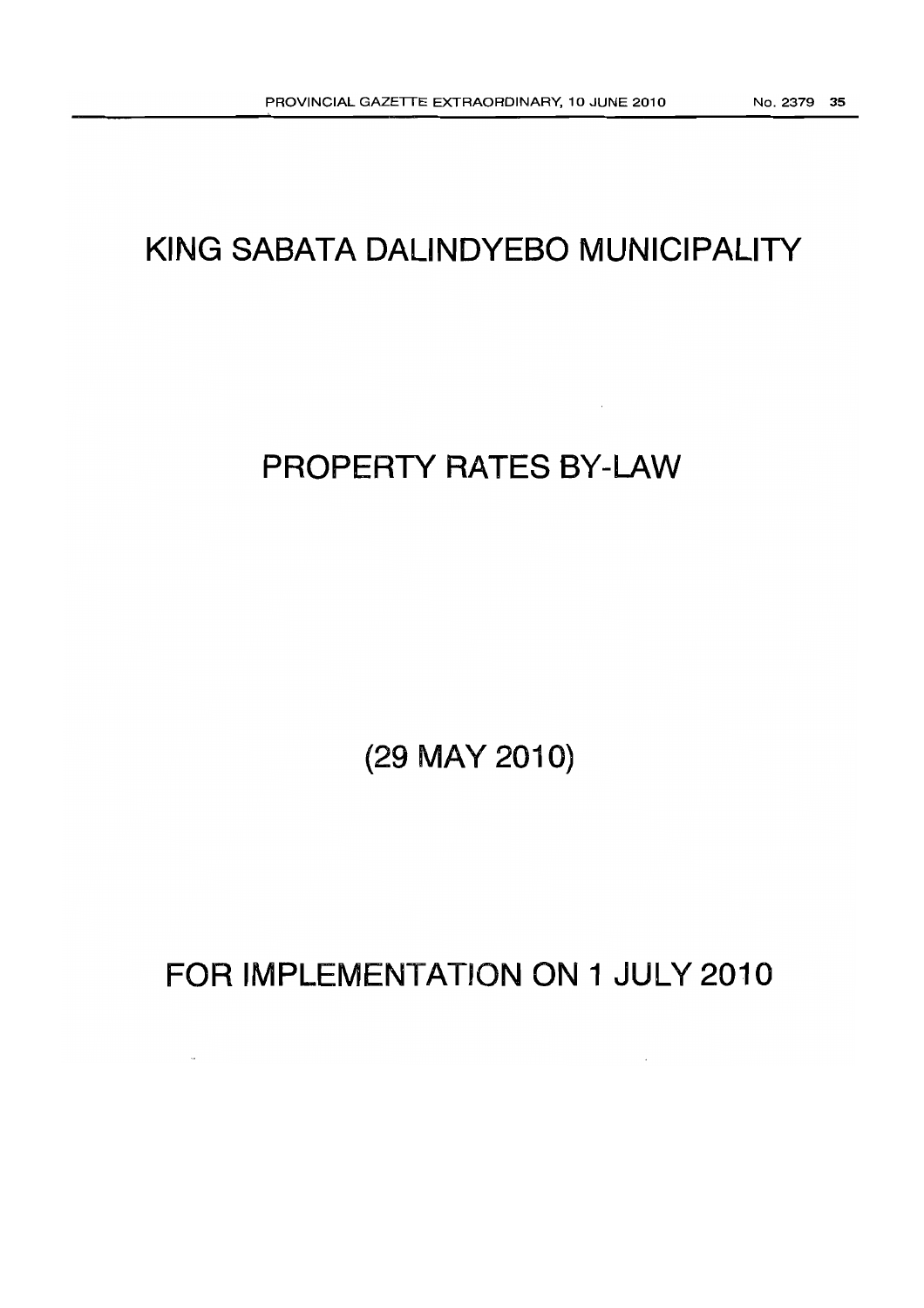# No. 72

#### KING SABATA DALINDYEBO LOCAL MUNICIPALITY PROPERTY RATES BY-LAW

The Municipal Manager of King Sabata Dalindyebo Local Municipality hereby, in terms of Section 6 of the Local Government: Municipal Property Rates Act, 2004 (No.6 of 2004), publishes the Property Rates By-law for the King Sabata Dalindyebo Local Municipality, as approved by its Council as set out hereunder.

#### PURPOSE OF BY-LAW

To allow Council to exercise its power to value and impose rates on immovable properties located within its area of jurisdiction in such a manner that it will contribute to effective and economic service delivery to the entire community.

#### TABLE OF CONTENTS:

- 1. DEFINITIONS
- 2. PRINCIPLES<br>3. APPLICATIO
- APPLICATION OF BY-LAW
- 4. PRINCIPLES APPLICABLE TO FINANCING OF SERVICES
- 5. CATEGORIES OF RATEABLE PROPERTIES<br>6. CATEGORIES OF OWNERS
- 6. CATEGORIES OF OWNERS
- 7. **EXEMPTIONS AND IMPERMISSIBLE RATES**<br>8. REDUCTIONS
- **REDUCTIONS**
- 9. REBATES
- 10. PHASING IN OF RATES
- 11. SPECIAL RATING AREAS
- 12. PAYMENT OF RATES<br>13. ACCOUNTS TO BE FL
- 13. ACCOUNTS TO BE FURNISHED<br>14. GENERAL VALUATION OF RATI
- 14. GENERAL VALUATION OF RATEABLE PROPERTY<br>15. LIABILITIES FOR AND RECOVERY OF RATES IN A
- 15. LIABILITIES FOR AND RECOVERY OF RATES IN ARREARS<br>16. DIFFERENTIAL RATING
- DIFFERENTIAL RATING
- 17. COSTS OF EXEMPTIONS, REBATES, REDUCTIONS AND PHASING IN OF RATES<br>18. LOCAL, SOCIAL AND ECONOMIC DEVELOPMENT
- LOCAL, SOCIAL AND ECONOMIC DEVELOPMENT
- 19. REGISTER OF PROPERTIES<br>20. COMMUNITY PARTICIPATIO
- 20. COMMUNITY PARTICIPATION<br>21. REGULAR REVIEW PROCESS
- **REGULAR REVIEW PROCESSES**
- 22. SHORT TITLE<br>23. COMMENCEM
- **COMMENCEMENT**

#### 1. Definitions

1.1 For the purpose of these by-laws any word or expression to which a meaning has been assigned in the Local Government: Municipal Property Rates Act, 2004 (Act No.6 of 2004) shall bear the same meaning in these by-laws and unless the context indicates otherwise-

1.2 "Act", means the Local Government: Municipal Property Rates Act, 2004 (Act No. 6 of 2004);

- 1.3 "Agent", in relation to the owner of a property-
- (a) to receive rental or other payments in respect of the property on behalf of the owner; or (b) to make payments in respect of the property on behalf of the owner;
- to make payments in respect of the property on behalf of the owner;

1.4 "Agricultural purpose", in relation to the use of a property, excludes the use of a property for the purpose of eco-tourism or for the trading in or hunting of game;

1.5 "Annually", means once every financial year;

1.6 "Bona fide farmers", is a person that is fulltime farmer and if such land is used bona fide and exclusively by the owner or occupier for agricultural purposes;

1.7 "Building Allotment", means a property located in the rural area and described in the Deeds Office Records as Building Allotment;

#### 1.8 "Category" -

(a) in relation to property, means a category of properties determined in terms of section 8 of the Act;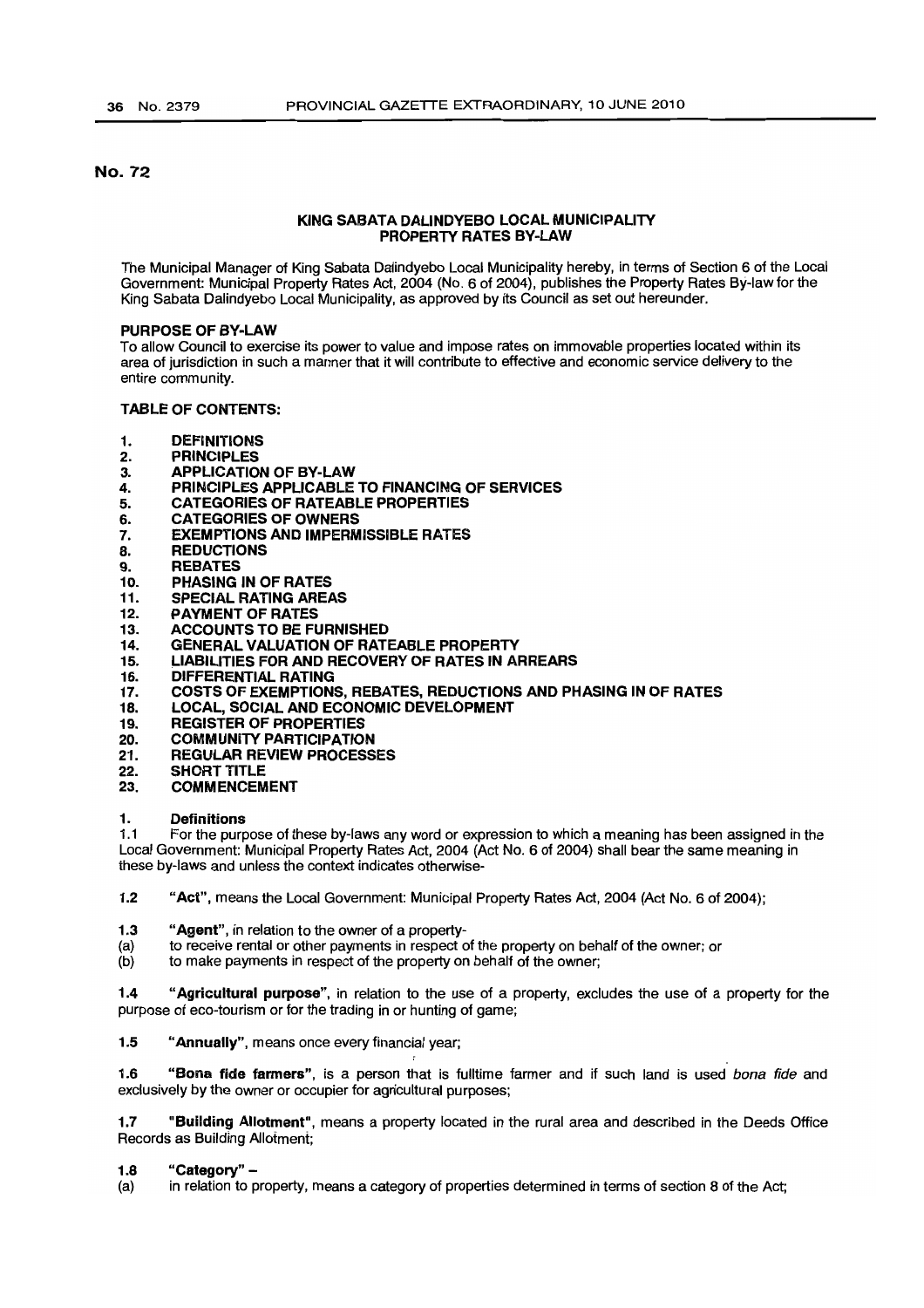(b) in relation to owners of properties, means a category of owners determined in terms of section 15 (2) of the Act;

1.9 "Category of properties", means a category of properties determined according to the zoning, use of the property, permitted use of the property, or the geographical area in which the property is situated;

1.10 "Council" means the highest legislative body of the King Sabata Dalindyebo Local Municipality as referred to in section 157 (1) of the Constitution and section 18 (3) of the Local Government: Municipal Structures Act, 1998 (Act No. 117 of 1998);

1.11 "Date of valuation", for the purposes of a general valuation, means the date to be determined by the municipality, which date may not be more than 12 months before the start of the financial year in which the valuation roll is to be first implemented;

1.12 "Economic services", means services for which the tariffs are fixed to recover the full costs of the service, like refuse and sewer services;

#### 1.13 "Effective date"-

(a) in relation to a valuation roll, means the date on which the valuation roll takes effect, in terms of section 32 (1) of the Act, or

(b) in relation to a supplementary valuation roll, means the date on which a supplementary valuation roll takes effect and in terms of section 78 (b);

1.14 "Exemption", in relation to the payment of a rate, means an exemption from the payment of rates, granted by a municipality in terms of section 15;

1.15 "Financial year", means the period starting from 1 July in a year to 30 June the next year:

-1.16 "Garden Allotment", means a property located in the rural area and described in the Deeds Office Records as Garden Allotment;

1.17 "Land reform beneficiary", in relation to a property, means a person who -

- (a) acquired the property through
	- i. the Provision of Land and Assistance Act, 1993 (Act No. 126 of 1993); or
- the Restitution of Land Rights Act, 1994 (Act No. 22 of 1994);
- (b) holds the property subject to the Communal Property Associations Act, 1996 (Act No 28 of 1996);

(c) holds or acquires the property in terms of such other land tenure reform legislation as may pursuant to section 25(6) and (7) of the Constitution (Act No.108 of 1996) be enacted after this Act has taken effect;

1.18 "Land tenure right" means an old order right or a new order right as defined in section 1 of the Communal Land Rights Act, 2004 (Act No.11 of 2004);

1.19 "Local community", in relation to a municipality -

- (a) Means that body of persons comprising-<br>internalidants of the municipality:
	- i. the residents of the municipality;<br>ii. the ratepayers of the municipality
	- ii. the ratepayers of the municipality;

any civic organizations and non-governmental, private sector or labour organizations or bodies which are involved in local affairs within the municipality; and

iv. visitors and other people residing outside the municipality who, because of their presence in the

municipality, make use of services or facilities provided by the municipality;<br>(b) lncludes, more specifically, the poor and other disadvantaged section Includes, more specifically, the poor and other disadvantaged sections of such body of persons;

1.20 "Local municipality", means a municipality that shares municipal executive and legislative authority in its area with a district municipality within whose area it falls, and which is described in section 155(1) of the Constitution as a category 8 municipality;

1.21 "Market value", in relation to a property, means the amount a property would have realized if sold on the date of valuation in the open market by a willing seller to a willing buyer;

1.22 "MEC for local Government", means the member of the Executive Council of the Eastern Cape who is responsible for focal government in the Eastern Cape

1.23 "Multiple purposes", in relation to a property, means the use of a property for more than one purpose;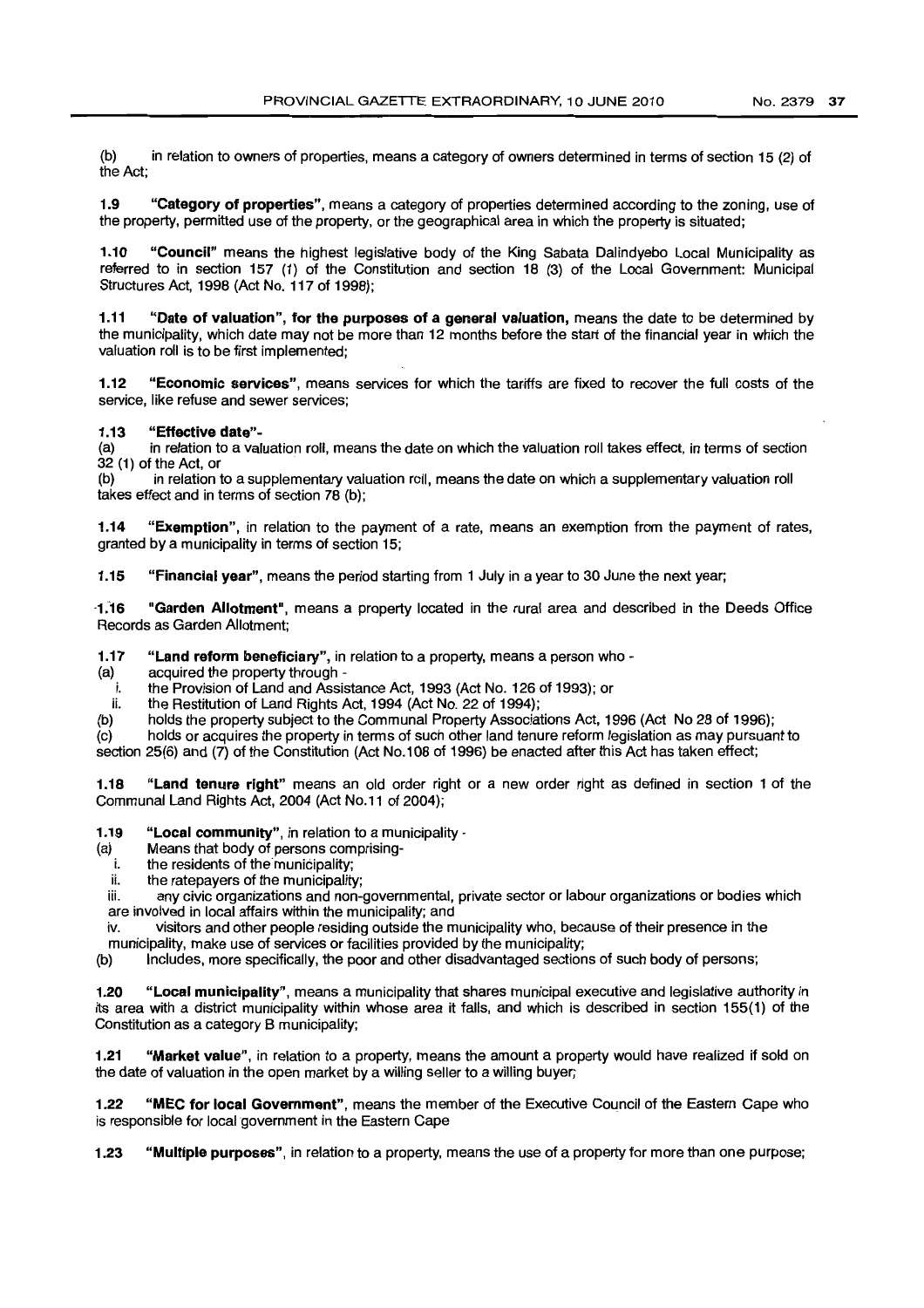1.24 "Municipal Manager", means a person appointed in terms of section 82 of the Municipal Structures Act, 1998;

1.25 "Municipality", means the King Sabata Dalindyebo Local Municipality;

1.26 "Municipal Finance Management Act" means the Local Government: Municipal Finance Management Act, 2003 (Act No. 56 of 2003);

1.27 "Municipal valuer" or "valuer of a municipality" means a person designated as a municipal valuer in terms of section 33(1) of the Act;

1.28 "Newly rateable property", means any rateable property on which property rates were not levied before the end of the financial year preceding the date on which the Property Rates Act took effect, excluding - (a) property which was incorrectly omitted from valuation roll and for that reason was not rated before that date; and<br>(b) a

a property identified by the Minister by notice in the Government Gazette where the phasing-in of a rate is not justified;

1.29 "Occupier", in relation to a property, means a person in actual occupation of a property, whether or not that person has a right to occupy the property;

#### 1.30 "Owner"-

(a) in relation to a property, means a person in whose name ownership of the property is registered;

(b) in relation to a right means a person in whose name the right is registered;

(c) in relation to a land tenure right means a person in whose name the right is registered; or to whom it was granted in terms of legislation; or

(d) in relation to public service infrastructure, means the organ of state which owns or controls that public service infrastructure as envisaged in the definition of " publicly controlled"; provided that a person mentioned below may for the purposes of this Act be regarded by a municipality as the owner of a property in the following cases:-

(i) A trustee, in the case of a property in a trust excluding state trust land;<br>(ii) an executor or administrator, in the case of a property in a deceased e

 $\langle$ ii) an executor or administrator, in the case of a property in a deceased estate;<br> $\langle$ iii) a trustee or liquidator, in the case of a property in an insolvent estate or in lig

a trustee or liquidator, in the case of a property in an insolvent estate or in liquidation;

 $(iv)$  a judicial manager, in the case of a property in the estate of a person under judicial management;<br>(v) a curator, in the case of a property in the estate of a person under judicial management;

a curator, in the case of a property in the estate of a person under judicial management;

(vi) a person in whose name a usufruct or other personal servitude is registered, in the case of a property that is subject to a usufruct or other personal servitude;

(vii) a lessee, in the case of a property that is registered in the name of a municipality and is leased by it; or

(viii) a buyer, in the case of a property that was sold by a municipality and of which possession was given to

the buyer pending registration of ownership in the name of the buyer;

1.31 "Permitted use", in relation to a property, means the limited purposes for which the property may be used in terms of -

- (a) Any restrictions imposed by-
- $(i)$  a condition of title;<br> $(ii)$  a provision of a tow
- $\begin{array}{lll} \text{(ii)} & \text{a provision of a town planning or land use scheme; or} \\ \text{(iii)} & \text{any legislation applicable to any specific property or no} \end{array}$
- (iii) any legislation applicable to any specific property or properties; or (b) Any alleviation of any such restrictions;
- Any alleviation of any such restrictions;

1.32 "Privately owned towns serviced by the owner" means single properties, situated in an area not ordinarily being serviced by the municipality, divided through sub division or township establishment into (ten or more) full title stands and/ or sectional units and where all rates related services inclusive of installation and maintenance of streets, roads, sidewalks, lighting, storm water drainage facilities, parks and recreational facilities are installed at the full cost of the developer and maintained and rendered by the residents of such estate.

# 1.33 "Property", means-

(a) immovable property registered in the name of a person including, in the case of a sectional title scheme, a sectional title unit registered in the name of a person:

(b) a right registered against immovable property in the name of a person, excluding a mortgage bond registered against the property;

(c) a land tenure right registered in the name of a person or granted to a persons in terms of legislation; or<br>(d) public service infrastructure:

public service infrastructure: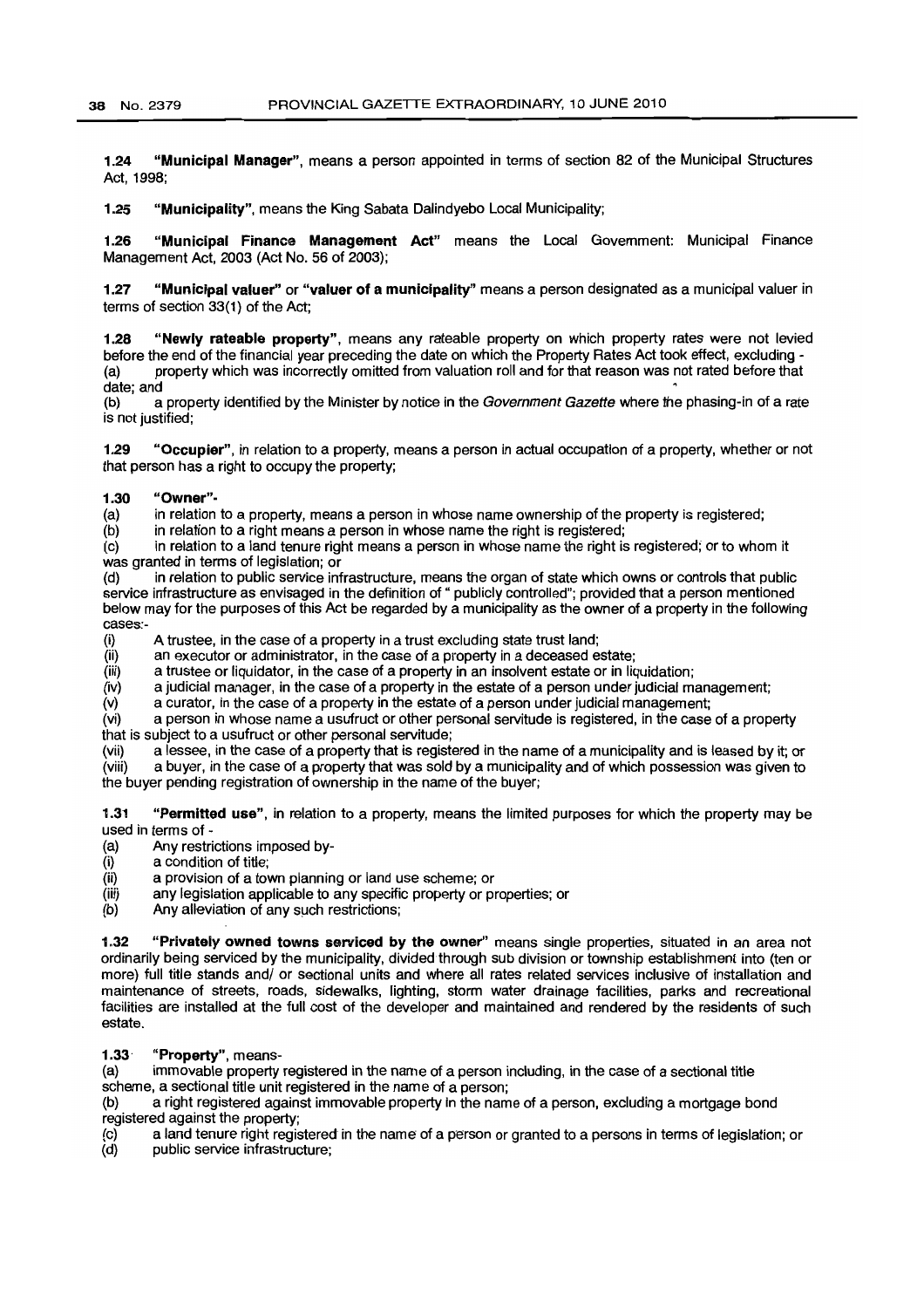1.34 "Property register", means a register of properties referred to in section 23 of the Act;

1.35 "Protected area", refers to nature reserves, botanical gardens or national parks provided that the specific area/s is declared as a "Protected area" referred to in section 10 of the Protected Areas Act;

1.36 "Protected Areas Act" means the National Environmental Management: Protected Areas Act, 2003 (Act No. 57, of 2004);

1.37 "Publicly controlled", means owned by or otherwise under the control of an organ of state, including-

(a) a public entity listed in the Public Finance Management Act, 1999 (Act No. 1 of 1999),<br>(b) a municipality: or

a municipality; or

(c) a municipal entity as defined in the Municipal Systems Act;

1.38 "Public service infrastructure", means publicly controlled infrastructure of the following kinds -

(a) national, provincial or other public road on which goods, services or labour move across a municipal boundary;

(b) water or sewer pipes, ducts or other conduits, dams, water supply reservoirs, water treatment plants or water pumps forming part of a water of sewer scheme serving the public;

(c) power stations, power substations or power lines forming part of an electricity scheme serving the public;

(d) gas or liquid fuel plants or refineries or pipelines for gas or liquid fuels, forming part of a scheme fro transporting such fuels;

(e) railway lines forming part of national railway system;

(f) communication towers masts, exchanges or lines forming part of a communications system serving the public;

(g) runways or aprons at national or provincial airports;

breakwater, sea walls, channels, basin, quay walls, jetties, roads, railway or infrastructure used for the provision of water, lights, power, sewage or similar services of ports, or navigational aids comprising light houses, radio navigational aids, buoys, or any other device or system used to assist the safe and efficient navigation of vessels;

(i) any other publicly controlled infrastructure as may be prescribed; or

 $\dot{I}$  rights of way, easements or servitudes in connection with infrastructure mention in paragraphs (a) to (i)

1.39 "Rate", means a municipal rate on property envisaged in section 229(1)(a) of the Constitution;

1.40 "Rateable property", means property on which a municipality may levy a rate, excluding property fully excluded from the levying of rates;

1.41 "Rebate", in relation to a rate payable on a property, means a discount granted in terms of the amount of the rate payable on the property;

1.42 "Reduction", in relation to a rate payable on a property, means the lowering of the amount for which the property was valued and the rating of the property at that lower amount;

**1.43** "Residential property" means improved property that:<br>(a) is used predominantly (60% or more) for residential puri

is used predominantly (60% or more) for residential purposes including any adjoining property registered in the name of the same owner and used together with such residential property as if it were one property. Any such grouping shall be regarded as one residential property for rate rebate or valuation reduction purposes.<br>(b) is

(b) is a unit registered in terms of the Sectional Title Act and used predominantly for residential purposes.

Is owned by a share-block company and used solely for residential purposes.

(d) Is a residence used for residential purposes situated on property used for or related to educational purposes.<br>(e) R

Retirement schemes and life right schemes used predominantly (60% or more) for residential purposes. And specifically exclude vacant land irrespective of its zoning or intended use.

1.44 "Rural communal settlements" means the residual portion of rural communal land excluding identifiable and rateable entities within the property and excluding State Trust Land and land reform beneficiaries as defined in the Act.

1.45 "Sectional titles unit", means a unit defined in section 1 of the Sectional Titles Act; 1986 (Act No. 95 of 1986);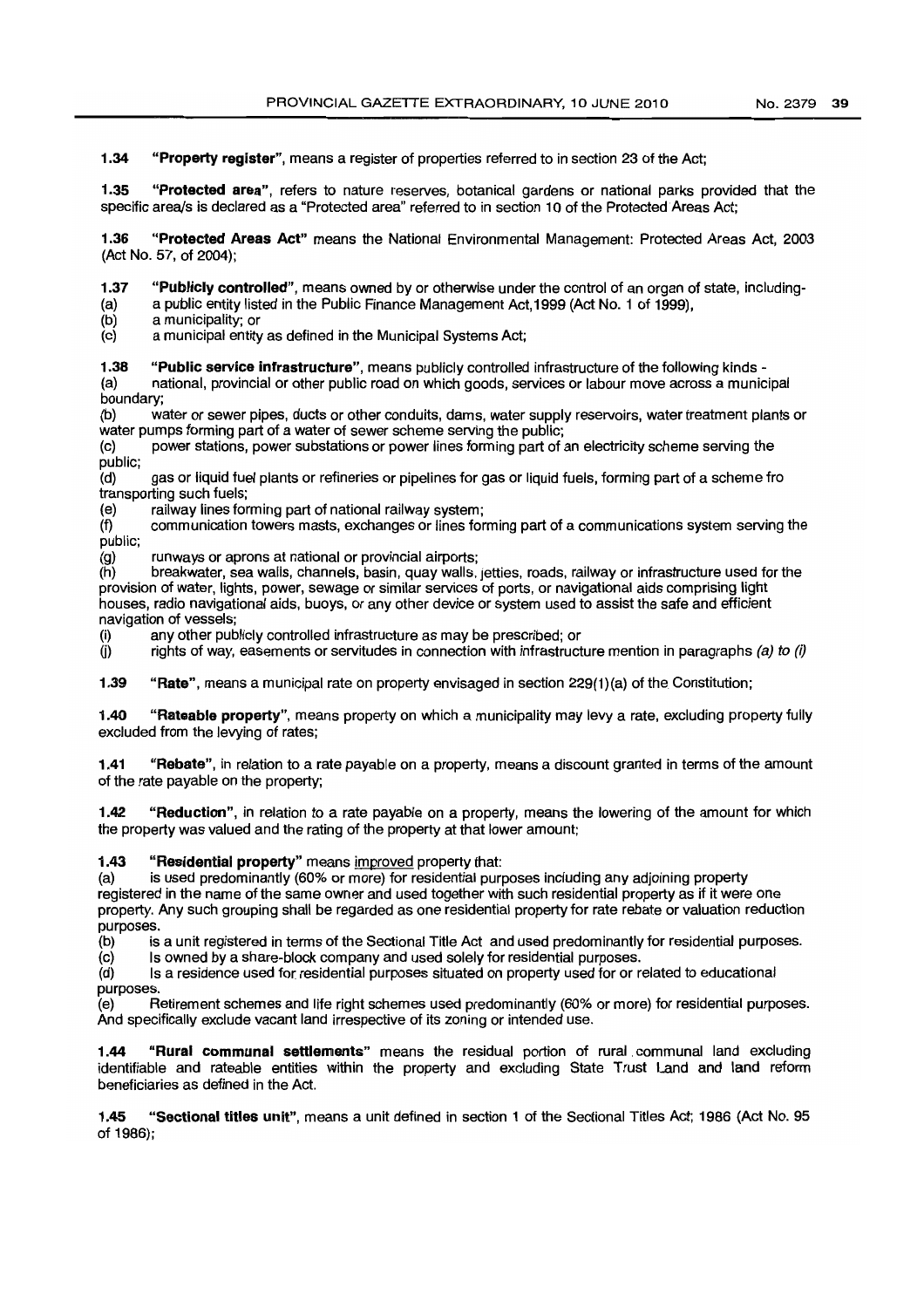1.46 "Specified public benefit activity", means an activity listed as welfare and humanitarian, health care and education and development in Part 1 of the Ninth Schedule to the Income Tax Act;

1.47 "State trust land", means land owned by the state in trust *tor* persons communally inhabiting the land in terms of a traditional system of land tenure, land owned by the state over which land tenure rights were registered or granted or land owned by the state which is earmarked for disposal in terms of the Restitution *ot* Land Rights Act, 1994 (Act No. 22 of 1994);

1.48 "Trading services", means services for which the tariffs are fixed to yield a trading profit, like electricity and water services

1.49 In this by-law, words used in the masculine gender include the feminine, the singular includes the plural and vice versa.

#### 2. Principles

2.1 Rates will be levied in accordance with the Act as a rate in the rand based on the market value of all rateable property contained in the municipality's valuation roll and supplementary valuation roll.

2.2 The municipality will differentiate between various categories of property and categories of owners of property as contemplated in clause 5 and 6 of this by-law.

2.3 Some categories of property and categories of owners will be granted relief from rates.

2.4 The municipality will not grant relief in respect of payments for rates to any category of owners or properties, or to owners of properties on an individual basis.

2.5 There will be no phasing in of rates based on the new valuation roll, except as prescribed by legislation -and in accordance with clause 10 of this by-law.

2.6 The municipality's rates policy will be based on the following principles:

(a) Equity

The municipality will treat all ratepayers in a specific category, with similar properties the same. (b) Affordability

The ability of a person to pay rates will be taken into account by the municipality. In dealing with the poor/indigent ratepayers the municipality will provide relief measures through exemptions, reductions or rebates.

(c) Sustainability

Rating of property will be implemented in a way that:

it supports sustainable local government by providing a stable and buoyant revenue source within the discretionary control of the municipality; and

ii. Supports local social economic development.

(d) Cost efficiency

Rates will be based on the value of all rateable property and will be used to fund community and subsidised services after taking into account surpluses generated on trading (water, electricity) and economic (refuse removal, sewerage disposal) services and the amounts required to finance exemptions, rebates, reductions and phasing-in *ot*rates as approved by the municipality from time to time.

# 3. Application of By-law

3.1 Where this by-law contradicts national legislation, such legislation has preference over this by-law. The Municipal Manager shall bring such conflicts immediately to the attention of the municipality once he becomes aware of such conflicts and will propose changes to the municipality's by-laws to eliminate such conflicts.

3.2 If there is any conflict between this by-law and the Property Rates policy of the municipality, this by-law will prevail.

3.3 In imposing the rate in the rand for each annual operating budget component, the municipality shall grant exemptions. rebates and reductions to the categories of properties and categories of owners.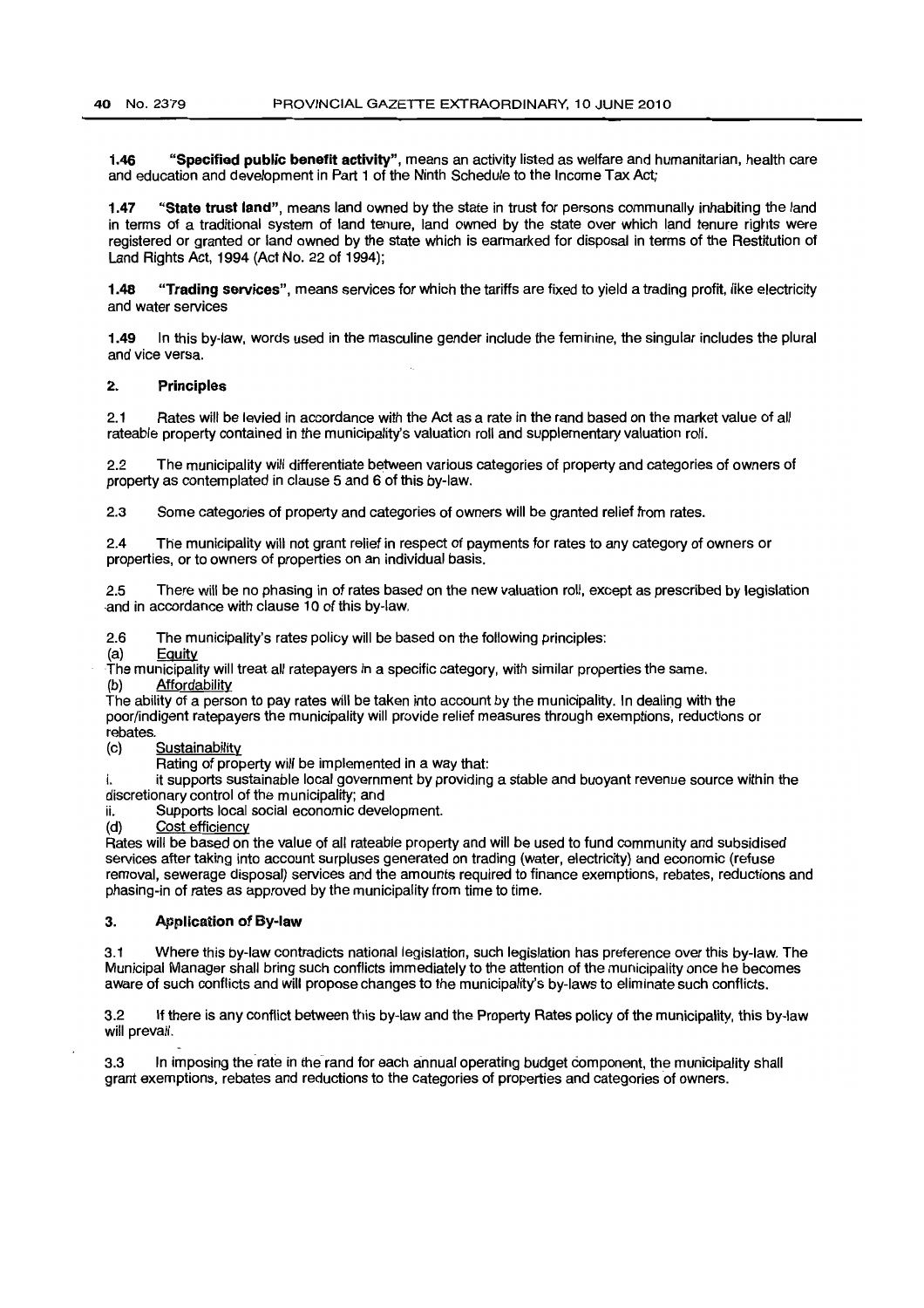#### 4. Principles applicable to financing services

4.1 The municipal manager or his/her nominee must, subject to the guidelines provided by the National Treasury and Executive Committee of the municipality, make provision for the following classification of services:

(a) Trading services

- Electricity
- (b) Economic services
- i. Refuse removal.

(c) Community and subsidised services

These include all those services ordinarily being rendered by the municipality excluding those mentioned in 4.1 (a) and (b).

4.2 Trading and economic services as referred to in clauses (a) and (b) must be ring fenced and financed from service charges while community and subsidised services referred to in clause (c) will be financed from surpluses on trading and economic services, regulatory fees, rates and rates related income.

4.3 Property Rates shall not be used to subsidize trading services

4.4 Exemptions, reductions and rebates shall not unreasonably affect the revenue base of the municipality.

4.5 Property must be valued in accordance with generally recognised valuation practices, methods and standards.

4.6 If the available market-related data of any category of rateable property is not sufficient such property may be valued in accordance with any mass valuation system or technique approved by the municipality, after havinq considered any recommendations of its municipal valuer and as may be appropriate in the circumstances.

4.7 When valuing a property that is subject to a sectional title scheme, the valuer must determine the market value of each sectional title unit in the scheme in accordance with the Act.

#### 5. Categories of rateable properties

5.1 Different rates may be levied in respect of the categories of rateable properties as determined by the municipality's rates policy.

5.2 Such rates will be determined on an annual basis during the compilation of the municipality's budget.

5.3 In determining the category of a property referred to in 5.1 the municipality shall take into consideration the dominant use of the property, regardless the formalzoning of the property.

5.4 Properties used for multiple purposes shall be categorised and rated as provided for in section 9 of the Act and as described in the rates policy of the municipality.

#### 6. Categories of owners

6.1 For the purpose of granting exemptions, reductions and rebates in terms of clause 7, 8 and 9 respectively the following categories of owners of properties are determined:

(a) Those owners who qualify and who are registered as indigents in terms of the adopted indigent policy of the municipality;<br>(b) Those own

Those owners who do not qualify as indigents in terms of the adopted indigent policy of the municipality but whose total monthly income is less than the amount annually determined by the municipality in its budget;

(c) Owners of property situated within an area affected by-

i. a disaster within the meaning of the Disaster Management Act, 2002 (Act No. 57 of 2002); or serious adverse social or economic conditions.

ii. serious adverse social or economic conditions.<br>(d) Owners of residential properties with a market Owners of residential properties with a market value below the amount as determined annually by the

municipality as part of tariffs approved during the budget process;<br>(e) Owners of properties situated in "privately owned towns" Owners of properties situated in "privately owned towns" as determined by the municipality's rates policy;<br>(f)

Owners of agricultural properties as determined by the municipality's rates policy; and

(g) Child headed families where any child of the owner or child who is a blood relative of the owner of the property, is responsible for the care of siblings or parents of the household.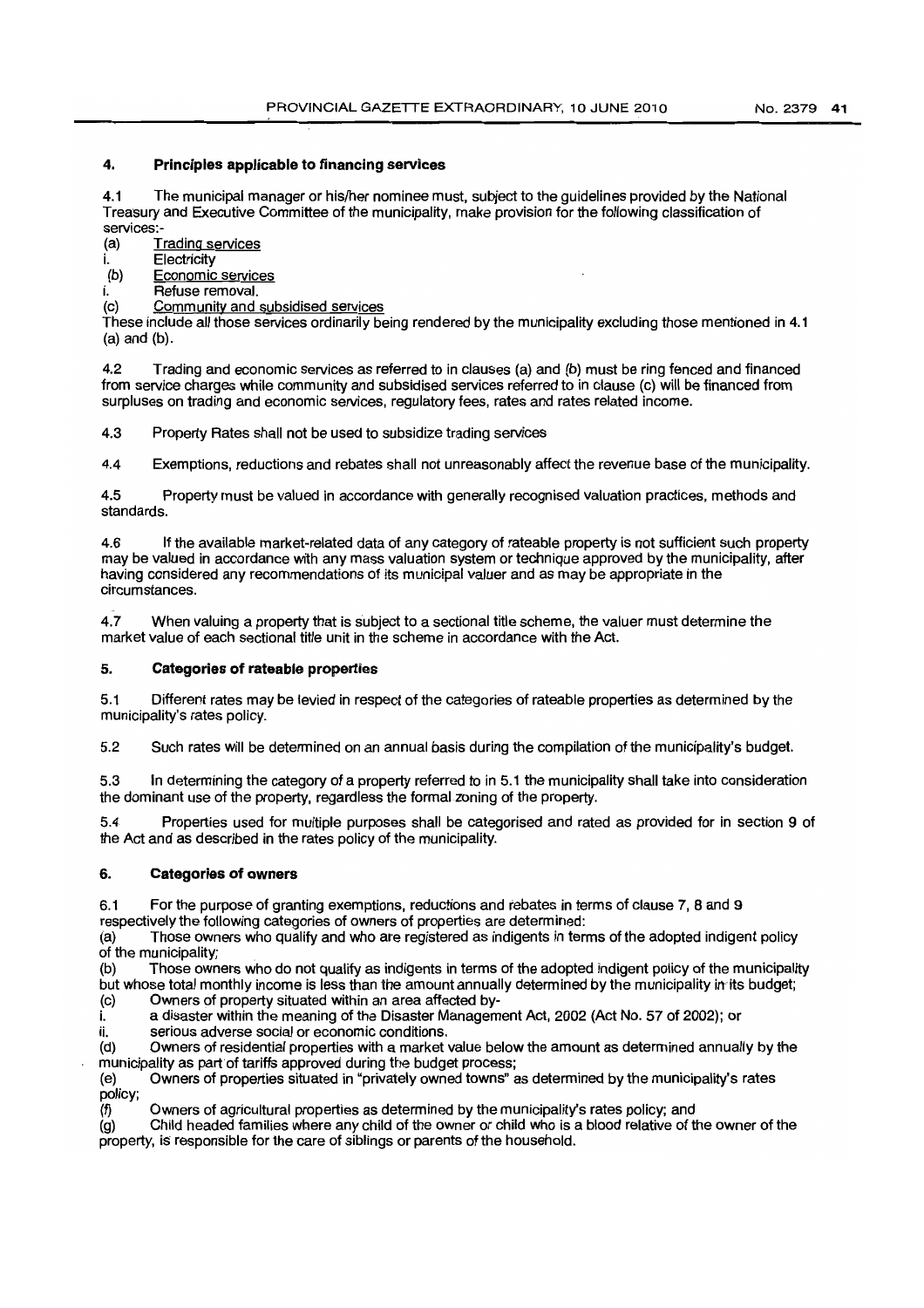#### 7. **Exemptions and Impermissible Rates**

7.1 Categories of property and categories of owners as determined by the municipality's rates policy on an annual basis will be exempted from paying rates.

7.2 Conditions determined by the rates policy will be applied accordingly.

7.3 Exemptions will automatically apply where no applications are required.

7.4 Rates may not be levied by the municipality on properties prescribed in Section 17(1) of the Municipal Property Rates Act, 2004.

7.5 Public Benefit Organisations performing a specific public benefit activity and registered in terms of the Income Tax Act, 1962 (No 58 of 1962) for tax reduction because of those activities, may apply for exemption of property rates, on conditions as determined by the municipality's rates policy.

7.6 The municipality retains the right to refuse the exemption if the details supplied in the application form were incomplete, incorrect or false.

7.7 The extent of the exemptions implemented will annually be determined by the municipality and it must be included in the annual budget.

#### **8. Reductions**

8.1 Reductions as contemplated in section 15 of the Act will be considered on an *ad-hoc* basis in the event of the following:

8.1.1 Partial or total destruction of a property.

8.1.2 Disasters as defined in the Disaster Management Act, 2002 (Act No. 57 of 2002).

8.2 The following conditions shall be applicable in respect of 8.1:-

B.2.1 The owner referred to in B.1.1 shall apply in writing for a reduction and the onus will rest on such applicant to prove to the satisfaction of the municipality that his property has been totally or partially destroyed. He/she will also have to indicate to what extent the property can still be used and the impact on the value of the property<br>8.2.2

Property owners will only qualify for a rebate if affected by a disaster as referred to in the Disaster Management Act, 2002 (Act No. 57 of 2002).

8.2.3 A maximum reduction determined by the municipality will be allowed in respect of both 8.1.1

and  $8.1.2$ .<br> $8.2.4$  Ar An ad-hoc reduction will not be given for a period in excess of 6 months, unless the municipality gives further extension on application.

8.2.5 If rates were paid in advance prior to granting of a reduction the municipality will give credit to such an owner as from the date of reduction until the date of lapse of the reduction or the end of the period for which payment was made whichever occurs first.

### 9. **Rebates**

9.1. Categories of property

9.1.1 The municipality may grant rebates to categories of property as determined annually in the municipality's rates policy.

9.2 Categories of owners<br>9.2.1 The municipality may The municipality may grant rebates to categories of owners as determined annually in the municipality's rates policy.

9.3 Conditions determined by the rates policy will be applied accordingly.

9.4 Applications for rebates must reach the municipality before the date determined by the property policy, preceding the start of the new municipal financial year for which relief is sought.

9.5 The municipality retains the right to refuse rebates if the details supplied in the application form were incomplete, incorrect or false.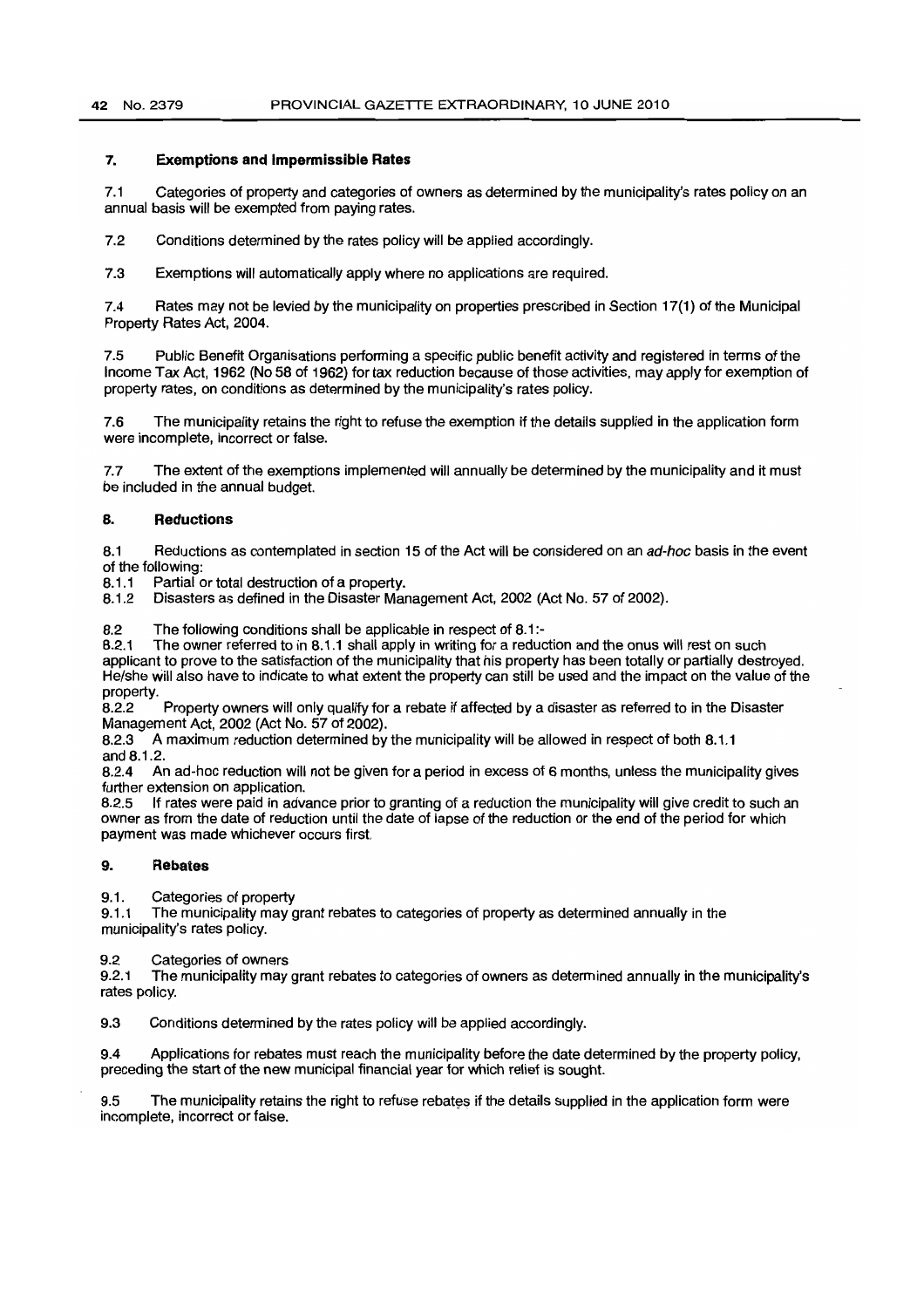9.6 Properties with a market value below a prescribed valuation level of an amount determined annually by the Municipality may, instead of a rate being determined on the market value, be rated a uniform fixed amount per property.

9.7 The extent of the rebate in terms of 9.1, 9.2 and 9.6 will annually be determined by the municipality and it must be included in the annual budget.

# 10. **Phasing in of rates**

10.1 The rates to be levied on newly rateable property shall be phased in as explicitly provided for in section 21 of the Act.

10.2 The phasing-in discount on the properties referred to in section 21 shall be as follows:

- First year : 75% of the relevant rate;
- Second year : 50% of the relevant rate; and<br>Third year : 25% of the relevant rate.
- : 25% of the relevant rate.

10.3 No rates shall be levied on newly rateable properties that are owned and used by organisations conducting activities that are beneficial to the public and that are registered in terms of the Income Tax Act for those activities, during the first year. The phasing-in discount on these properties shall be as indicated below:-<br>First year 100% of the relevant rate:

- First year :100% of the relevant rate;
- Second year : 75% of the relevant rate;<br>Third year : 50% of the relevant rate;
- Fhird year : 50% of the relevant rate; and<br>Fourth year : 25% of the relevant rate.
- : 25% of the relevant rate.

# 11. **Special rating areas**

11.1 The municipality shall, whenever deemed necessary, by means of a formal Council resolution .determine special rating areas in consultation with the relevant communities as provided for in section 22 of the Act.

11.2 Before determining a special rating area, the municipality shall attend to the following matters:

11.2.1 Proposed boundaries of the special rating area;

11.2.2 Statistical data of the area concerned giving a comprehensive picture of the number of erven with its zoning, services being rendered and detail of services such as capacity, number of vacant erven and services that are not rendered;

11.2.3 Proposed improvements clearly indicating the estimated costs of each individual improvement;

11.2.4 Proposed financing of the improvements or projects;

- 11.2.5 Priority of projects if more than one;
- 11.2.6 Social economic factors of the relevant community;
- 11.2.7 Different categories of property;
- 11.2.8 The amount of the proposed special rating;

11.2.9 Details regarding the implementation of the special rating;

11.2.10 The additional income that will be generated by means of this special rating.

11.3 An additional rate, as will be depicted in the annual budget, shall be levied on the properties in the identified area, for the purpose of raising funds for improving or upgrading of the specified area.

11.4 The municipality may differentiate between categories of properties when levying the additional special rate.

11.5 The municipality shall establish separate accounting and other record-keeping systems, for the identified area and the households concerned shall be kept informed of projects and financial implications on an annual basis.

11.6 The municipality shall establish a committee, composed by representatives from the specific area, to act as consultative and advisory forum. This committee shall be a sub-committee of the ward *committee/s* in the area. The election of the committee will happen under the guidance of the Municipal Manager. Gender representivity shall be taken into consideration with the establishment of the committee. The committee will serve in an advisory capacity only and will have no decisive powers.

11.7 In determining the special additional rates the municipality shall differentiate between different categories as referred to in clause 5 of this by-law.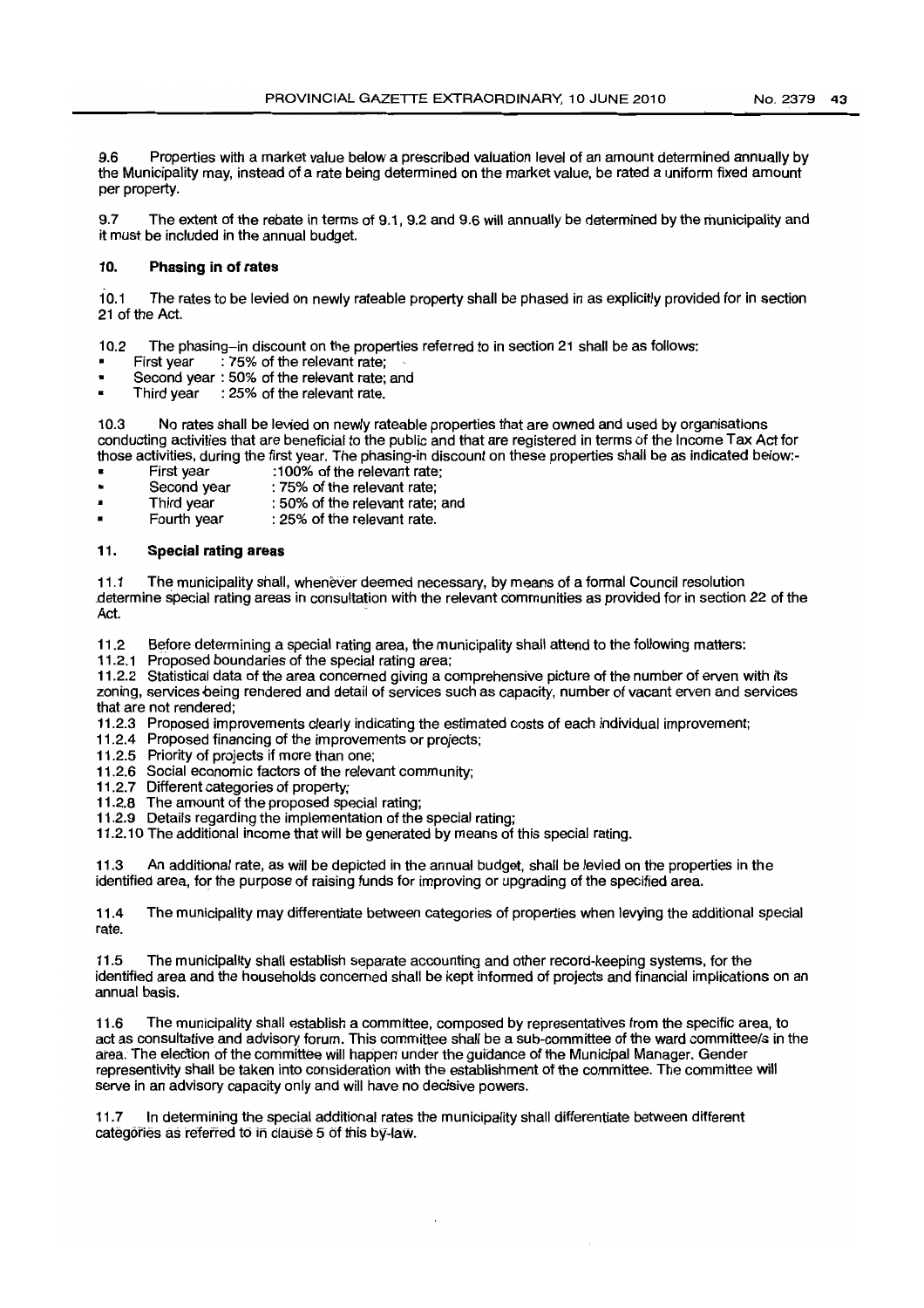11.8 The additional rates levied shall be utilised for the purpose of improving or upgrading of the specific area only and not for any other purposes whatsoever.

#### 12. Payment of rates

12.1 Council may levy assessment rates: -

(a) On a monthly basis or less regular as determined by the Municipal Finance Management Act,(No.56 of 2003) or

(b) Annually, as agreed with the owner of the property.

12.2 The municipality shall determine the due dates for payments in monthly installments and the single annual payment and this date shall appear on the accounts forwarded to the owner/ tenant/ occupants/ agent.

12.3 Interest on arrears rates, whether payable on or before 30 September or in equal monthly instalments, shall be calculated in accordance with the provisions of the credit control and debt collection policy of the municipality.

12.4 If a property owner who is responsible for the payment of property rates in terms of the rates policy, fails to pay such rates in the prescribed manner, it will be recovered from him/her in accordance with the provisions of the Credit Control and Debt Collection By-law of the Municipality.

12.5 Arrears rates shall be recovered from tenants, occupiers and agents of the owner, in terms of section 28 and 29 of the Act and the Municipality's credit control and debt collection by-law.

12.6 Where the rates levied on a particular property have been incorrectly determined, whether because of an error or omission on the part of the municipality or false information provided by the property owner , concerned or a contravention of the permitted use to which the property concerned may be put, the rates payable shall be appropriately adjusted for the period extending from the date on which the error or omission is detected back to the date on which rates were first levied in terms of the current valuation roll.

12.7 In addition, where the error occurred because of false information provided by the property owner or as a result of a contravention of the permitted use of the property concerned, interest on the unpaid portion of the adjusted rates payable shall be levied at the maximum rate permitted by prevailing legislation.

# 13. Accounts to be furnished

13.1 The municipality will furnish each person liable for the payment of rates with a written account, which will specify:

- (i) the amount due for rates payable,
- (ii) the date on or before which the amount is payable,
- (iii) how the amount was calculated,
- (iv) the market value of the property,
- $\langle v \rangle$  if the property is subject to any compulsory phasing-in discount, the amount of the discount; and
- (vi) rebates, exemptions, reductions or phasing-in, jf applicable.

13.2 A person liable for payment of rates remains liable for such payment, whether or not such person has received a written account from the municipality. If the person concerned has not received a written account, he/she must make the necessary enquiries with the municipality.

13.3 In the case of joint ownership the municipality shall consistently, in order to minimise costs and unnecessary administration, recover rates from one of the joint owners only provided that it takes place with the consent of the owners concerned.

#### 14. General Valuation of Rateable Property

14.1 The municipality shall prepare a new valuation roll every 4 (four) years.

14:2 Fhe municipality, under exceptional circumstances, may request the MEC for Local Government and Housing in the province to extend the validity of the valuation roll to 5 (five) years.

14.3 Supplementary valuations will be done at least on an annual basis to ensure that the valuation roll is properly maintained.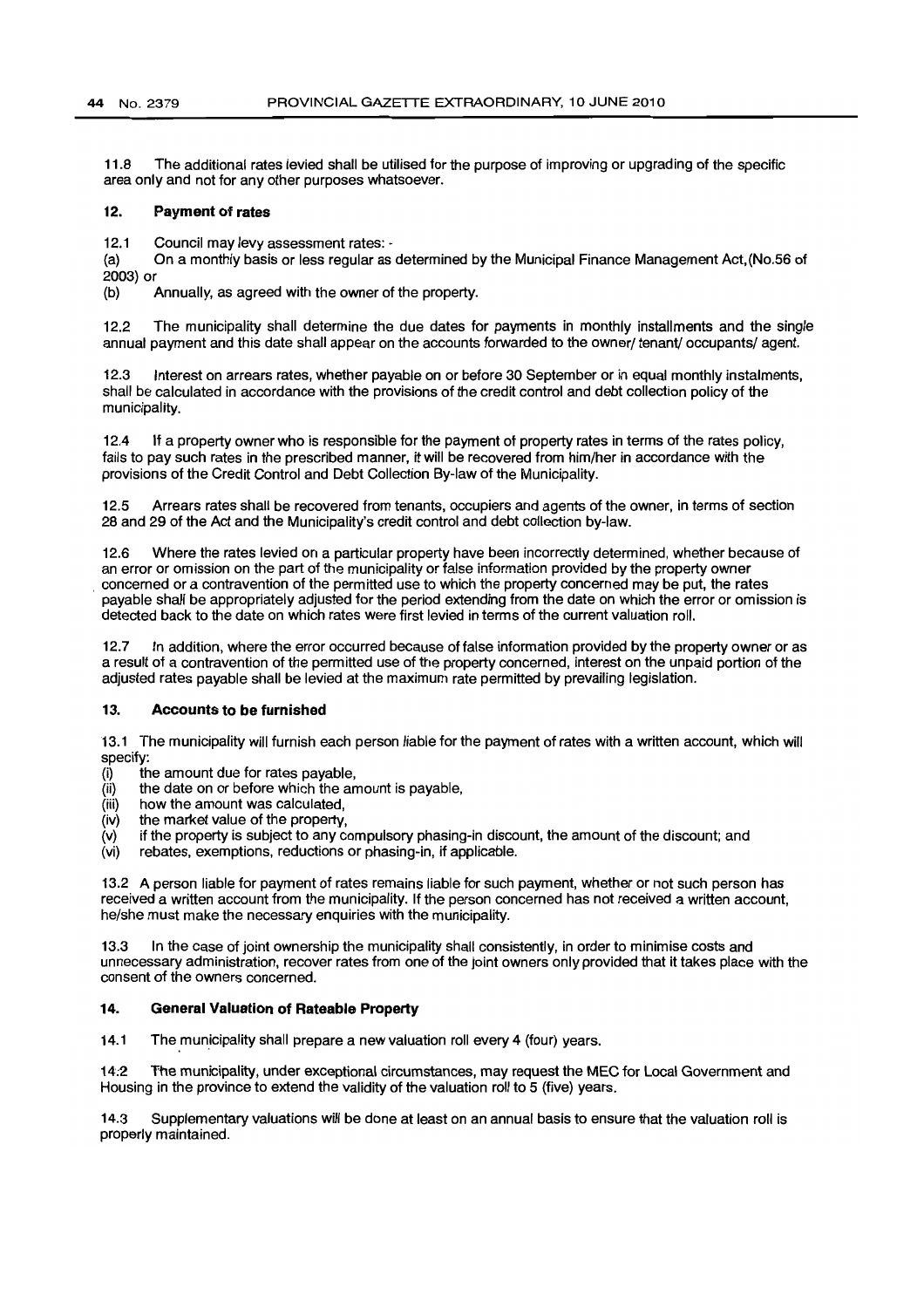# 15. Liabilities for and Recovery of Rates in Arrears

15.1 The owner of a property shall be liable for the payment of the rates levied on the property.

15.2 Joint owners of a property shall be jointly and severally liable for payment of the rates levied on the property.

15.3 In the case where an agricultural property is owned by more than one owner in undivided shares and these undivided shares were allowed before the commencement date of the Subdivision of Agricultural Land Act, 1970, Act No. 70 of 1970, the municipality shall hold any joint owners liable for all rates levied in respect of the agricultural property concerned or hold any joint owners only liable for that portion of rates levied on the property that represents joint owner's undivided share in the property.

15.4 In the event that a property has been transferred to a new owner and an Interim Valuation took place, the immediate predecessor in title, as well as the new owner, shall jointly and severally be held responsible for settling the interim account.

15.5 Properties, which vest in the Municipality during developments, must be transferred at the cost of the developer to the Municipality. Until such time, rates levied will be for the account of the developer.

15.6 Rates Clearance Certificates will be valid until 30 June in each financial year.

#### 16. Differential rating

16.1 Criteria for differential rating on different categories of properties will be according to-<br>(a) The nature of the property including its sensitivity to rating e.g. agricultural properties The nature of the property including its sensitivity to rating e.g. agricultural properties used for

agricultural purposes.<br>(b) The promotion

The promotion of social and economic development of the municipality.

16.2 Differential rating among the various property categories will be done by way of setting different cent amount in the rand for each property category; and

16.3 by way of reductions and rebates as provided for in the municipality's rates policy document.

# 17. Costs of Exemptions, Rebates, Reductions and Phasing in of Rates

17.1 During the budget process the accounting officer must inform Council of all costs associated with suggested exemptions, rebates, reductions and phasing in of rates.

- 17.2 Provisions will be made on the operating budget for: -<br>(a) the full potential income associated with property rate
- (a) the full potential income associated with property rates; and<br>(b) the full costs associated with exemptions, rebates, reduction
- the full costs associated with exemptions, rebates, reductions and phasing in of rates.

17.3 The revenue foregone should be further appropriately disclosed in the annual financial statements, and the rebates also be indicated on the rates accounts submitted to each property owner.

#### 18. Local, Social and Economic Development

18.1 The municipality may grant rebates to organisations that promote local, social and economic development in its area of jurisdiction.

18.2 The Municipality's LED Unit must validate the qualification for the continued application of the rebate and the said rebates must be phased- out within 3 years from the date that the rebate was granted for the first time.

18.3 Rebates will be restricted to a percentage determined by the municipality from time to time.

#### . 19. Register of properties

19.1 The municipality will compile and maintain a register in respect of all properties situated within the jurisdiction of the municipality. The register will be divided into Part A and Part B.

19.2 Part A of the register will consist of the current valuation roll of the municipality and will include all supplementary valuations done from time to time.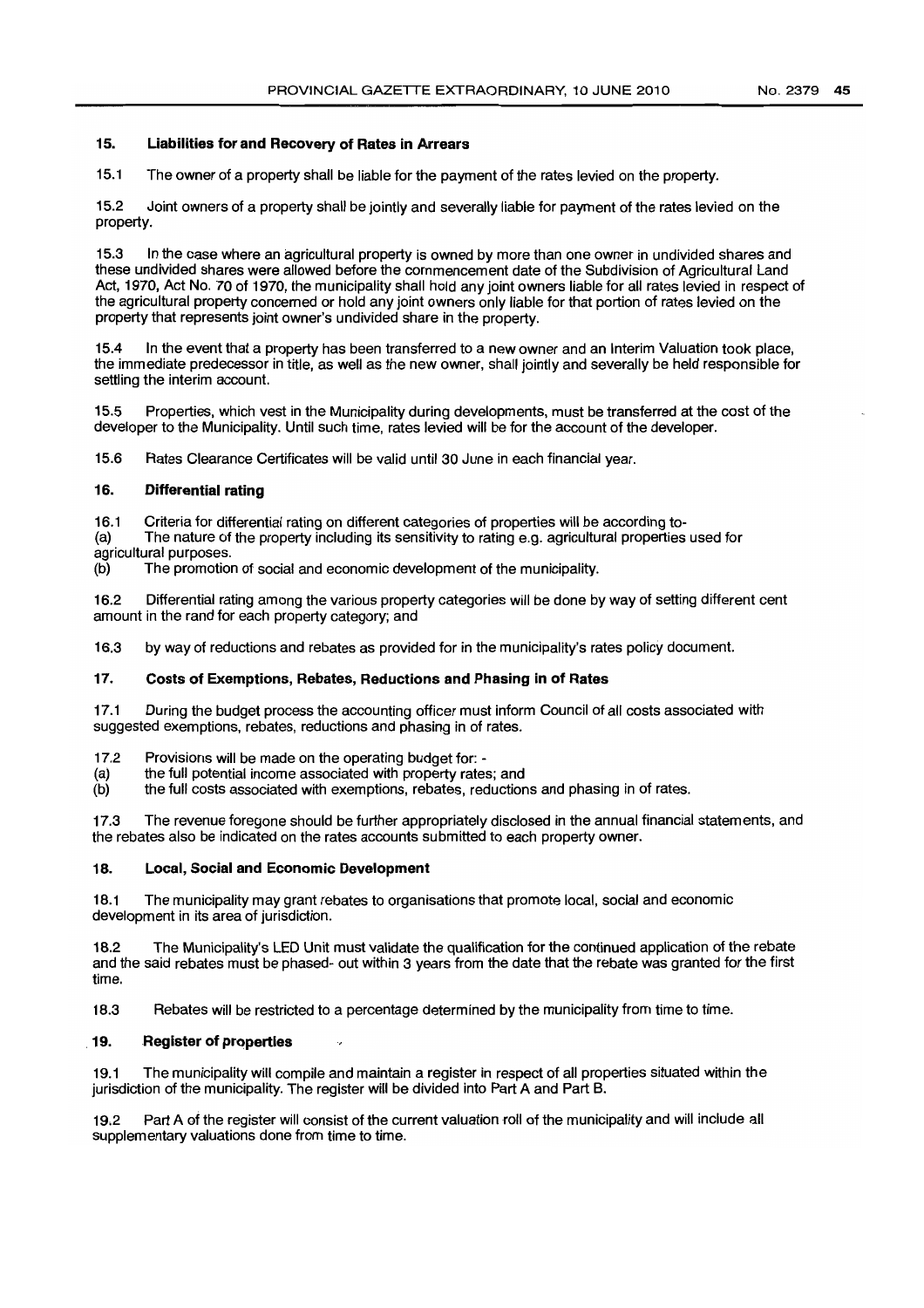19.3 Part B of the register will specify which properties on the valuation roll or any supplementary valuation roll are subject to:

- i. Exemption from rates in terms of section 15 of the Property Rates Act,2004,
- ii. Rebate or reduction in terms of section 15 ,
- iii. Phasing-in of rates in terms of section 21, and
- iv. Exclusions as referred to in section 17.

19.4 The register will be open for inspection by the public at the municipal main offices during office hours or on the website of the municipality.

19.5 The municipality will update Part A of the register during the supplementary valuation process.

19.6 Part B of the register will be updated on an annual basis as part of the implementation of the municipality's annual budget.

#### 20. Community participation

20,1 Before the municipality adopts the rates by-law, the municipal manager will follow the process of community participation envisaged in chapter 4 of the Municipal Systems Act and comply with the following requirements:

20,1.1 Council must establish appropriate mechanisms, processes and procedures to enable the local community to participate and will provide for consultative sessions with locally recognised community organisations and where appropriate traditional authorities.

20.1.2 Conspicuously display the draft rates by-law for a period of at least 30 days at the municipality's head and satellite offices and libraries and on the municipal website;

20.1.3 Advertise in the media a notice stating that the draft rates by-law has been prepared for submission to council and that such by-law is available at the various municipal offices and on the website for public inspection;

20.1.4 Property owners and interest persons may obtain a copy of the draft by-law from the municipal offices during office hours at a cost as determined annually by the municipality;

20.1.5 Property owners and interest persons may submit written comments or representations to the municipality within the specified period in the notice;

20.1.6 Council will consider all comments and/or representations received when considering the finalisation of the municipal rates policy and by-law.

20.1.7 The municipality will communicate the outcomes of the consultation process in accordance with section 17 of the Municipal Systems Act 32 of 2000.

# 21 Regular review processes

21.1 The municipality's rates policy must be reviewed on an annual basis to ensure that it complies with the Municipality's strategic objectives as contained in the Integrated Development Plan and with legislation.

# 22. Short title

This by-law is the rates by-law of the King Sabata Dalindyebo Local Municipality.

#### 23. Commencement

This by-law comes into force and effect on 1 July 2010.